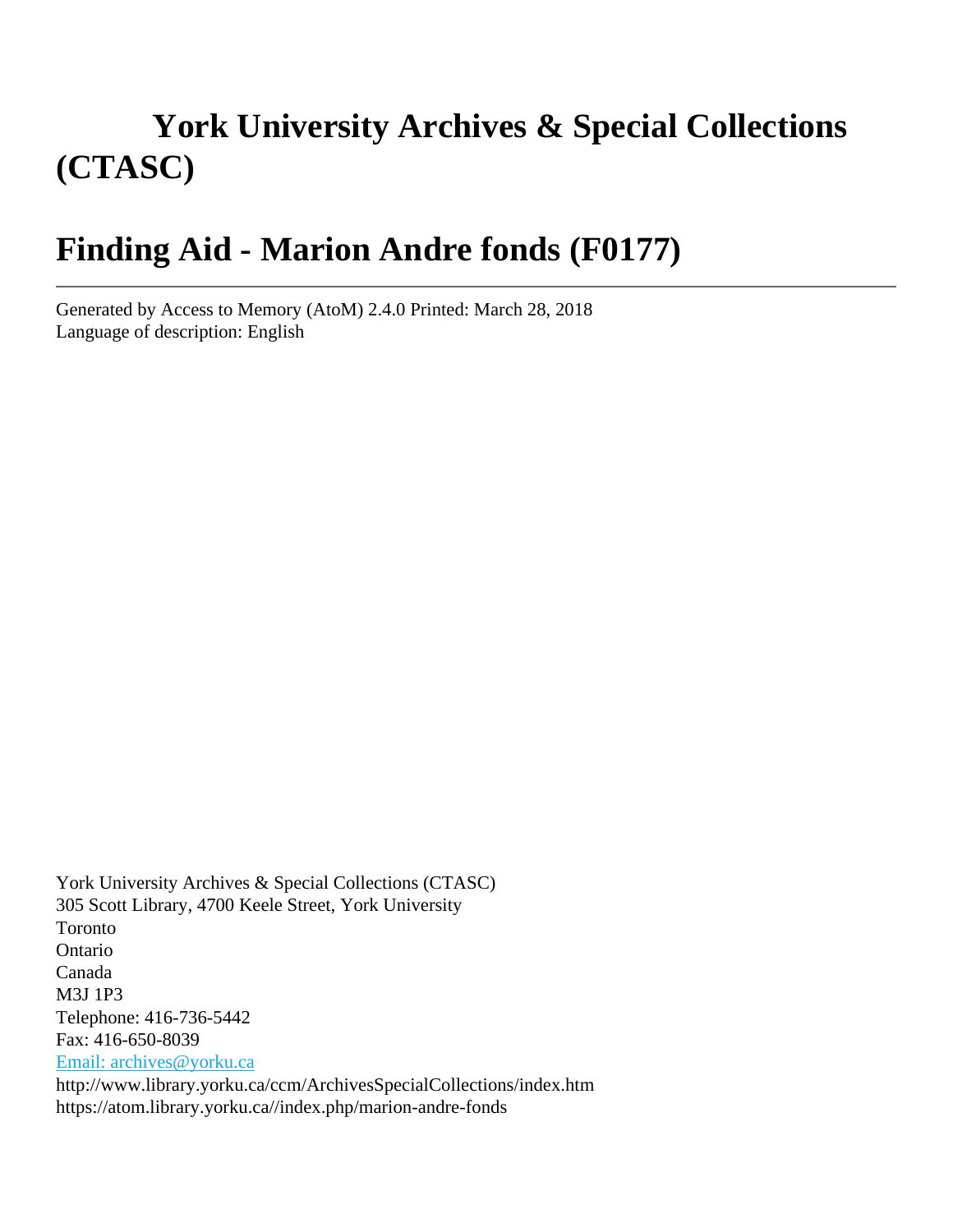# **Table of contents**

| F0177-1999-013/001(10), Support for the Left-The Only Hope for Latin America (1962)  13           |     |
|---------------------------------------------------------------------------------------------------|-----|
| F0177-1999-013/001(11), Saturday Night magazine (South America: Where Politics Smell of Poverty)  |     |
|                                                                                                   |     |
|                                                                                                   |     |
|                                                                                                   |     |
|                                                                                                   |     |
|                                                                                                   |     |
|                                                                                                   |     |
|                                                                                                   |     |
|                                                                                                   | -16 |
|                                                                                                   |     |
| F0177-1999-013/001(20), The Unique Case of Professor Talentire (Published in the Verdict of Fate) |     |
|                                                                                                   |     |
| F0177-1999-013/001(21), Tod Fur Alle Ferfluchte Yuden (Outlook magazine article) (1994)  17       |     |
|                                                                                                   |     |
|                                                                                                   |     |
|                                                                                                   |     |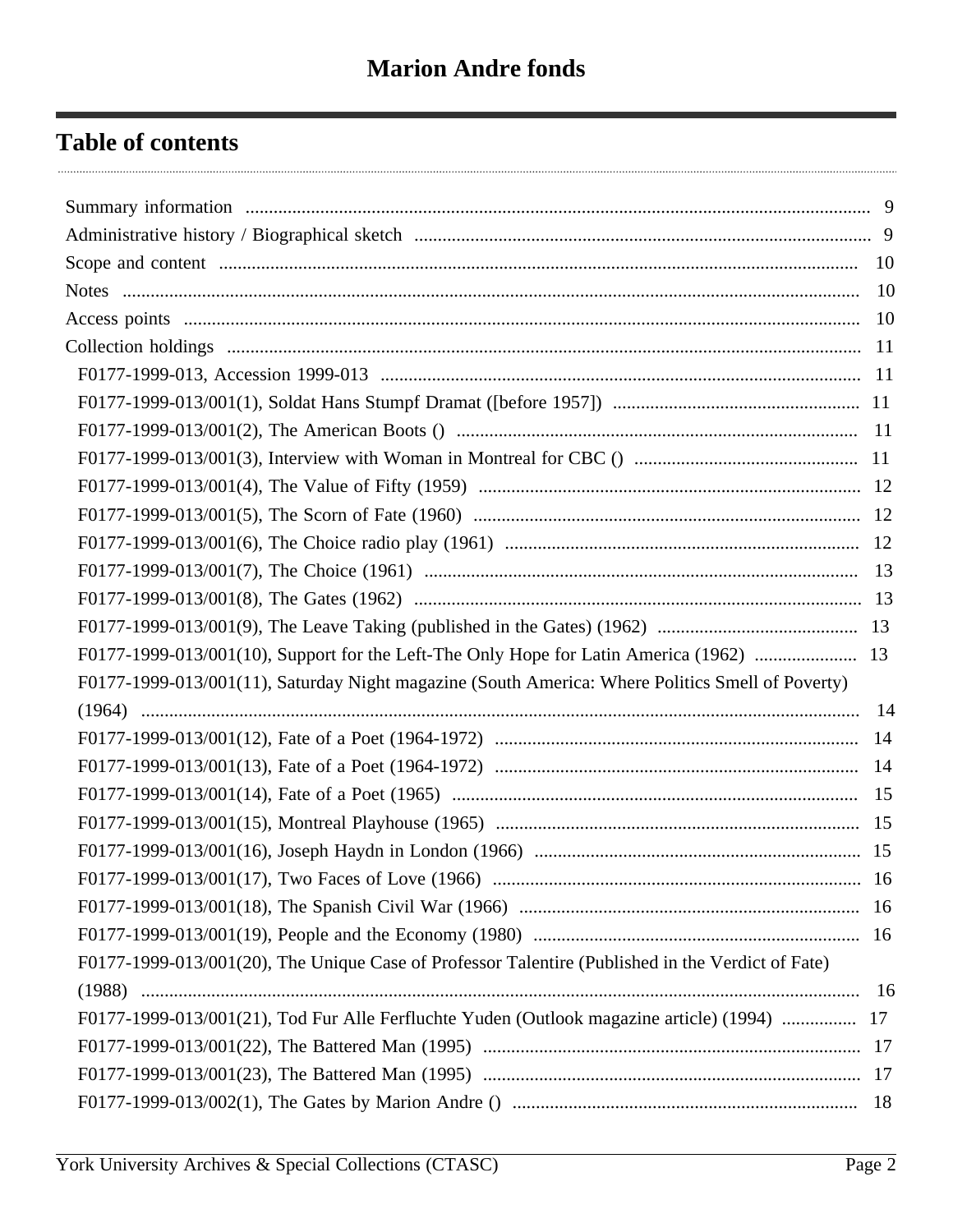| F0177-1999-013/002(2), Inscape, Summer 1972, Volume X, No.1 Department of English University of     |    |
|-----------------------------------------------------------------------------------------------------|----|
|                                                                                                     | 18 |
|                                                                                                     | 18 |
|                                                                                                     | 19 |
|                                                                                                     | 19 |
|                                                                                                     | 19 |
| F0177-1999-013/003(1), Theatre Plus Poster Collection (consisting of 67 framed posters)(Files 1-67) |    |
|                                                                                                     | 20 |
|                                                                                                     |    |
|                                                                                                     |    |
|                                                                                                     |    |
|                                                                                                     |    |
|                                                                                                     |    |
|                                                                                                     |    |
|                                                                                                     |    |
|                                                                                                     |    |
|                                                                                                     |    |
|                                                                                                     |    |
|                                                                                                     |    |
|                                                                                                     |    |
|                                                                                                     |    |
| F0177-2003-032/001(13), Submission to the Federal Cultural Policy Review Commmittee (1985)  24      |    |
|                                                                                                     |    |
| F0177-2003-032/001(15), Transfer Agreement with York University Archives (May 10, 1999)  24         |    |
|                                                                                                     |    |
|                                                                                                     |    |
|                                                                                                     |    |
|                                                                                                     |    |
|                                                                                                     |    |
|                                                                                                     |    |
|                                                                                                     |    |
|                                                                                                     |    |
|                                                                                                     |    |
|                                                                                                     |    |
|                                                                                                     |    |
|                                                                                                     |    |
|                                                                                                     | 28 |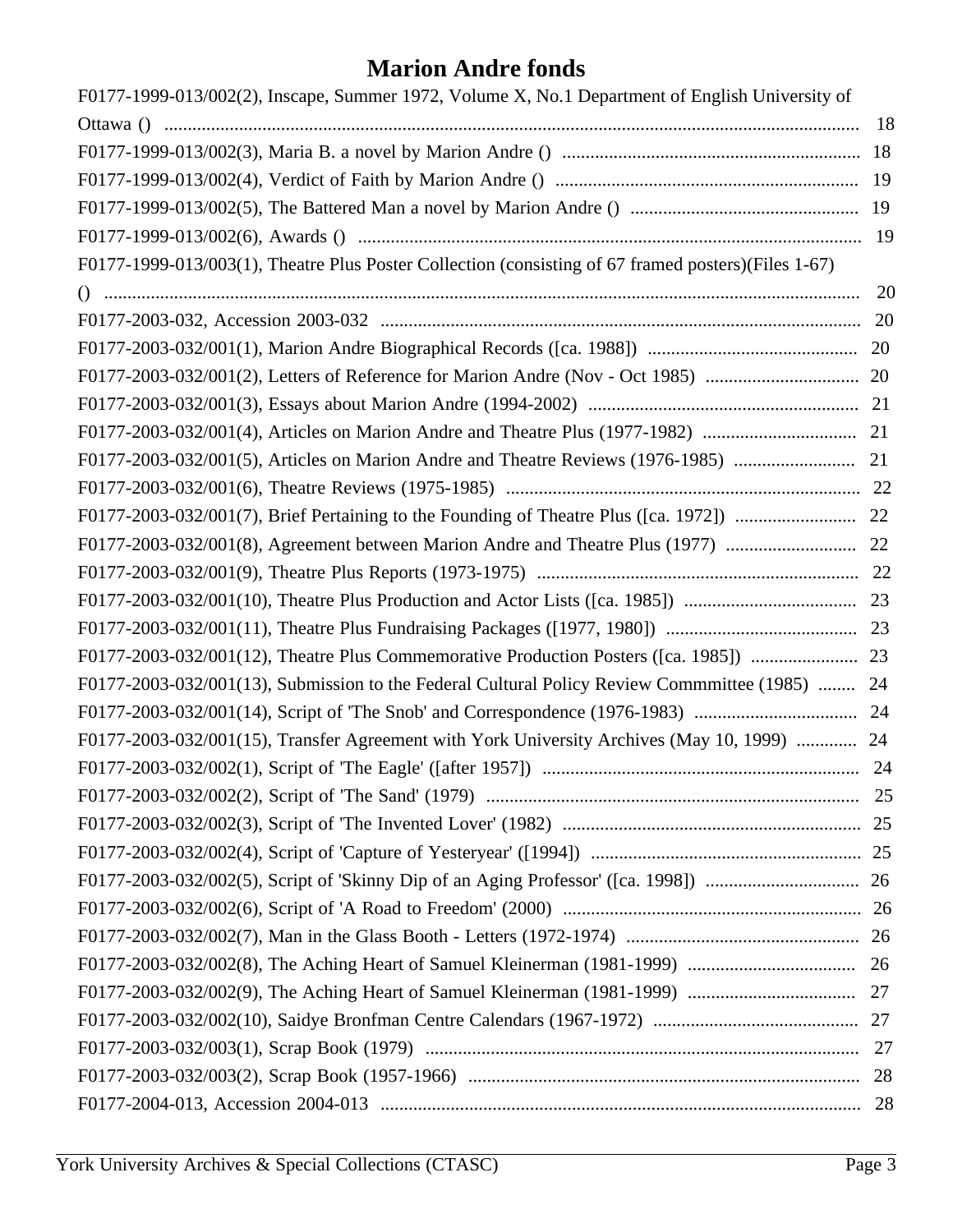| 28<br>F0177-2004-013/001(2), The Aching Heart of Samuel Kleinerman by Marion Andre, Theatre Plus<br>29<br>F0177-2004-013/001(3), The Sand by Marion Andre, Burton Auditorium, York University ([ca.<br>29<br>F0177-2004-013/001(4), Savage Storm by Marion Andre, The Man in the Moon Theatre, London, England<br>29<br>29<br>F0177-2008-036/001(3), Tiger at the Gates : script, cast list, review, house program (1958)  30<br>F0177-2008-036/002(5), Everybody loves Opal : prompt, script, costumes, and prop list (n.d.)  35<br>F0177-2008-036/002(7), The Au Pair Man : schedules, company list, props, notes, research notes, and<br>36<br>F0177-2008-036/002(8), The Au Pair Man : house program, reviews, and 2 black and white photos<br>36<br>F0177-2008-036/003(1), The House of Blue Leaves : script, rehearsal, scedules, cast list, and prooduction | F0177-2004-013/001(1), The Invented Lover by Marion Andre and Martin Bronstein, Theatre Plus ([ca. |  |
|--------------------------------------------------------------------------------------------------------------------------------------------------------------------------------------------------------------------------------------------------------------------------------------------------------------------------------------------------------------------------------------------------------------------------------------------------------------------------------------------------------------------------------------------------------------------------------------------------------------------------------------------------------------------------------------------------------------------------------------------------------------------------------------------------------------------------------------------------------------------|----------------------------------------------------------------------------------------------------|--|
|                                                                                                                                                                                                                                                                                                                                                                                                                                                                                                                                                                                                                                                                                                                                                                                                                                                                    |                                                                                                    |  |
|                                                                                                                                                                                                                                                                                                                                                                                                                                                                                                                                                                                                                                                                                                                                                                                                                                                                    |                                                                                                    |  |
|                                                                                                                                                                                                                                                                                                                                                                                                                                                                                                                                                                                                                                                                                                                                                                                                                                                                    |                                                                                                    |  |
|                                                                                                                                                                                                                                                                                                                                                                                                                                                                                                                                                                                                                                                                                                                                                                                                                                                                    |                                                                                                    |  |
|                                                                                                                                                                                                                                                                                                                                                                                                                                                                                                                                                                                                                                                                                                                                                                                                                                                                    |                                                                                                    |  |
|                                                                                                                                                                                                                                                                                                                                                                                                                                                                                                                                                                                                                                                                                                                                                                                                                                                                    |                                                                                                    |  |
|                                                                                                                                                                                                                                                                                                                                                                                                                                                                                                                                                                                                                                                                                                                                                                                                                                                                    |                                                                                                    |  |
|                                                                                                                                                                                                                                                                                                                                                                                                                                                                                                                                                                                                                                                                                                                                                                                                                                                                    |                                                                                                    |  |
|                                                                                                                                                                                                                                                                                                                                                                                                                                                                                                                                                                                                                                                                                                                                                                                                                                                                    |                                                                                                    |  |
|                                                                                                                                                                                                                                                                                                                                                                                                                                                                                                                                                                                                                                                                                                                                                                                                                                                                    |                                                                                                    |  |
|                                                                                                                                                                                                                                                                                                                                                                                                                                                                                                                                                                                                                                                                                                                                                                                                                                                                    |                                                                                                    |  |
|                                                                                                                                                                                                                                                                                                                                                                                                                                                                                                                                                                                                                                                                                                                                                                                                                                                                    |                                                                                                    |  |
|                                                                                                                                                                                                                                                                                                                                                                                                                                                                                                                                                                                                                                                                                                                                                                                                                                                                    |                                                                                                    |  |
|                                                                                                                                                                                                                                                                                                                                                                                                                                                                                                                                                                                                                                                                                                                                                                                                                                                                    |                                                                                                    |  |
|                                                                                                                                                                                                                                                                                                                                                                                                                                                                                                                                                                                                                                                                                                                                                                                                                                                                    |                                                                                                    |  |
|                                                                                                                                                                                                                                                                                                                                                                                                                                                                                                                                                                                                                                                                                                                                                                                                                                                                    |                                                                                                    |  |
|                                                                                                                                                                                                                                                                                                                                                                                                                                                                                                                                                                                                                                                                                                                                                                                                                                                                    |                                                                                                    |  |
|                                                                                                                                                                                                                                                                                                                                                                                                                                                                                                                                                                                                                                                                                                                                                                                                                                                                    |                                                                                                    |  |
|                                                                                                                                                                                                                                                                                                                                                                                                                                                                                                                                                                                                                                                                                                                                                                                                                                                                    |                                                                                                    |  |
|                                                                                                                                                                                                                                                                                                                                                                                                                                                                                                                                                                                                                                                                                                                                                                                                                                                                    |                                                                                                    |  |
|                                                                                                                                                                                                                                                                                                                                                                                                                                                                                                                                                                                                                                                                                                                                                                                                                                                                    |                                                                                                    |  |
|                                                                                                                                                                                                                                                                                                                                                                                                                                                                                                                                                                                                                                                                                                                                                                                                                                                                    |                                                                                                    |  |
|                                                                                                                                                                                                                                                                                                                                                                                                                                                                                                                                                                                                                                                                                                                                                                                                                                                                    |                                                                                                    |  |
|                                                                                                                                                                                                                                                                                                                                                                                                                                                                                                                                                                                                                                                                                                                                                                                                                                                                    |                                                                                                    |  |
|                                                                                                                                                                                                                                                                                                                                                                                                                                                                                                                                                                                                                                                                                                                                                                                                                                                                    |                                                                                                    |  |
|                                                                                                                                                                                                                                                                                                                                                                                                                                                                                                                                                                                                                                                                                                                                                                                                                                                                    |                                                                                                    |  |
|                                                                                                                                                                                                                                                                                                                                                                                                                                                                                                                                                                                                                                                                                                                                                                                                                                                                    |                                                                                                    |  |
|                                                                                                                                                                                                                                                                                                                                                                                                                                                                                                                                                                                                                                                                                                                                                                                                                                                                    |                                                                                                    |  |
|                                                                                                                                                                                                                                                                                                                                                                                                                                                                                                                                                                                                                                                                                                                                                                                                                                                                    |                                                                                                    |  |
|                                                                                                                                                                                                                                                                                                                                                                                                                                                                                                                                                                                                                                                                                                                                                                                                                                                                    |                                                                                                    |  |
|                                                                                                                                                                                                                                                                                                                                                                                                                                                                                                                                                                                                                                                                                                                                                                                                                                                                    |                                                                                                    |  |
|                                                                                                                                                                                                                                                                                                                                                                                                                                                                                                                                                                                                                                                                                                                                                                                                                                                                    |                                                                                                    |  |
|                                                                                                                                                                                                                                                                                                                                                                                                                                                                                                                                                                                                                                                                                                                                                                                                                                                                    |                                                                                                    |  |
|                                                                                                                                                                                                                                                                                                                                                                                                                                                                                                                                                                                                                                                                                                                                                                                                                                                                    |                                                                                                    |  |
|                                                                                                                                                                                                                                                                                                                                                                                                                                                                                                                                                                                                                                                                                                                                                                                                                                                                    |                                                                                                    |  |
|                                                                                                                                                                                                                                                                                                                                                                                                                                                                                                                                                                                                                                                                                                                                                                                                                                                                    |                                                                                                    |  |
|                                                                                                                                                                                                                                                                                                                                                                                                                                                                                                                                                                                                                                                                                                                                                                                                                                                                    |                                                                                                    |  |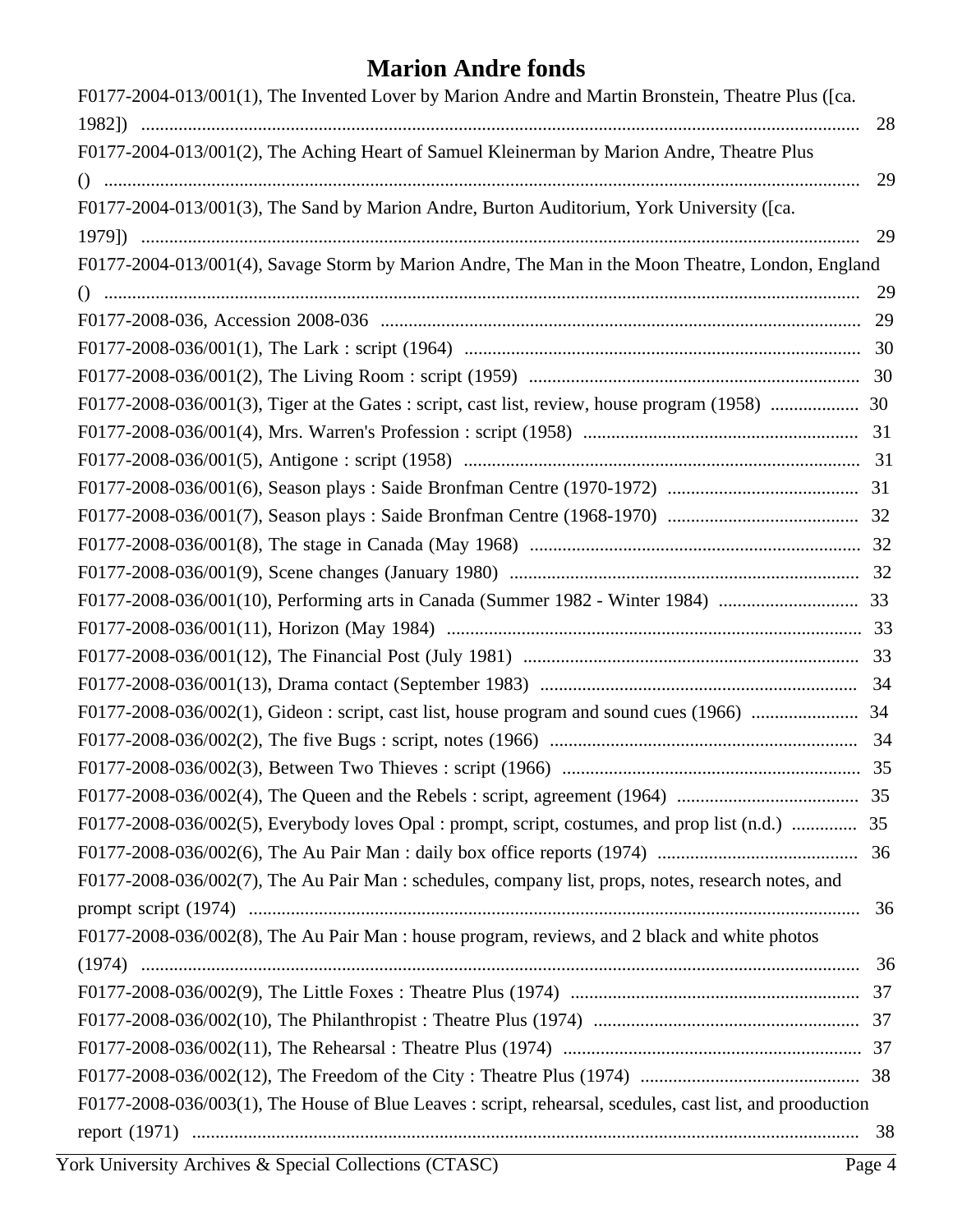| F0177-2008-036/003(2), The House of Blue Leaves : house program, reviews, photos (1971)                | 38 |
|--------------------------------------------------------------------------------------------------------|----|
| F0177-2008-036/003(3), What the Butler Saw : scripts, props, costume, and sound plot (1971)            | 39 |
| F0177-2008-036/003(4), What the Butler Saw : house program and reviews (1971)                          | 39 |
|                                                                                                        | 39 |
| F0177-2008-036/003(6), Entertaining Mr. Sloane: 1 black and white photo (1970)                         | 40 |
| F0177-2008-036/003(7), The Dutchman/Indian Wants the Bronx: reading script, rehearsal and schedule     |    |
|                                                                                                        | 40 |
| F0177-2008-036/003(8), The Dutchman/Indian Wants the Bronx: house program, review, and photos          |    |
|                                                                                                        | 40 |
| F0177-2008-036/003(9), Slow Dance on the Killing Ground : script, review (1969)                        | 41 |
| F0177-2008-036/003(10), Little Malcolm and His Struggle Against the Eunuchs : script, house program    |    |
|                                                                                                        | 41 |
| F0177-2008-036/003(11), The Killing of Sister George : script, research notes, and review (1969)       | 41 |
| F0177-2008-036/003(12), Gideon : script, cast list, rehearsal, review, and photos (1968)               | 42 |
|                                                                                                        |    |
| F0177-2008-036/004(1), Awake and Sing : newspaper article, house program and review (1971)  42         |    |
| F0177-2008-036/004(2), A Doll's House : black and white photos, reviews, and house program             |    |
|                                                                                                        | 43 |
|                                                                                                        | 43 |
| F0177-2008-036/004(4), The Trojan Women : director's script, schedules, house program (1972)           | 43 |
|                                                                                                        | 43 |
|                                                                                                        | 44 |
| F0177-2008-036/004(7), Man in the Glass Booth : review, house program, and a March 1972 Canadian       |    |
|                                                                                                        | 44 |
| F0177-2008-036/004(8), Boesman and Lena : script, reviews, schedules, lighting console, and production |    |
|                                                                                                        |    |
|                                                                                                        |    |
|                                                                                                        |    |
|                                                                                                        |    |
|                                                                                                        |    |
| F0177-2008-036/005(2), Marion Andre : personal cards, resume, articles (1973-1985)                     | 46 |
|                                                                                                        |    |
|                                                                                                        |    |
| F0177-2008-036/005(5), Season plays : cards, articles, letters, February 1979 copy of The Onion, and   |    |
|                                                                                                        | 47 |
| F0177-2008-036/005(6), 1977 5th anniversary season : letters, cards, articles, April 1977 Toronto Life |    |
|                                                                                                        | 47 |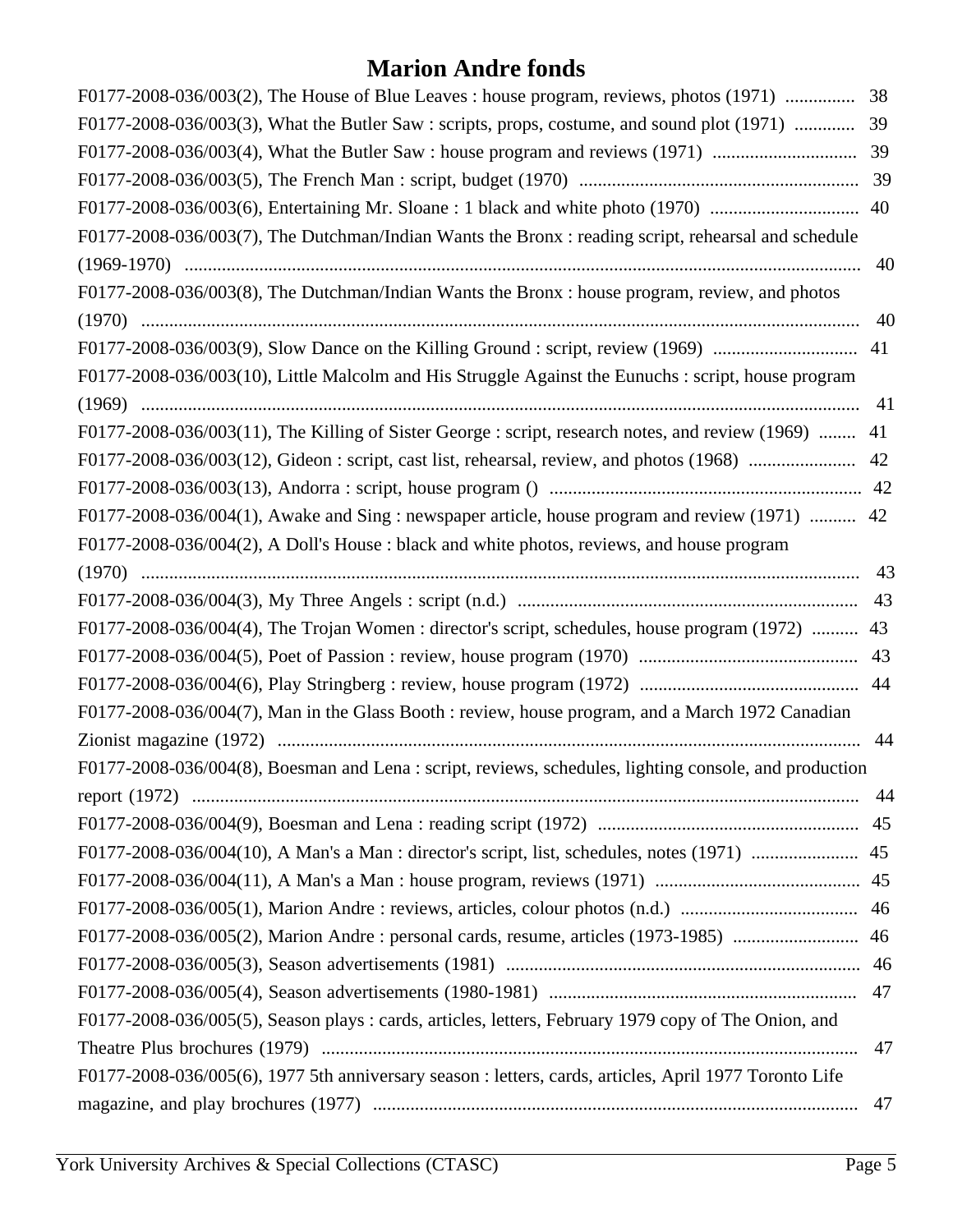| F0177-2008-036/005(7), 1976-1978 season : articles, Maclean's and Toronto Calendar Magazine, and       |    |
|--------------------------------------------------------------------------------------------------------|----|
|                                                                                                        | 47 |
|                                                                                                        | 48 |
|                                                                                                        | 48 |
| F0177-2008-036/006(1), General Theatre Plus : letters, articles, pamphlets (1984-1985)                 | 48 |
|                                                                                                        | 49 |
|                                                                                                        |    |
|                                                                                                        |    |
|                                                                                                        |    |
|                                                                                                        |    |
| F0177-2008-036/006(7), Marion Andre and 10th anniversary : articles, letters, photos (1982-2006)  50   |    |
|                                                                                                        |    |
|                                                                                                        |    |
|                                                                                                        |    |
|                                                                                                        |    |
|                                                                                                        |    |
| F0177-2008-036/007(6), The Physicists : articles, reviews, house program, September 15 issue of the    |    |
|                                                                                                        | 52 |
| F0177-2008-036/007(7), Forever Yours. Marie-Lou : script, schedule, cast list, house program, reviews, |    |
|                                                                                                        | 52 |
|                                                                                                        |    |
| F0177-2008-036/007(9), Say Who You Are : articles, reviews, house program, photos, playbill            |    |
|                                                                                                        |    |
| F0177-2008-036/007(10), Loot: articles, reviews, house program, photos, playbill (1975)                | 53 |
| F0177-2008-036/007(11), House of Blue Leaves : reviews, articles, playbill, photos (1975)  54          |    |
| F0177-2008-036/008(1), Absurd Person Singular : house program, photos, articles, reviews (1979)  54    |    |
| F0177-2008-036/008(2), Pushkin: program folder, articles, reviews, playbill, faxes (1978)              | 54 |
|                                                                                                        | 55 |
|                                                                                                        |    |
| F0177-2008-036/008(5), Dusa, Fish, Stas and Vi : house program, study kit, articles, reviews           |    |
|                                                                                                        |    |
| F0177-2008-036/008(6), A Doll's House : house program, reviews, articles, August 5 issue of Star Week  |    |
|                                                                                                        |    |
| F0177-2008-036/008(7), Streamers: reviews, house program, CBC radio review, October/November issue     |    |
|                                                                                                        |    |
| F0177-2008-036/008(8), Ramulus The Great : reviews, house program, April/May copy of Centre Stage      |    |
|                                                                                                        |    |
|                                                                                                        |    |
|                                                                                                        |    |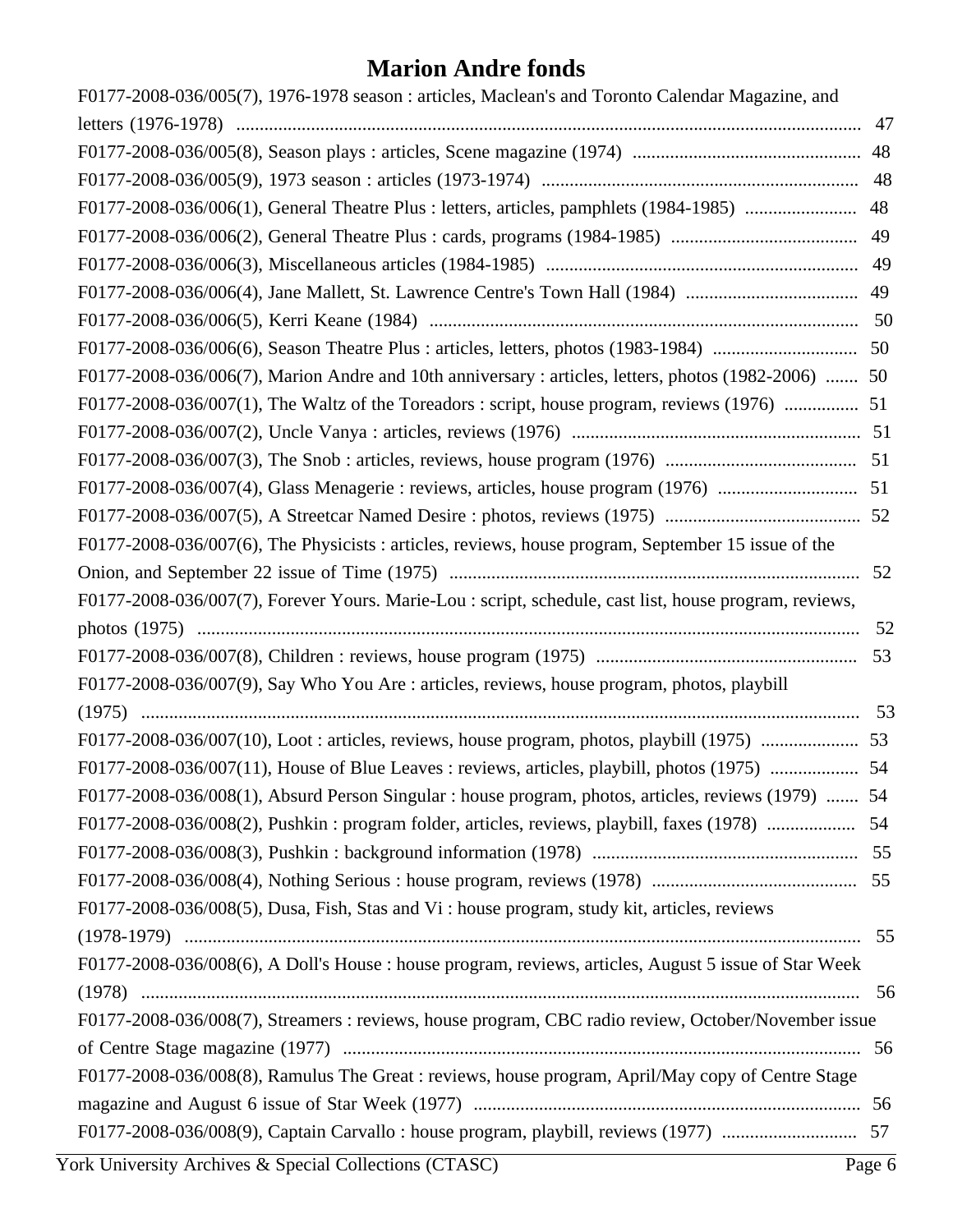| F0177-2008-036/008(10), Awake and Sing: April issue of Saturday Night, September 30 issue of Toronto      |     |
|-----------------------------------------------------------------------------------------------------------|-----|
|                                                                                                           |     |
| F0177-2008-036/008(11), Awake and Sing : script, lighting cues, prop schedule, scene breakdowns           |     |
|                                                                                                           | 57  |
| F0177-2008-036/009(1), The Invented Lover : two scripts, photo call, schedules, cast list, production     |     |
|                                                                                                           | 57  |
| F0177-2008-036/009(2), The Bed Before Yesterday : photos, house program, articles (1980)                  | 58  |
|                                                                                                           |     |
| F0177-2008-036/009(4), Occupations : script, photo call, director's notes, schedules, scene breakdowns,   |     |
|                                                                                                           | 58  |
| F0177-2008-036/009(5), Occupations : house program, reviews, letters, study kit, photos (1979)  59        |     |
| F0177-2008-036/010(1), Enrico IV : house program, photocopy of guest list, reviews, volume 94 no. 3 of    |     |
| Maclean's, volume 1 no 6 of Stilb, March 1981 issue of Scene Changes, volume 12 no. 10 of Toronto         |     |
|                                                                                                           | 59  |
| F0177-2008-036/010(2), The Night of the Iguana : house program, reviews (1980)                            | 60  |
|                                                                                                           |     |
| F0177-2008-036/010(4), The Lark: reading script, director's script, company list, prop scedules, scene    |     |
|                                                                                                           | 60  |
|                                                                                                           |     |
|                                                                                                           |     |
| F0177-2008-036/011(2), Loot: house program, director's script, photos, schedules, production notes, scene |     |
|                                                                                                           |     |
| F0177-2008-036/011(3), The Gayden Chronicles : house program, photos, reviews, articles (1982)  62        |     |
| F0177-2008-036/011(4), Bodies: photos, house program, articles, letters (1982)                            | 62  |
|                                                                                                           |     |
|                                                                                                           |     |
| F0177-2008-036/011(7), The Last Meetings of the Knights of the White Magnolia : house program, photos,    |     |
|                                                                                                           | 63  |
|                                                                                                           |     |
| F0177-2008-036/012(1), The Lady from Maxim's : script, schedules, list, memos, prop schedules, scene      |     |
|                                                                                                           |     |
| F0177-2008-036/012(2), The Lady from Maxim's : letters, house program, photos, autographed poster,        |     |
|                                                                                                           |     |
| F0177-2008-036/012(3), Joe Egg : photos, Art Gallery of Ontario pamphlet, house program, articles         |     |
|                                                                                                           | -64 |
| F0177-2008-036/012(4), The Hostage : house program, articles, photos (1983)                               | 65  |
|                                                                                                           |     |
|                                                                                                           |     |
|                                                                                                           |     |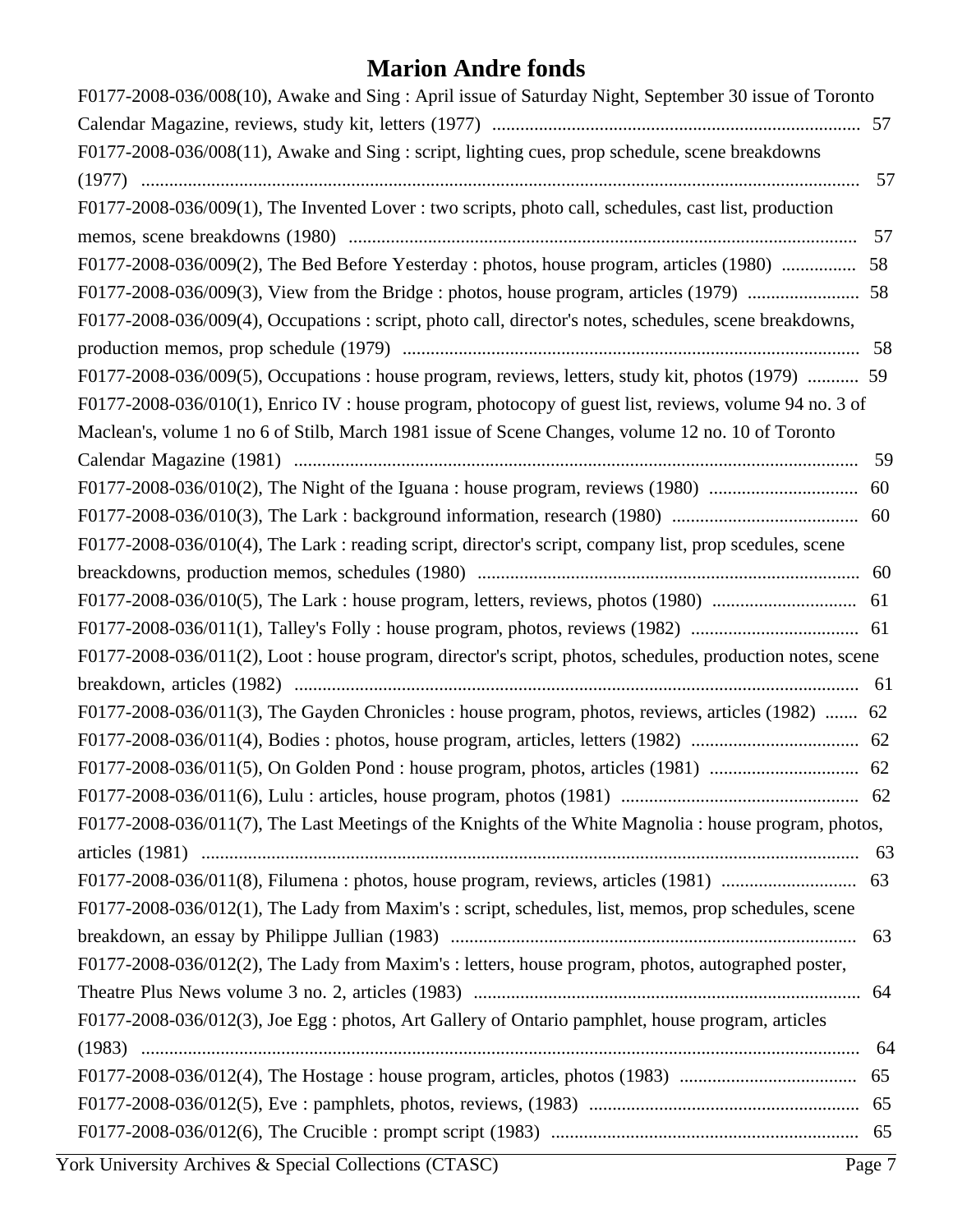| F0177-2008-036/013(1), Privates on Parade : flyers, house program, Theatre Plus Newa volume 5 no. 4, |     |
|------------------------------------------------------------------------------------------------------|-----|
|                                                                                                      |     |
| F0177-2008-036/013(2), Antigone : slides, letters, study kit, photos, reviews, articles (1984)  66   |     |
| F0177-2008-036/013(3), The Aching Heart of Samuel Kleinerman LThe Lady from Maxim's: company         |     |
|                                                                                                      |     |
| F0177-2008-036/013(4), The Aching Heart of Samuel Kleinerman : photos, house program, Theatre Plus   |     |
|                                                                                                      |     |
|                                                                                                      |     |
| F0177-2008-036/014(2), The Government Inspector: Theatre Plus News volume 5, no. 1, May 1985 issue   |     |
|                                                                                                      |     |
|                                                                                                      |     |
| F0177-2008-036/014(4), The Wild Duck : articles, reviews, house program, photos (1984)  68           |     |
| F0177-2008-036/014(5), Tiger at the Gates: house program, flyers, reviews, articles, (1984-1985)  69 |     |
| F0177-2008-036/014(6), A Taste of Honey : flyers, house program, articles, photos (1984)  69         |     |
| F0177-2008-036/015(1), Romulus the Great : background material, script, production material          |     |
|                                                                                                      | 69  |
| F0177-2008-036/015(2), Tiger at the Gates: background material, notes, script, flyers (1985)  70     |     |
| F0177-2008-036/016(1), The Government Inspector : background material, script, production material   |     |
|                                                                                                      | 70  |
|                                                                                                      |     |
|                                                                                                      |     |
|                                                                                                      |     |
|                                                                                                      |     |
| F0177-2008-036/017(2), House of Blue Leaves : background material, director's script (1973)  71      |     |
|                                                                                                      |     |
| F0177-2008-036/017(4), Antigone : background material, director's script, production material        |     |
|                                                                                                      | -72 |
|                                                                                                      |     |
| F0177-2008-036/018(1), Uncle Vanya : director's script, production material, background material     |     |
|                                                                                                      | 73  |
|                                                                                                      |     |
| F0177-2008-036/018(3), The Gayden Chronicles : director's script, production material, background    |     |
|                                                                                                      |     |
|                                                                                                      |     |
|                                                                                                      |     |
|                                                                                                      |     |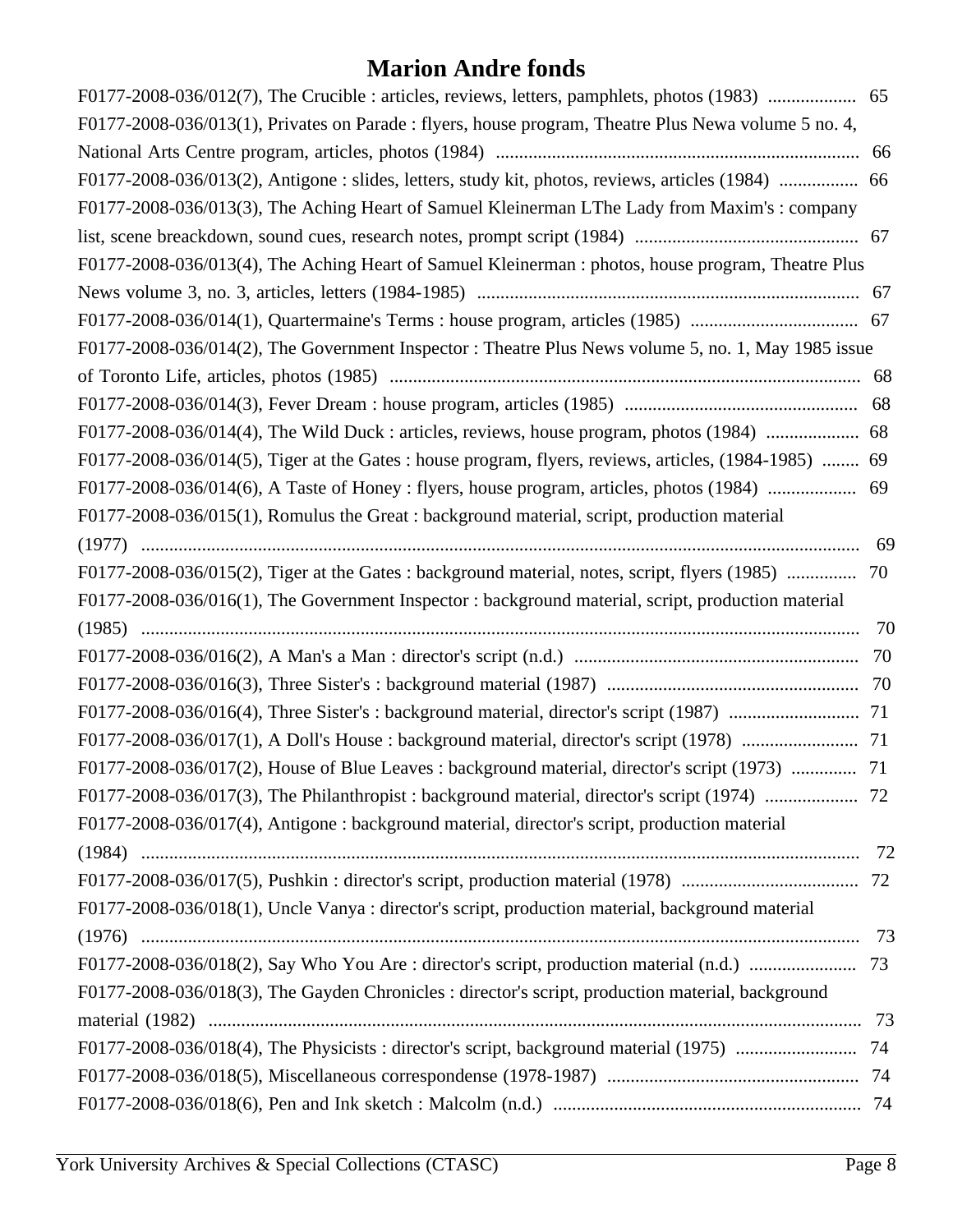## <span id="page-8-0"></span>**Summary information**

| <b>Repository:</b>           | York University Archives & Special Collections (CTASC)                                                    |
|------------------------------|-----------------------------------------------------------------------------------------------------------|
| <b>Title:</b>                | <b>Marion Andre fonds</b>                                                                                 |
| ID:                          | F0177                                                                                                     |
| Date:                        | 1957-1995 (date of creation)                                                                              |
| Language:                    | English                                                                                                   |
| Language:                    | Polish                                                                                                    |
| <b>Physical description:</b> | 3 m of textual records<br>71 posters<br>53 photographs : b&w<br>2 scrapbooks<br>1 three-dimensional model |
| Note [generalNote]:          | Some of the records in the scrapbooks are in Polish.                                                      |

# <span id="page-8-1"></span>**Administrative history / Biographical sketch**

#### **Note**

Marion Andre, director, playwright and writer, was born Marian Andrzej Czerniecki on January 12, 1920 in Le Havre, France. Andre was raised in Poland, survived The Holocaust, and established his career in Poland before emigrating to Canada in 1957. Andre taught as a drama specialist for the Protestant School Board in Montreal before becoming artistic director of the city's Saidye Bronfman Centre in 1967. In 1971, Andre came to Toronto to work in the theatre program at York. In 1972, he founded Theatre Plus at the St. Lawrence Centre in Toronto where he remained artistic director until his retirement in 1985. Andre is the author of several plays and documentaries that were produced by CBC Radio and Television both in English and French. His theatre works, mostly dealing with Jewish life in Poland during the Nazi occupation, have been presented on stages in Toronto, London, and New York. He has also served as a board member of the World Encyclopedia of Contemporary Theatre, the largest, international cooperative undertaking in the history of world theatre.

## **Custodial history**

Accession 2008-036 was transferred from the the L.W. Conolly Theatre Archives of the University of Guelph Library at the request of Ina Andre, the playwright's wife.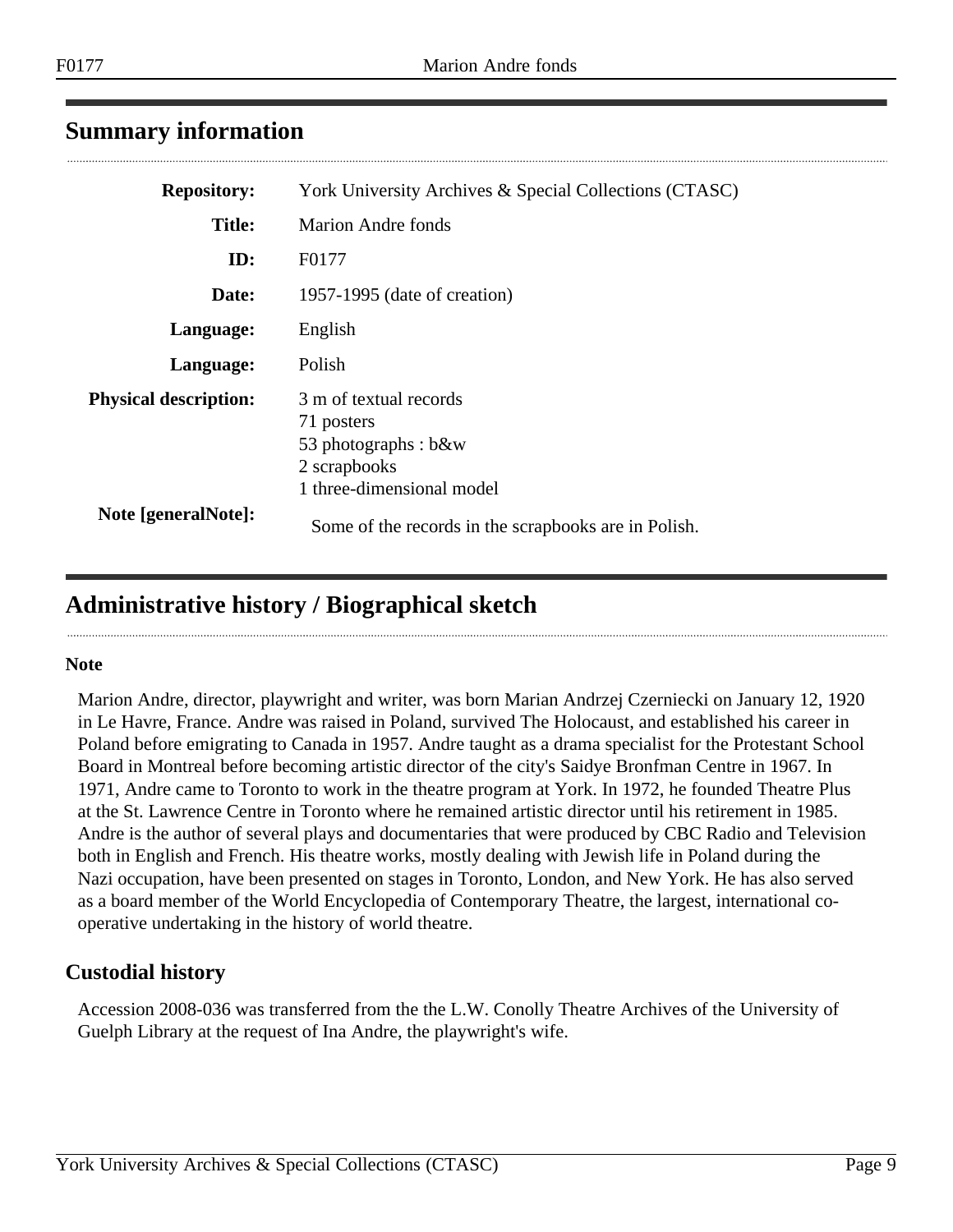# <span id="page-9-0"></span>**Scope and content**

The fonds mainly consists of manuscript and typescript copies of Marion Andre's work either published or produced, including 'The Scorn of Fate', 'The Spanish Civil War', 'The Value of Fifty', 'Fate of a Poet', 'The Gates', 'The Snob', 'The Eagle', 'The Sand', 'Soldat Hans Stumpf', 'The Invented Lover', 'Captive of Yesteryear', 'Verdict of Fate', 'Skinny Dip of an Aging Professor', 'Maria B.', 'The Battered Man', and 'A Road to Freedom'. In additon there are notes, drafts, correspondence and other supporting documentation for some of the works. Also includes articles, essays and correspondence about Andre and Theatre Plus, reviews of Theatre Plus productions, mounted and/or framed theatre posters of plays that were produced at the Saidye Bronfman Centre and Theatre Plus, certificates of awards received by Andre and a 3-D model of his work as playwright. Accession 2008-036 consists of programmes, scripts, reviews, and photographs for theatrical works produced and directed by Andre, as well as written by Andre and several other playwrights.

## <span id="page-9-1"></span>**Notes**

### **Title notes**

#### **Immediate source of acquisition**

Accession 1999-013 donated by Marion Andre in 1999. Accessions 2003-032 and 2004-013 donated by Mrs. Ina Andre in 2003 and 2004. Accession 2008-036 was transferred from the L.W. Conolly Theatre Archives, University of Guelph Library.

### **Restrictions on access**

No restrictions on access.

#### **Accruals**

The fonds comprises the following accessions: 1999-013, 2003-032, 2004-013, 2008-036. No further accruals are expected.

### **Other notes**

• **Publication status**: Published

## <span id="page-9-2"></span>**Access points**

- Textual record (documentary form)
- Graphic material (documentary form)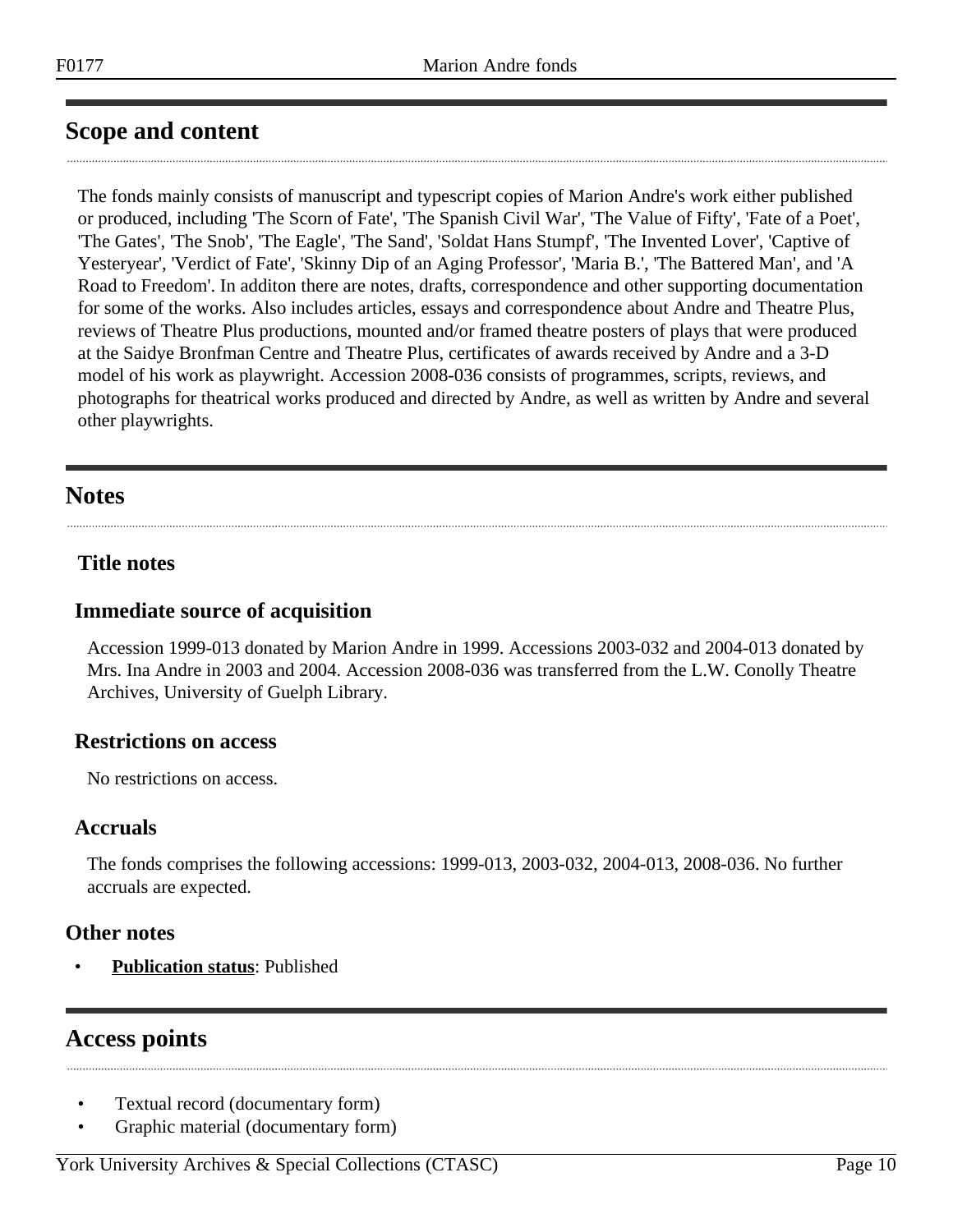• Object (documentary form)

# <span id="page-10-0"></span>**Collection holdings**

#### <span id="page-10-1"></span>**Accession: F0177-1999-013 - Accession 1999-013**

Title: Accession 1999-013

#### Publication status:

ID: F0177-1999-013

Published

#### <span id="page-10-2"></span>**File: F0177-1999-013/001(1) - Soldat Hans Stumpf Dramat**

Title: Soldat Hans Stumpf Dramat ID: F0177-1999-013/001(1) Date: [before 1957] (date of creation) Physical description: 1 folder of textual records

Publication status:

Published

### <span id="page-10-3"></span>**File: F0177-1999-013/001(2) - The American Boots**

Title: The American Boots ID: F0177-1999-013/001(2) Date: (date of creation) Physical description: 1 folder of textual records

Publication status:

Published

### <span id="page-10-4"></span>**File: F0177-1999-013/001(3) - Interview with Woman in Montreal for CBC**

Title: Interview with Woman in Montreal for CBC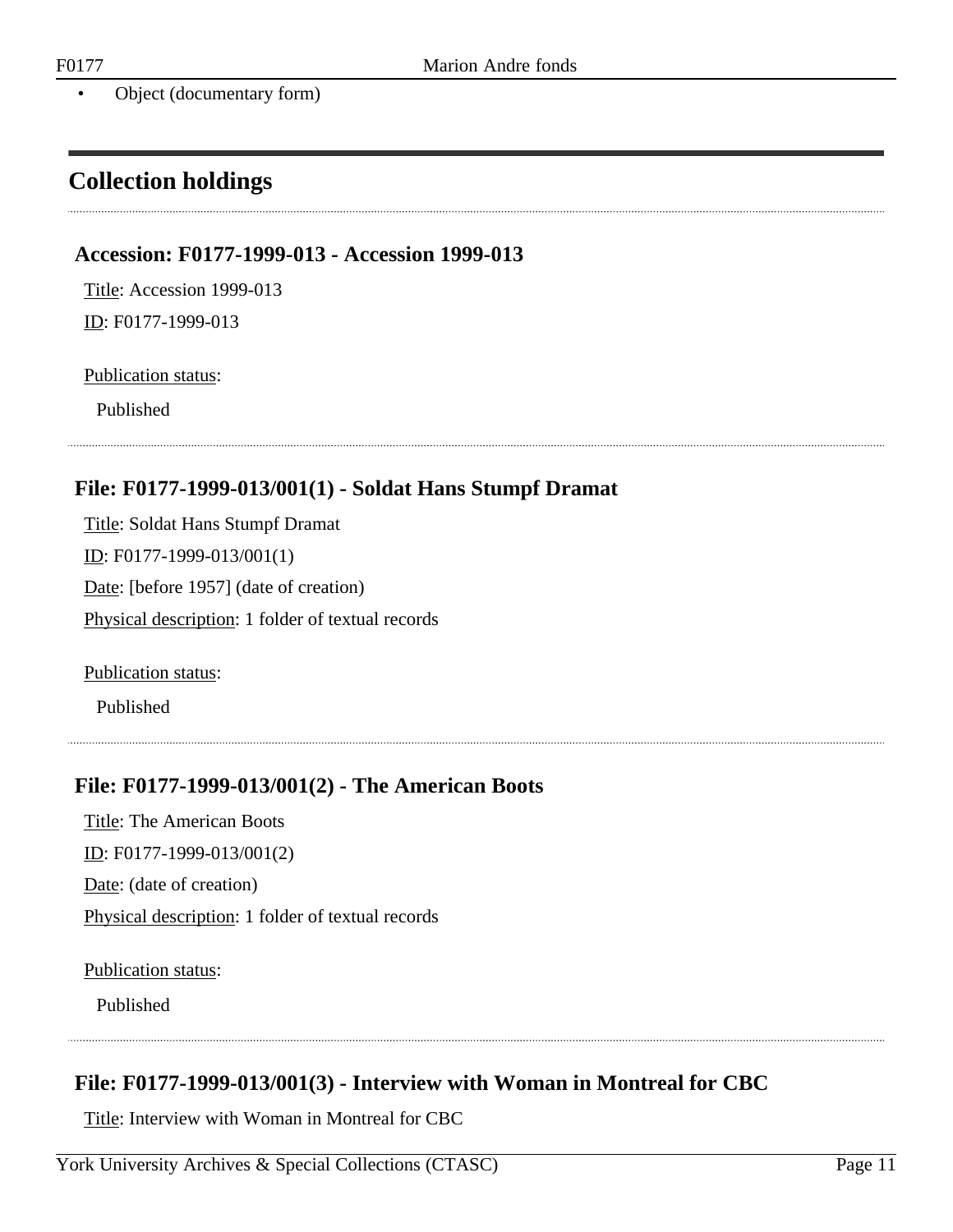ID: F0177-1999-013/001(3) Date: (date of creation) Physical description: 1 folder of textual records

Publication status:

Published

## <span id="page-11-0"></span>**File: F0177-1999-013/001(4) - The Value of Fifty**

Title: The Value of Fifty ID: F0177-1999-013/001(4) Date: 1959 (date of creation) Physical description: 1 folder of textual records

#### Publication status:

Published

## <span id="page-11-1"></span>**File: F0177-1999-013/001(5) - The Scorn of Fate**

Title: The Scorn of Fate ID: F0177-1999-013/001(5) Date: 1960 (date of creation) Physical description: 1 folder of textual records

Publication status:

Published

### <span id="page-11-2"></span>**File: F0177-1999-013/001(6) - The Choice radio play**

Title: The Choice radio play ID: F0177-1999-013/001(6) Date: 1961 (date of creation) Physical description: 1 folder of textual records

Publication status: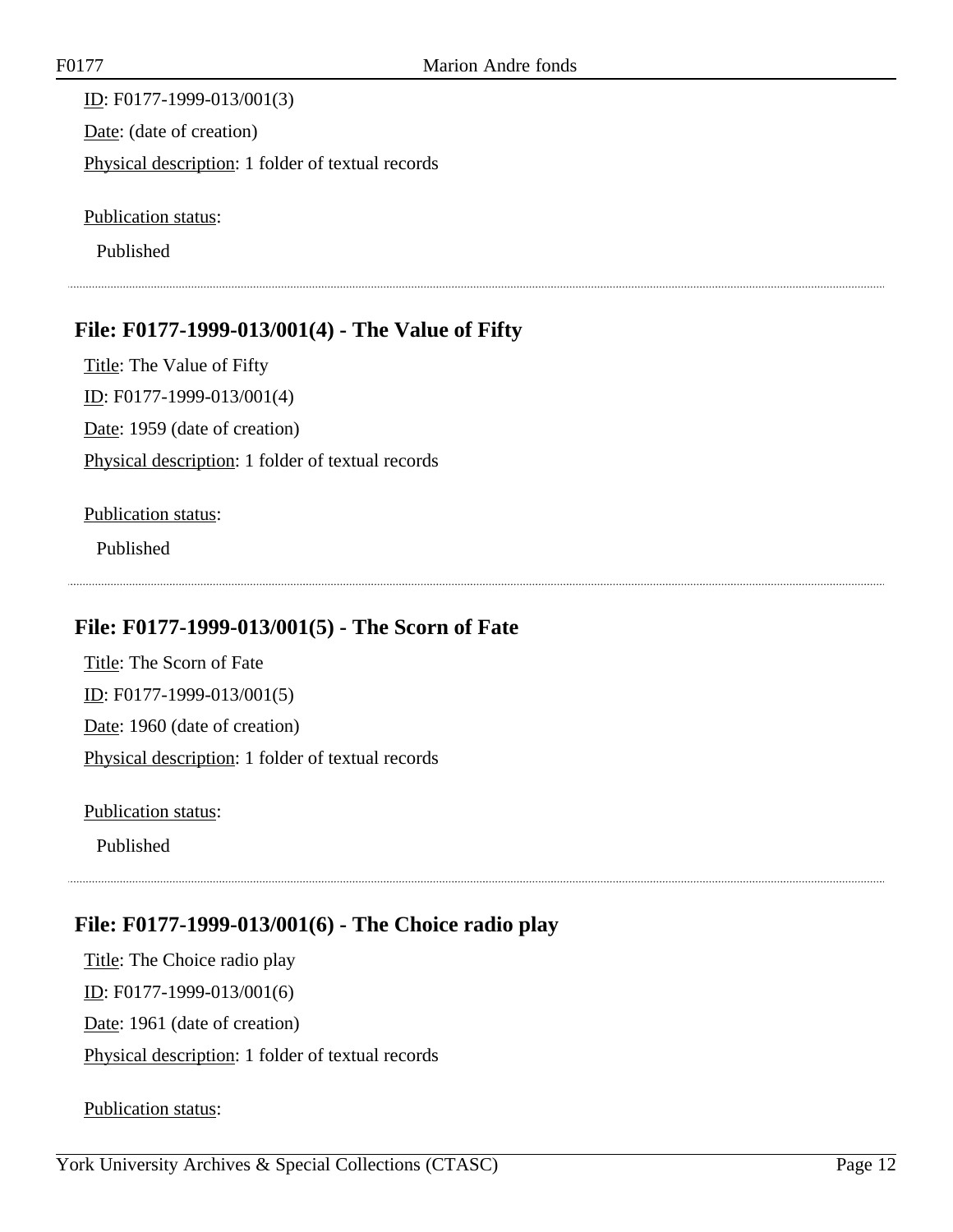Published

#### <span id="page-12-0"></span>**File: F0177-1999-013/001(7) - The Choice**

Title: The Choice ID: F0177-1999-013/001(7) Date: 1961 (date of creation) Physical description: 1 folder of textual records

Publication status:

Published

## <span id="page-12-1"></span>**File: F0177-1999-013/001(8) - The Gates**

Title: The Gates ID: F0177-1999-013/001(8) Date: 1962 (date of creation) Physical description: 1 folder of textual records

Publication status:

Published

## <span id="page-12-2"></span>**File: F0177-1999-013/001(9) - The Leave Taking (published in the Gates)**

Title: The Leave Taking (published in the Gates) ID: F0177-1999-013/001(9) Date: 1962 (date of creation) Physical description: 1 folder of textual records

Publication status:

Published

### <span id="page-12-3"></span>**File: F0177-1999-013/001(10) - Support for the Left-The Only Hope for Latin America**

Title: Support for the Left-The Only Hope for Latin America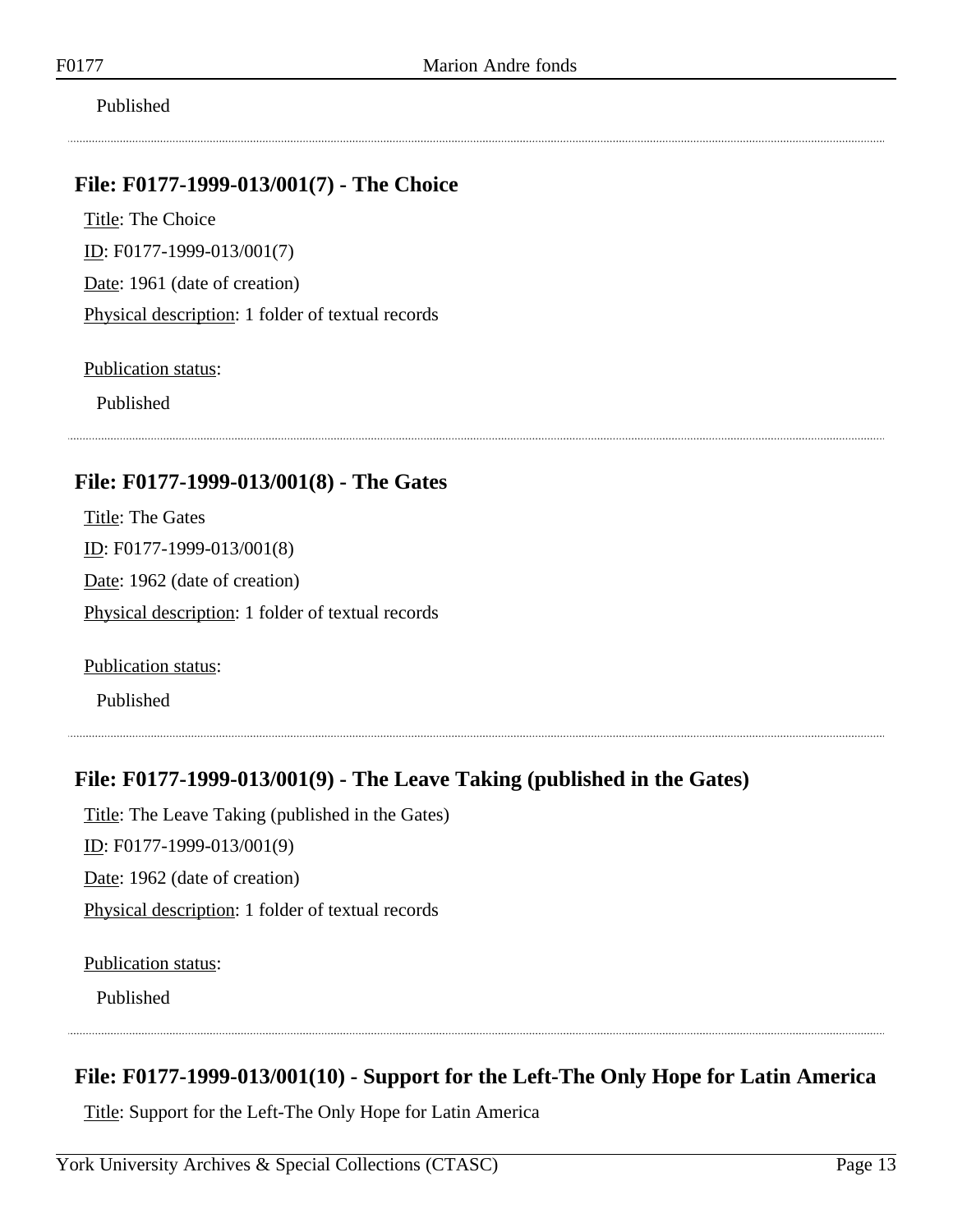ID: F0177-1999-013/001(10) Date: 1962 (date of creation) Physical description: 1 folder of textual records

Publication status:

Published

## <span id="page-13-0"></span>**File: F0177-1999-013/001(11) - Saturday Night magazine (South America: Where Politics Smell of Poverty)**

Title: Saturday Night magazine (South America: Where Politics Smell of Poverty)

ID: F0177-1999-013/001(11)

Date: 1964 (date of creation)

Physical description: 1 folder of textual records

Publication status:

Published

### <span id="page-13-1"></span>**File: F0177-1999-013/001(12) - Fate of a Poet**

Title: Fate of a Poet ID: F0177-1999-013/001(12) Date: 1964-1972 (date of creation) Physical description: 1 folder of textual records Note [generalNote]:

1 of 2

#### Publication status:

Published

# <span id="page-13-2"></span>**File: F0177-1999-013/001(13) - Fate of a Poet**

Title: Fate of a Poet ID: F0177-1999-013/001(13) Date: 1964-1972 (date of creation)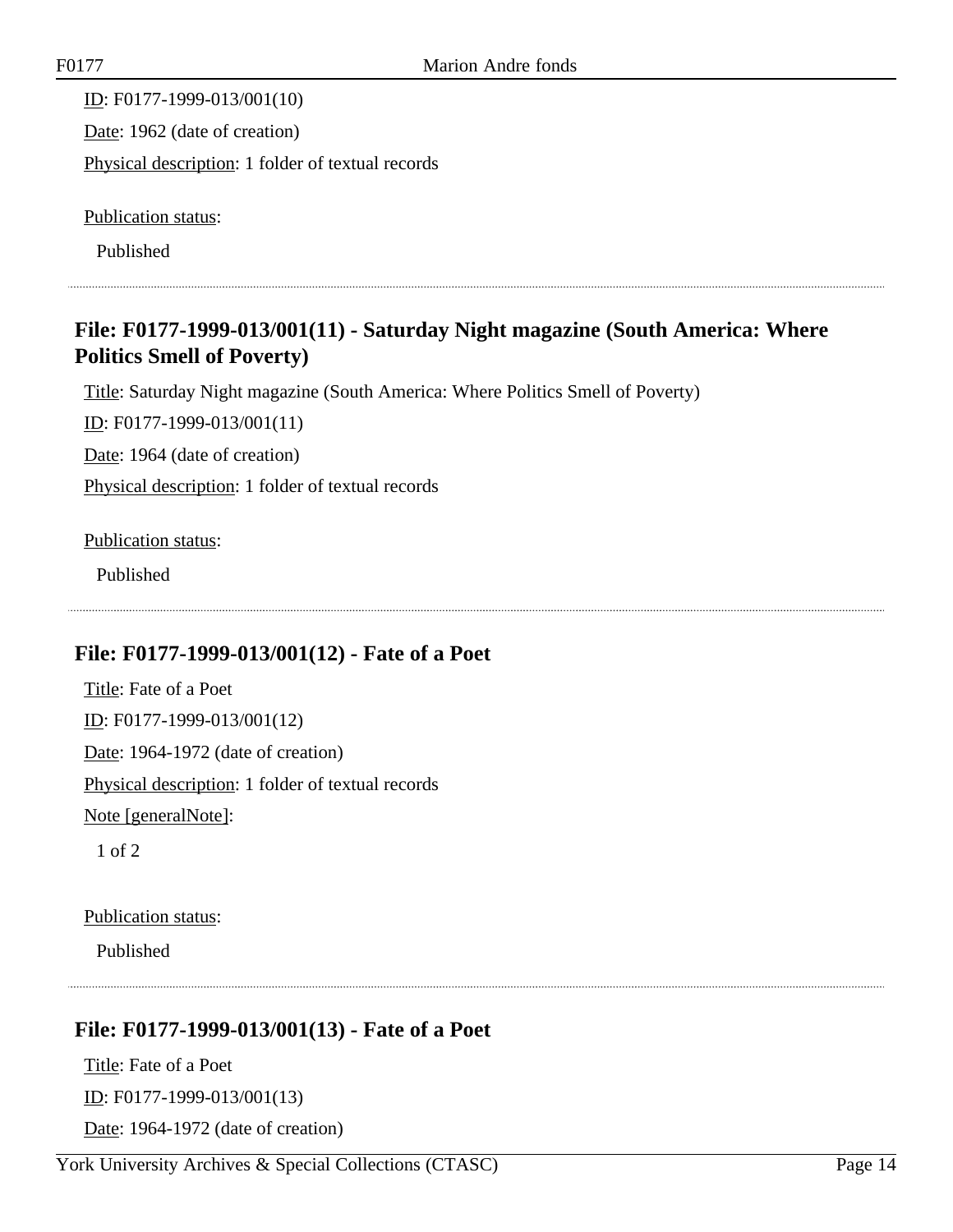Physical description: 1 folder of textual records Note [generalNote]:

2 of 2

Publication status:

Published

#### <span id="page-14-0"></span>**File: F0177-1999-013/001(14) - Fate of a Poet**

Title: Fate of a Poet ID: F0177-1999-013/001(14) Date: 1965 (date of creation) Physical description: 1 folder of textual records

#### Publication status:

Published

### <span id="page-14-1"></span>**File: F0177-1999-013/001(15) - Montreal Playhouse**

Title: Montreal Playhouse ID: F0177-1999-013/001(15) Date: 1965 (date of creation) Physical description: 1 folder of textual records

Publication status:

Published

### <span id="page-14-2"></span>**File: F0177-1999-013/001(16) - Joseph Haydn in London**

Title: Joseph Haydn in London ID: F0177-1999-013/001(16) Date: 1966 (date of creation) Physical description: 1 folder of textual records

Publication status: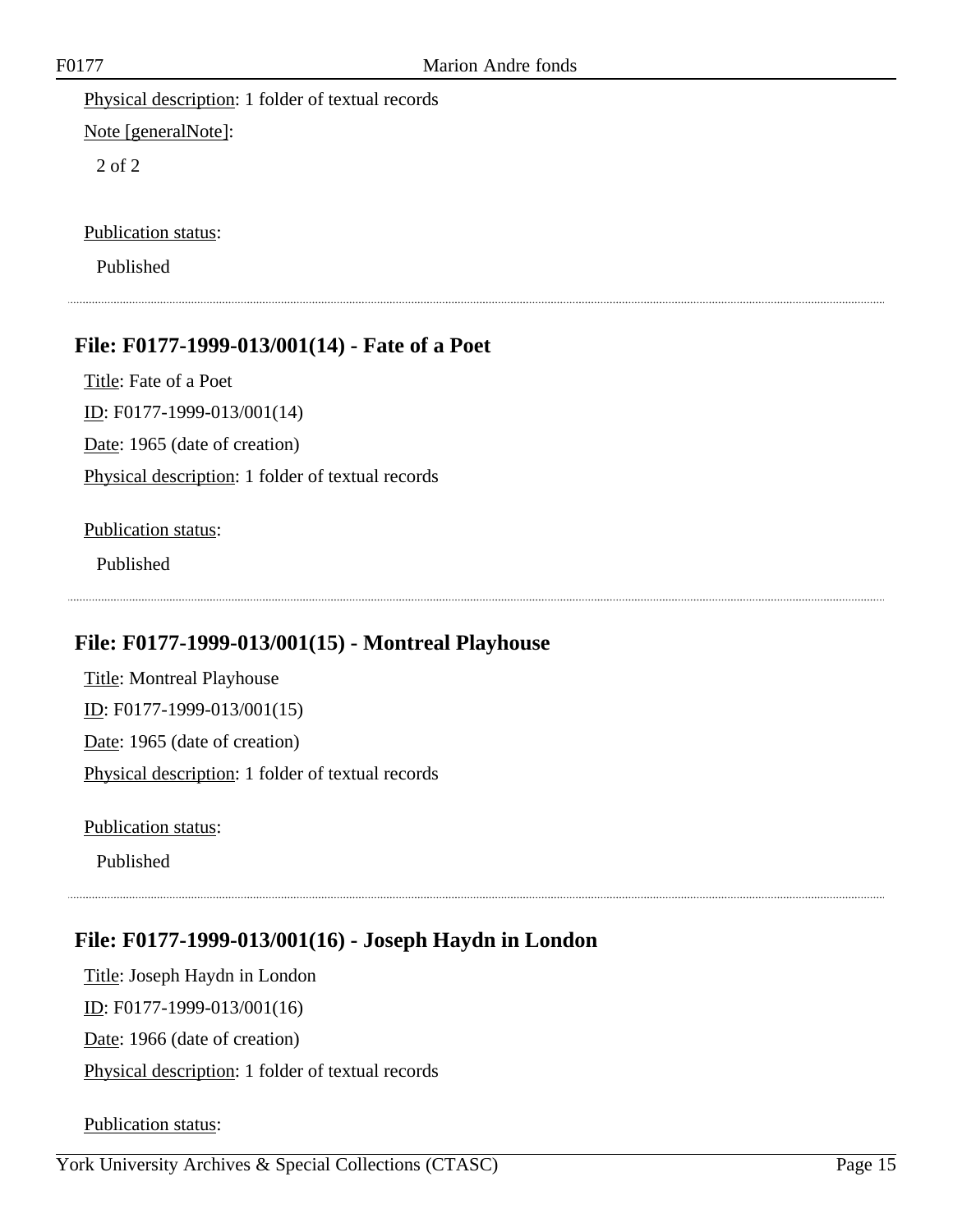Published

## <span id="page-15-0"></span>**File: F0177-1999-013/001(17) - Two Faces of Love**

Title: Two Faces of Love ID: F0177-1999-013/001(17) Date: 1966 (date of creation) Physical description: 1 folder of textual records

Publication status:

Published

## <span id="page-15-1"></span>**File: F0177-1999-013/001(18) - The Spanish Civil War**

Title: The Spanish Civil War ID: F0177-1999-013/001(18) Date: 1966 (date of creation) Physical description: 1 folder of textual records

Publication status:

Published

### <span id="page-15-2"></span>**File: F0177-1999-013/001(19) - People and the Economy**

Title: People and the Economy ID: F0177-1999-013/001(19) Date: 1980 (date of creation) Physical description: 1 folder of textual records

Publication status:

Published

# <span id="page-15-3"></span>**File: F0177-1999-013/001(20) - The Unique Case of Professor Talentire (Published in the Verdict of Fate)**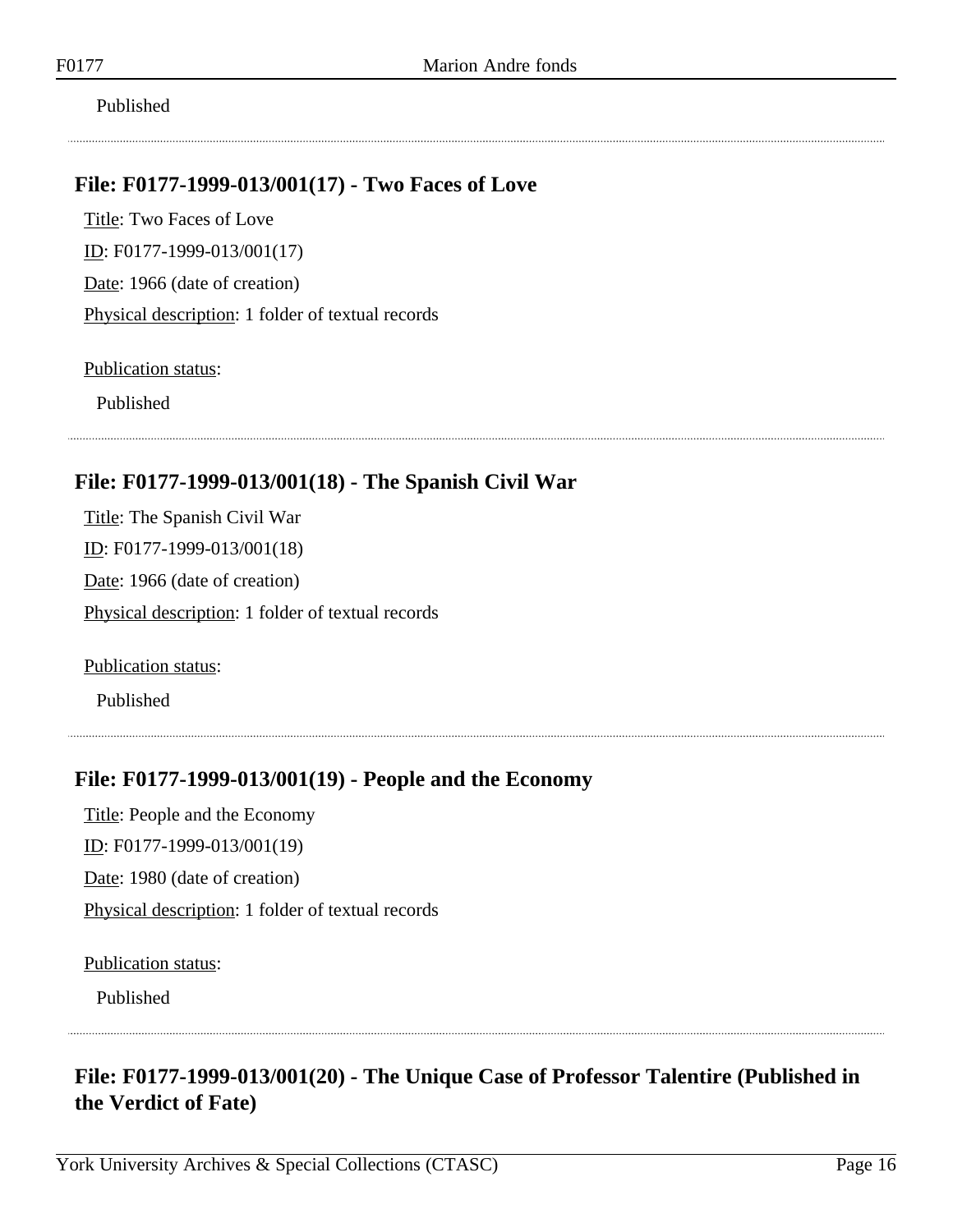Title: The Unique Case of Professor Talentire (Published in the Verdict of Fate)

ID: F0177-1999-013/001(20)

Date: 1988 (date of creation)

Physical description: 1 folder of textual records

Publication status:

Published

## <span id="page-16-0"></span>**File: F0177-1999-013/001(21) - Tod Fur Alle Ferfluchte Yuden (Outlook magazine article)**

Title: Tod Fur Alle Ferfluchte Yuden (Outlook magazine article)

ID: F0177-1999-013/001(21)

Date: 1994 (date of creation)

Physical description: 1 folder of textual records

Publication status:

Published

### <span id="page-16-1"></span>**File: F0177-1999-013/001(22) - The Battered Man**

Title: The Battered Man ID: F0177-1999-013/001(22) Date: 1995 (date of creation) Physical description: 1 folder of textual records Note [generalNote]:

1 of 2

Publication status:

Published

## <span id="page-16-2"></span>**File: F0177-1999-013/001(23) - The Battered Man**

Title: The Battered Man ID: F0177-1999-013/001(23)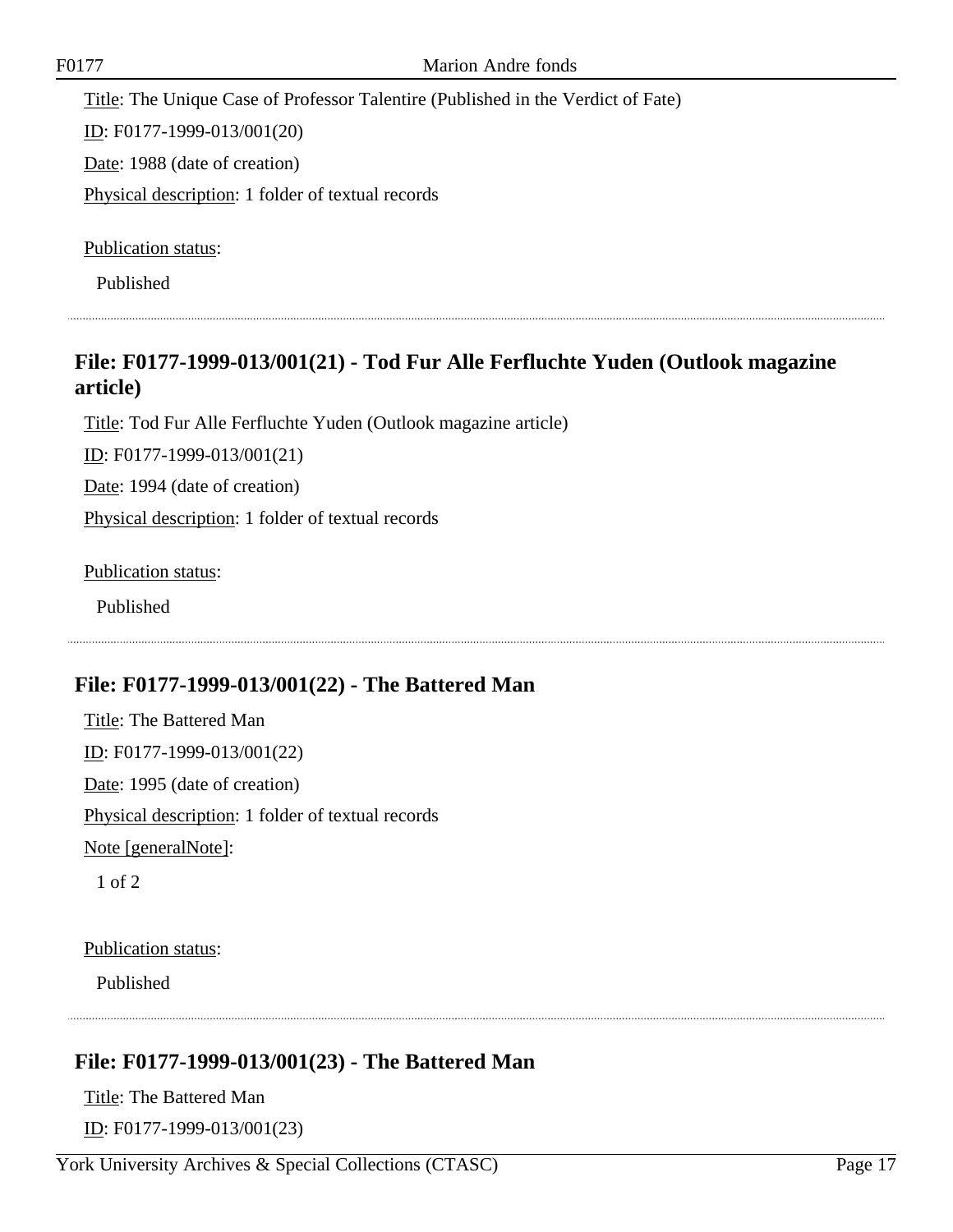Date: 1995 (date of creation) Physical description: 1 folder of textual records Note [generalNote]: 2 of 2

Publication status:

Published

### <span id="page-17-0"></span>**File: F0177-1999-013/002(1) - The Gates by Marion Andre**

Title: The Gates by Marion Andre ID: F0177-1999-013/002(1) Date: (date of creation) Physical description: 1 folder of textual records

Publication status:

Published

## <span id="page-17-1"></span>**File: F0177-1999-013/002(2) - Inscape, Summer 1972, Volume X, No.1 Department of English University of Ottawa**

Title: Inscape, Summer 1972, Volume X, No.1 Department of English University of Ottawa ID: F0177-1999-013/002(2) Date: (date of creation) Physical description: 1 folder of textual records

Publication status:

Published

### <span id="page-17-2"></span>**File: F0177-1999-013/002(3) - Maria B. a novel by Marion Andre**

Title: Maria B. a novel by Marion Andre ID: F0177-1999-013/002(3) Date: (date of creation)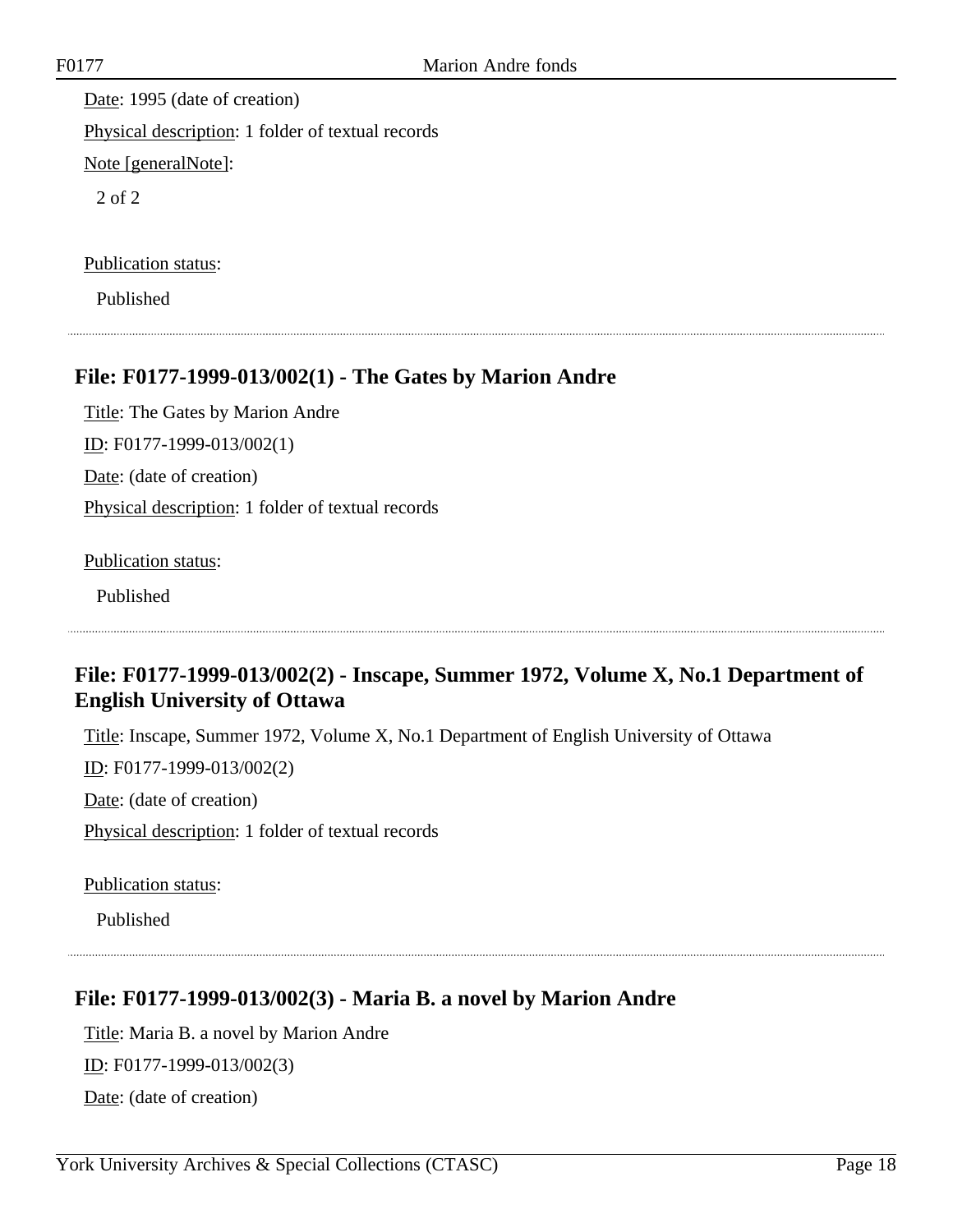Physical description: 1 folder of textual records

Publication status:

Published

## <span id="page-18-0"></span>**File: F0177-1999-013/002(4) - Verdict of Faith by Marion Andre**

Title: Verdict of Faith by Marion Andre ID: F0177-1999-013/002(4) Date: (date of creation) Physical description: 1 folder of textual records

Publication status:

Published

## <span id="page-18-1"></span>**File: F0177-1999-013/002(5) - The Battered Man a novel by Marion Andre**

Title: The Battered Man a novel by Marion Andre ID: F0177-1999-013/002(5) Date: (date of creation) Physical description: 1 folder of textual records Publication status:

Published

### <span id="page-18-2"></span>**File: F0177-1999-013/002(6) - Awards**

Title: Awards ID: F0177-1999-013/002(6) Date: (date of creation) Physical description: 1 folder of textual records

Publication status:

Published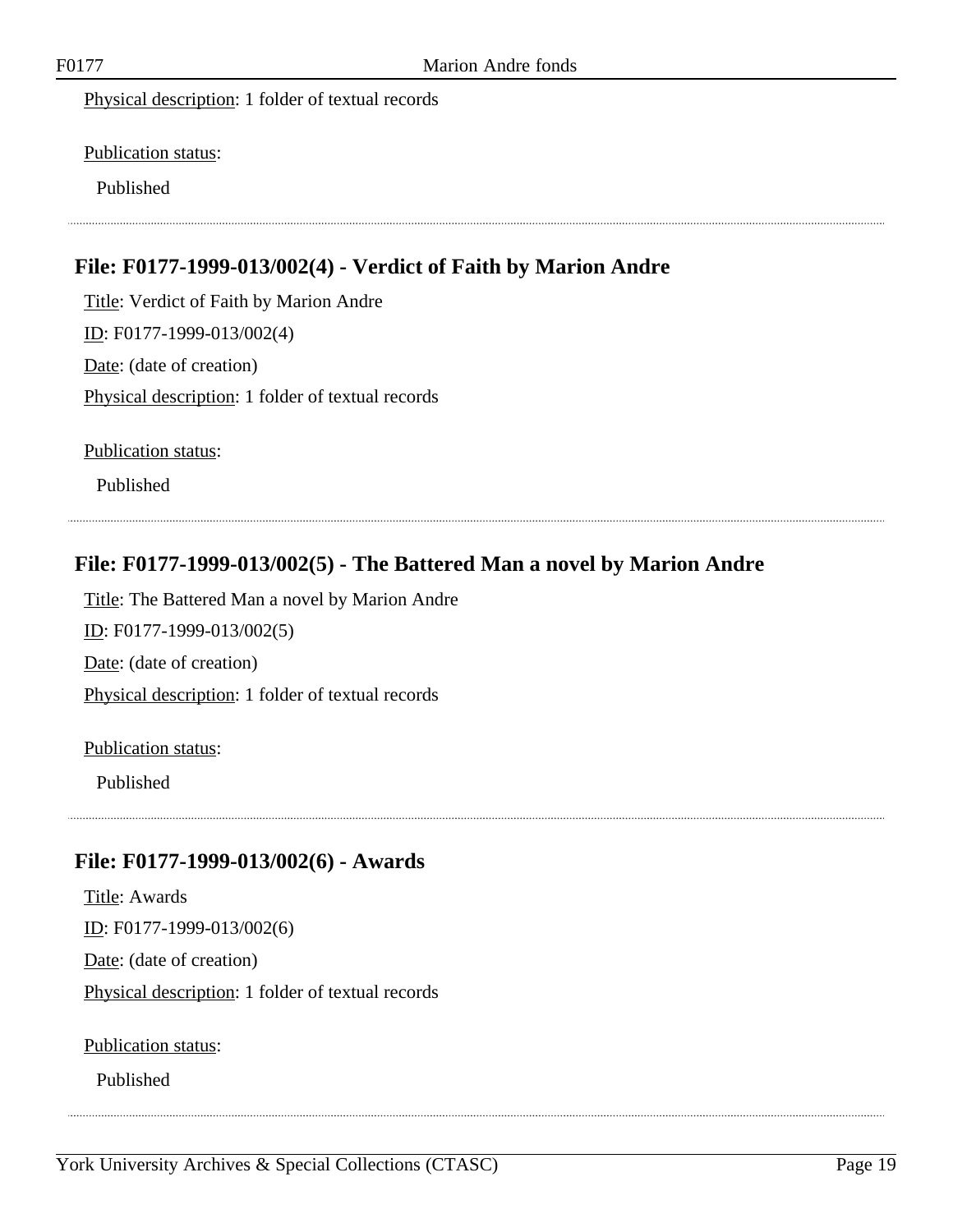## <span id="page-19-0"></span>**File: F0177-1999-013/003(1) - Theatre Plus Poster Collection (consisting of 67 framed posters)(Files 1-67)**

Title: Theatre Plus Poster Collection (consisting of 67 framed posters)(Files 1-67)

ID: F0177-1999-013/003(1)

Date: (date of creation)

Physical description: 1 folder of textual records

Publication status:

Published

#### <span id="page-19-1"></span>**Accession: F0177-2003-032 - Accession 2003-032**

Title: Accession 2003-032 ID: F0177-2003-032

#### Publication status:

Published

### <span id="page-19-2"></span>**File: F0177-2003-032/001(1) - Marion Andre Biographical Records**

Title: Marion Andre Biographical Records ID: F0177-2003-032/001(1) Date: [ca. 1988] (date of creation) Physical description: 1 folder of textual records

Publication status:

Published

## <span id="page-19-3"></span>**File: F0177-2003-032/001(2) - Letters of Reference for Marion Andre**

Title: Letters of Reference for Marion Andre

 $ID:$  F0177-2003-032/001(2)

Date: Nov - Oct 1985 (date of creation)

Physical description: 1 folder of textual records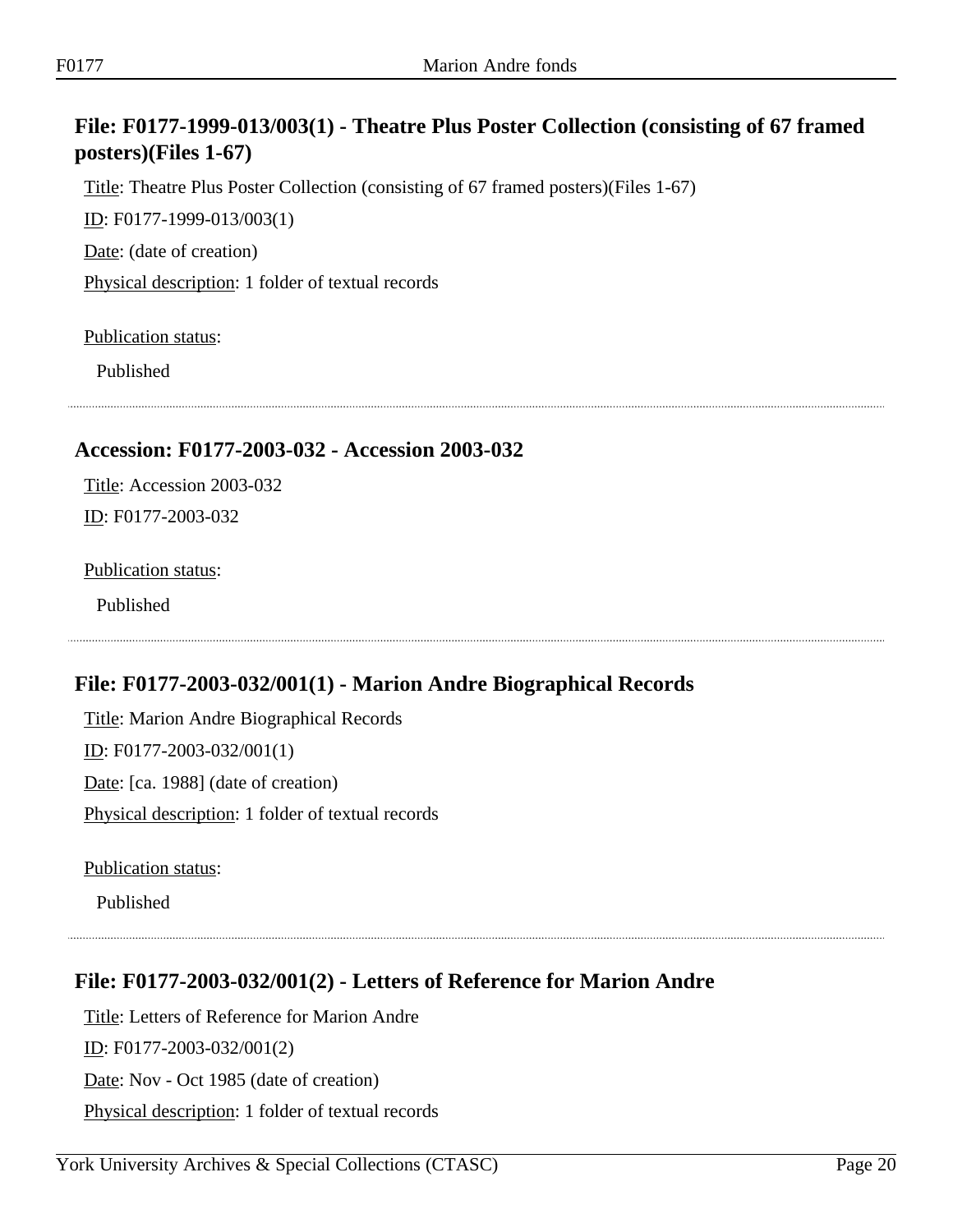Publication status:

Published

## <span id="page-20-0"></span>**File: F0177-2003-032/001(3) - Essays about Marion Andre**

Title: Essays about Marion Andre ID: F0177-2003-032/001(3) Date: 1994-2002 (date of creation) Physical description: 1 folder of textual records

Publication status:

Published

### <span id="page-20-1"></span>**File: F0177-2003-032/001(4) - Articles on Marion Andre and Theatre Plus**

Title: Articles on Marion Andre and Theatre Plus ID: F0177-2003-032/001(4) Date: 1977-1982 (date of creation) Physical description: 1 folder of textual records

Publication status:

Published

### <span id="page-20-2"></span>**File: F0177-2003-032/001(5) - Articles on Marion Andre and Theatre Reviews**

Title: Articles on Marion Andre and Theatre Reviews ID: F0177-2003-032/001(5) Date: 1976-1985 (date of creation) Physical description: 1 folder of textual records

Publication status:

Published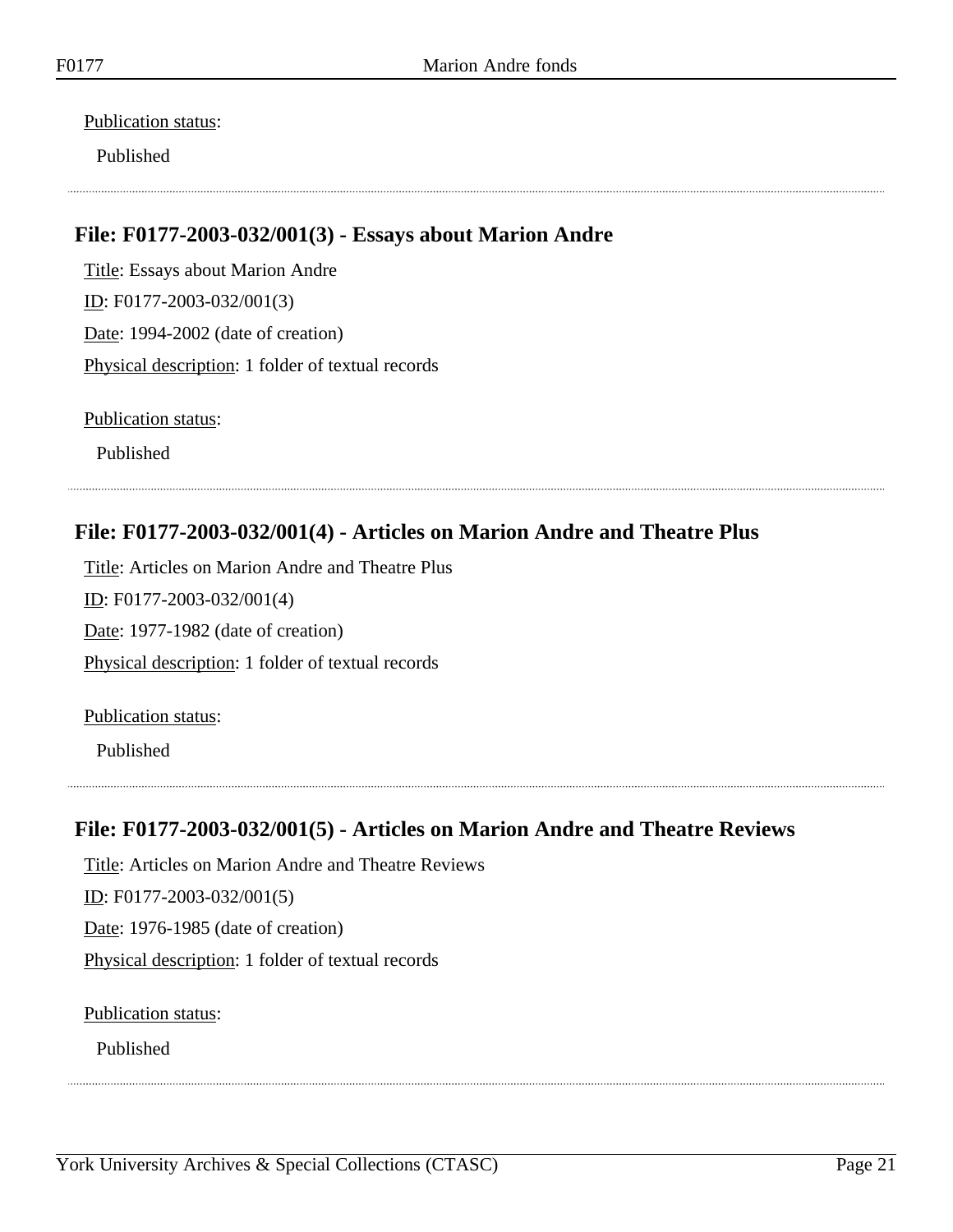#### <span id="page-21-0"></span>**File: F0177-2003-032/001(6) - Theatre Reviews**

Title: Theatre Reviews ID: F0177-2003-032/001(6) Date: 1975-1985 (date of creation) Physical description: 1 folder of textual records

#### Publication status:

Published

#### <span id="page-21-1"></span>**File: F0177-2003-032/001(7) - Brief Pertaining to the Founding of Theatre Plus**

Title: Brief Pertaining to the Founding of Theatre Plus ID: F0177-2003-032/001(7) Date: [ca. 1972] (date of creation) Physical description: 1 folder of textual records

Publication status:

Published

#### <span id="page-21-2"></span>**File: F0177-2003-032/001(8) - Agreement between Marion Andre and Theatre Plus**

Title: Agreement between Marion Andre and Theatre Plus ID: F0177-2003-032/001(8) Date: 1977 (date of creation) Physical description: 1 folder of textual records

Publication status:

Published

#### <span id="page-21-3"></span>**File: F0177-2003-032/001(9) - Theatre Plus Reports**

Title: Theatre Plus Reports ID: F0177-2003-032/001(9) Date: 1973-1975 (date of creation)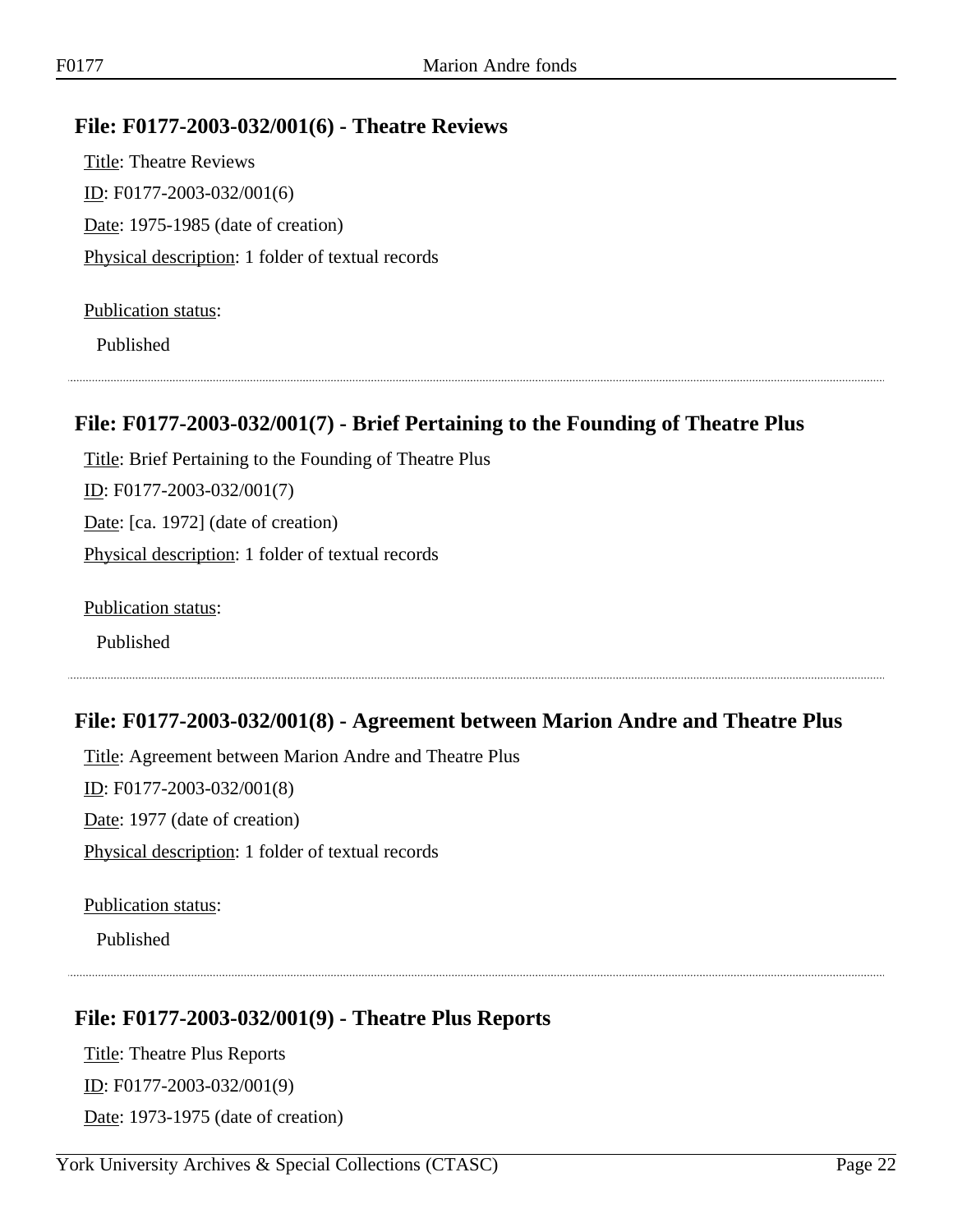Physical description: 1 folder of textual records

Publication status:

Published

## <span id="page-22-0"></span>**File: F0177-2003-032/001(10) - Theatre Plus Production and Actor Lists**

Title: Theatre Plus Production and Actor Lists ID: F0177-2003-032/001(10) Date: [ca. 1985] (date of creation) Physical description: 1 folder of textual records

Publication status:

Published

## <span id="page-22-1"></span>**File: F0177-2003-032/001(11) - Theatre Plus Fundraising Packages**

Title: Theatre Plus Fundraising Packages ID: F0177-2003-032/001(11) Date: [1977, 1980] (date of creation) Physical description: 1 folder of textual records

#### Publication status:

Published

## <span id="page-22-2"></span>**File: F0177-2003-032/001(12) - Theatre Plus Commemorative Production Posters**

Title: Theatre Plus Commemorative Production Posters ID: F0177-2003-032/001(12) Date: [ca. 1985] (date of creation) Physical description: 1 folder of textual records

Publication status:

Published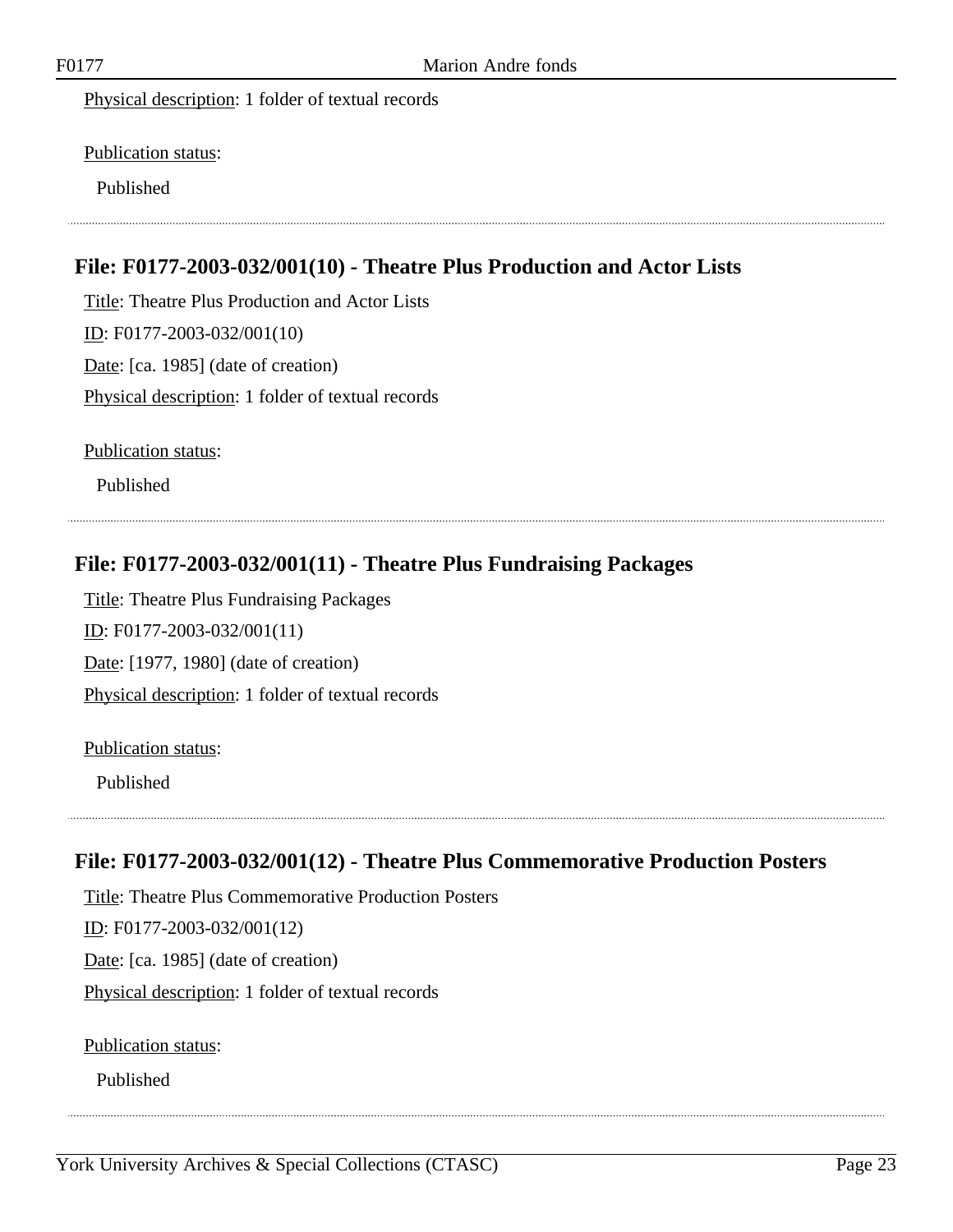## <span id="page-23-0"></span>**File: F0177-2003-032/001(13) - Submission to the Federal Cultural Policy Review Commmittee**

Title: Submission to the Federal Cultural Policy Review Commmittee ID: F0177-2003-032/001(13)

Date: 1985 (date of creation)

Physical description: 1 folder of textual records

Publication status:

Published

## <span id="page-23-1"></span>**File: F0177-2003-032/001(14) - Script of 'The Snob' and Correspondence**

Title: Script of 'The Snob' and Correspondence ID: F0177-2003-032/001(14) Date: 1976-1983 (date of creation) Physical description: 1 folder of textual records

Publication status:

Published

## <span id="page-23-2"></span>**File: F0177-2003-032/001(15) - Transfer Agreement with York University Archives**

Title: Transfer Agreement with York University Archives ID: F0177-2003-032/001(15) Date: May 10, 1999 (date of creation) Physical description: 1 folder of textual records

Publication status:

Published

## <span id="page-23-3"></span>**File: F0177-2003-032/002(1) - Script of 'The Eagle'**

Title: Script of 'The Eagle' ID: F0177-2003-032/002(1)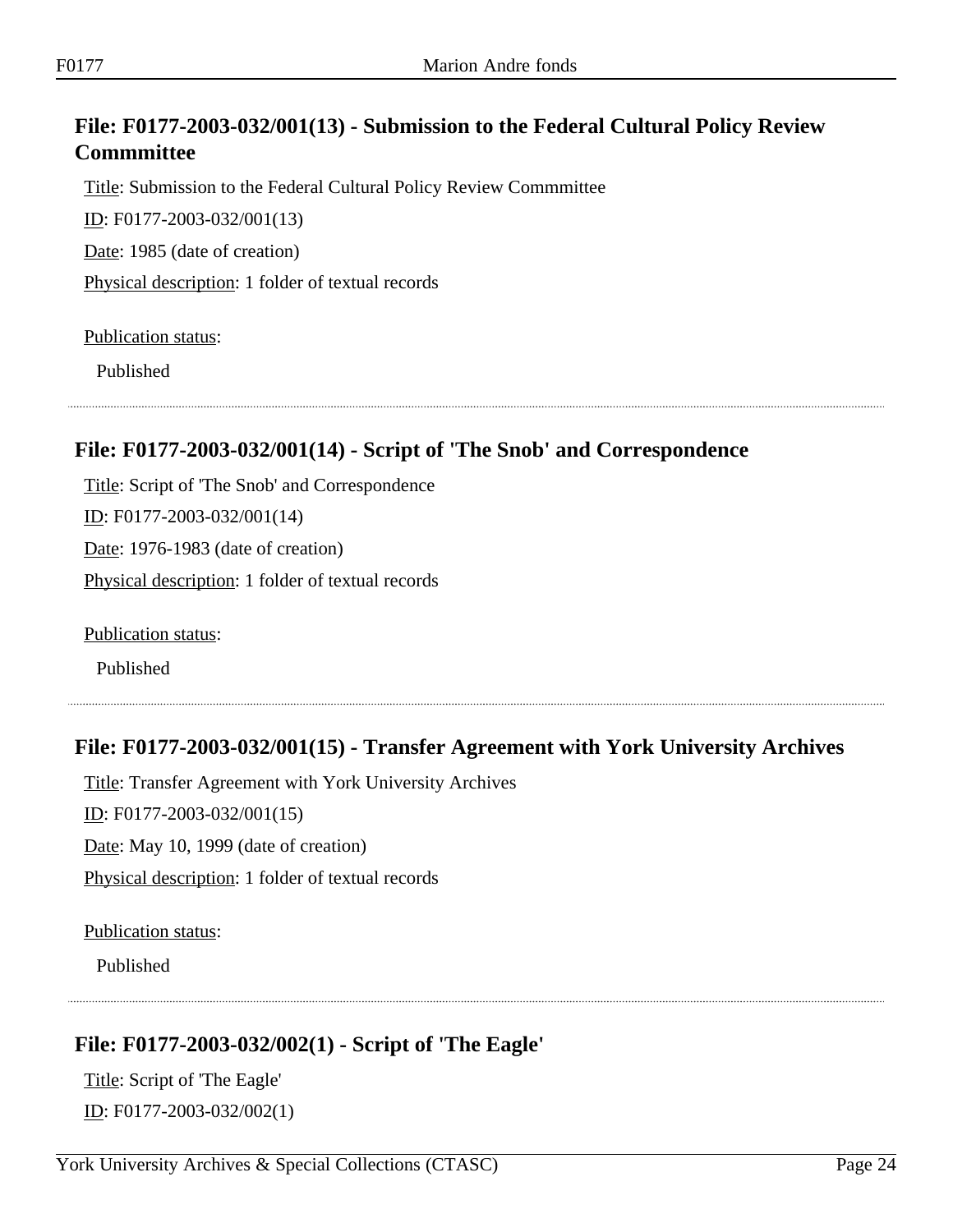Date: [after 1957] (date of creation) Physical description: 1 folder of textual records

Publication status:

Published

## <span id="page-24-0"></span>**File: F0177-2003-032/002(2) - Script of 'The Sand'**

Title: Script of 'The Sand' ID: F0177-2003-032/002(2) Date: 1979 (date of creation) Physical description: 1 folder of textual records

Publication status:

Published

## <span id="page-24-1"></span>**File: F0177-2003-032/002(3) - Script of 'The Invented Lover'**

Title: Script of 'The Invented Lover' ID: F0177-2003-032/002(3) Date: 1982 (date of creation) Physical description: 1 folder of textual records

Publication status:

Published

## <span id="page-24-2"></span>**File: F0177-2003-032/002(4) - Script of 'Capture of Yesteryear'**

Title: Script of 'Capture of Yesteryear' ID: F0177-2003-032/002(4) Date: [1994] (date of creation) Physical description: 1 folder of textual records

Publication status: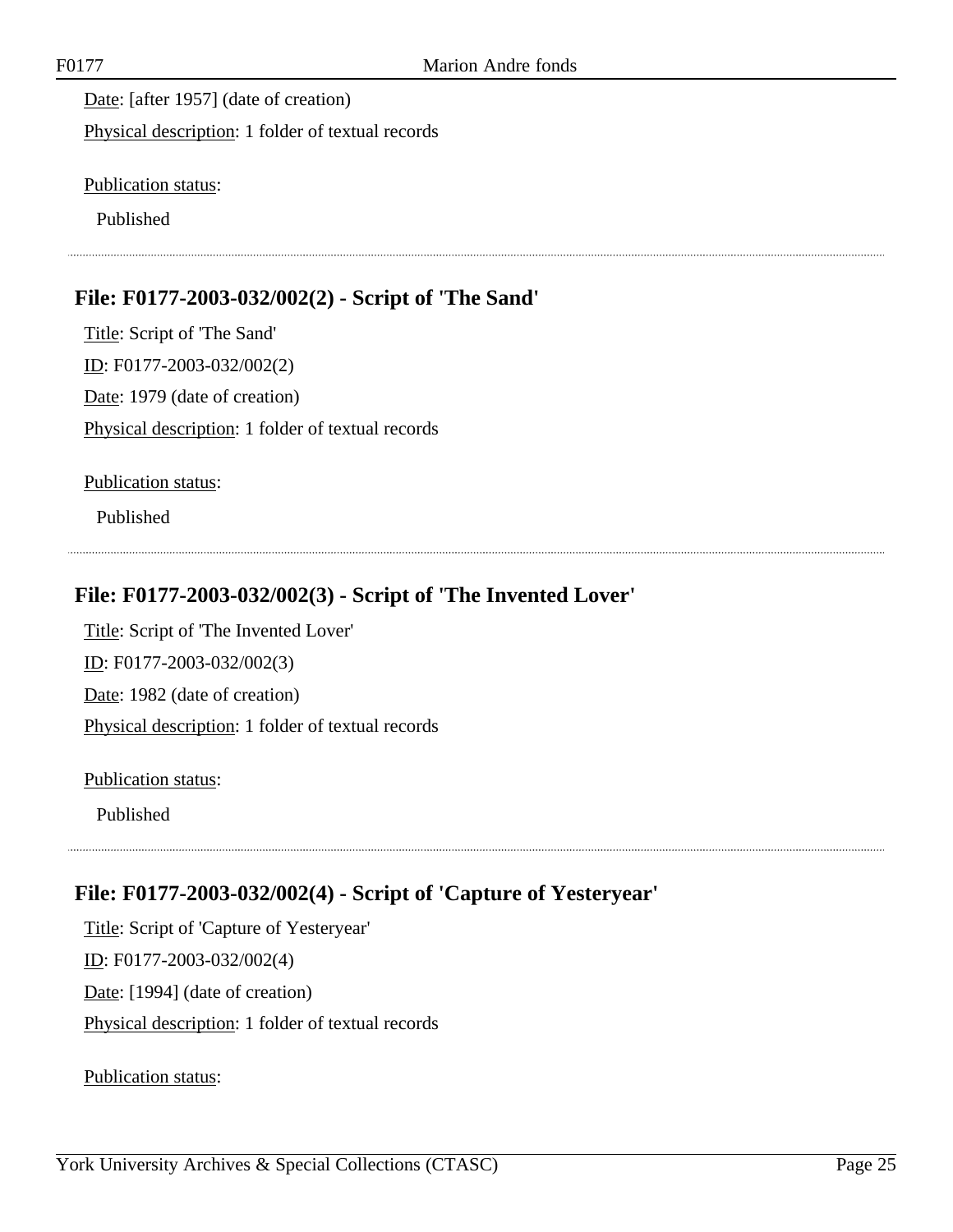Published

## <span id="page-25-0"></span>**File: F0177-2003-032/002(5) - Script of 'Skinny Dip of an Aging Professor'**

Title: Script of 'Skinny Dip of an Aging Professor' ID: F0177-2003-032/002(5) Date: [ca. 1998] (date of creation) Physical description: 1 folder of textual records

Publication status:

Published

## <span id="page-25-1"></span>**File: F0177-2003-032/002(6) - Script of 'A Road to Freedom'**

Title: Script of 'A Road to Freedom' ID: F0177-2003-032/002(6) Date: 2000 (date of creation) Physical description: 1 folder of textual records

Publication status:

Published

### <span id="page-25-2"></span>**File: F0177-2003-032/002(7) - Man in the Glass Booth - Letters**

Title: Man in the Glass Booth - Letters ID: F0177-2003-032/002(7) Date: 1972-1974 (date of creation) Physical description: 1 folder of textual records

Publication status:

Published

## <span id="page-25-3"></span>**File: F0177-2003-032/002(8) - The Aching Heart of Samuel Kleinerman**

Title: The Aching Heart of Samuel Kleinerman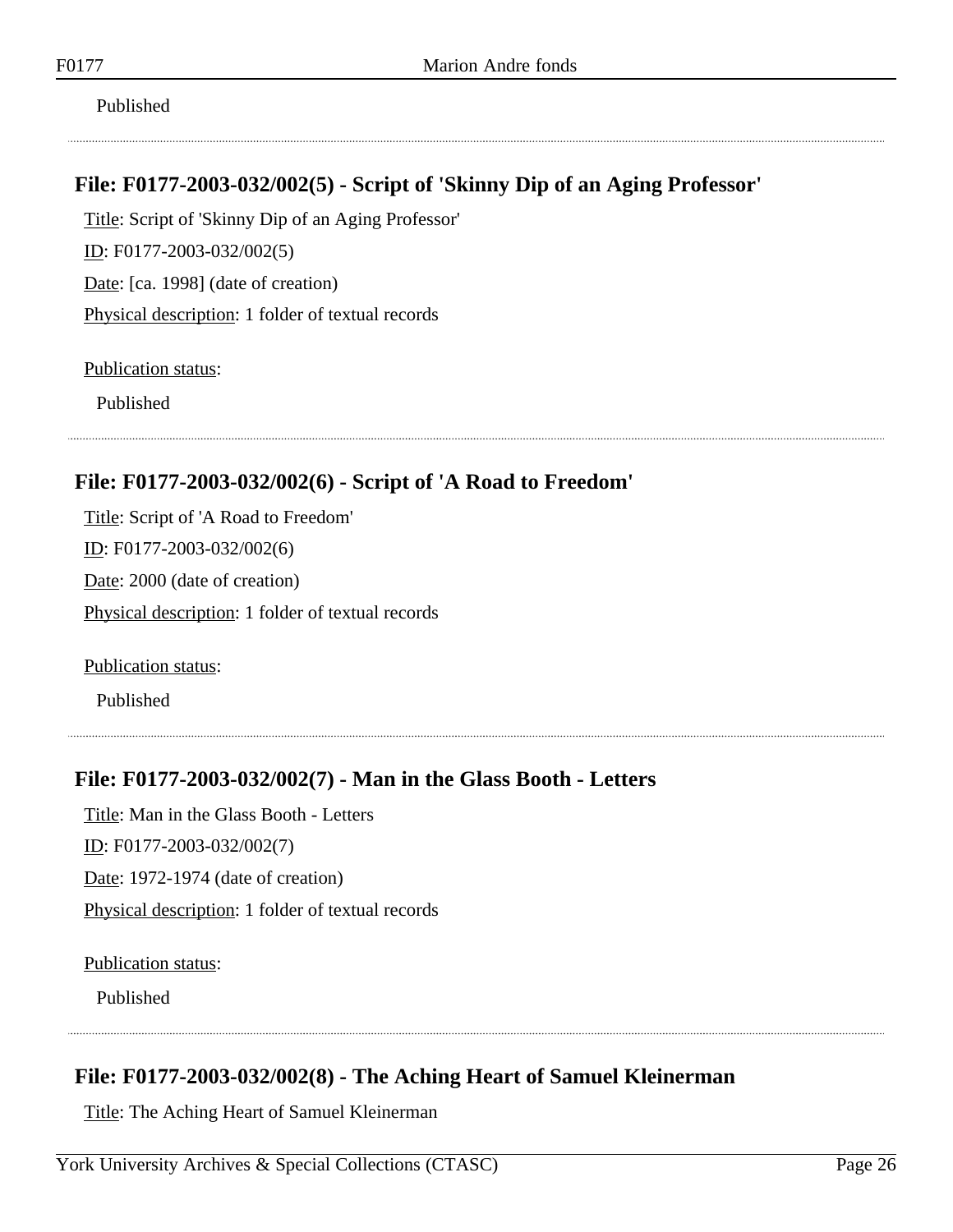ID: F0177-2003-032/002(8) Date: 1981-1999 (date of creation) Physical description: 1 folder of textual records Note [generalNote]: 1 of 2

#### Publication status:

Published

### <span id="page-26-0"></span>**File: F0177-2003-032/002(9) - The Aching Heart of Samuel Kleinerman**

Title: The Aching Heart of Samuel Kleinerman ID: F0177-2003-032/002(9) Date: 1981-1999 (date of creation) Physical description: 1 folder of textual records Note [generalNote]: 2 of 2

Publication status:

Published

## <span id="page-26-1"></span>**File: F0177-2003-032/002(10) - Saidye Bronfman Centre Calendars**

Title: Saidye Bronfman Centre Calendars ID: F0177-2003-032/002(10)

Date: 1967-1972 (date of creation)

Physical description: 1 folder of textual records

Publication status:

Published

### <span id="page-26-2"></span>**File: F0177-2003-032/003(1) - Scrap Book**

Title: Scrap Book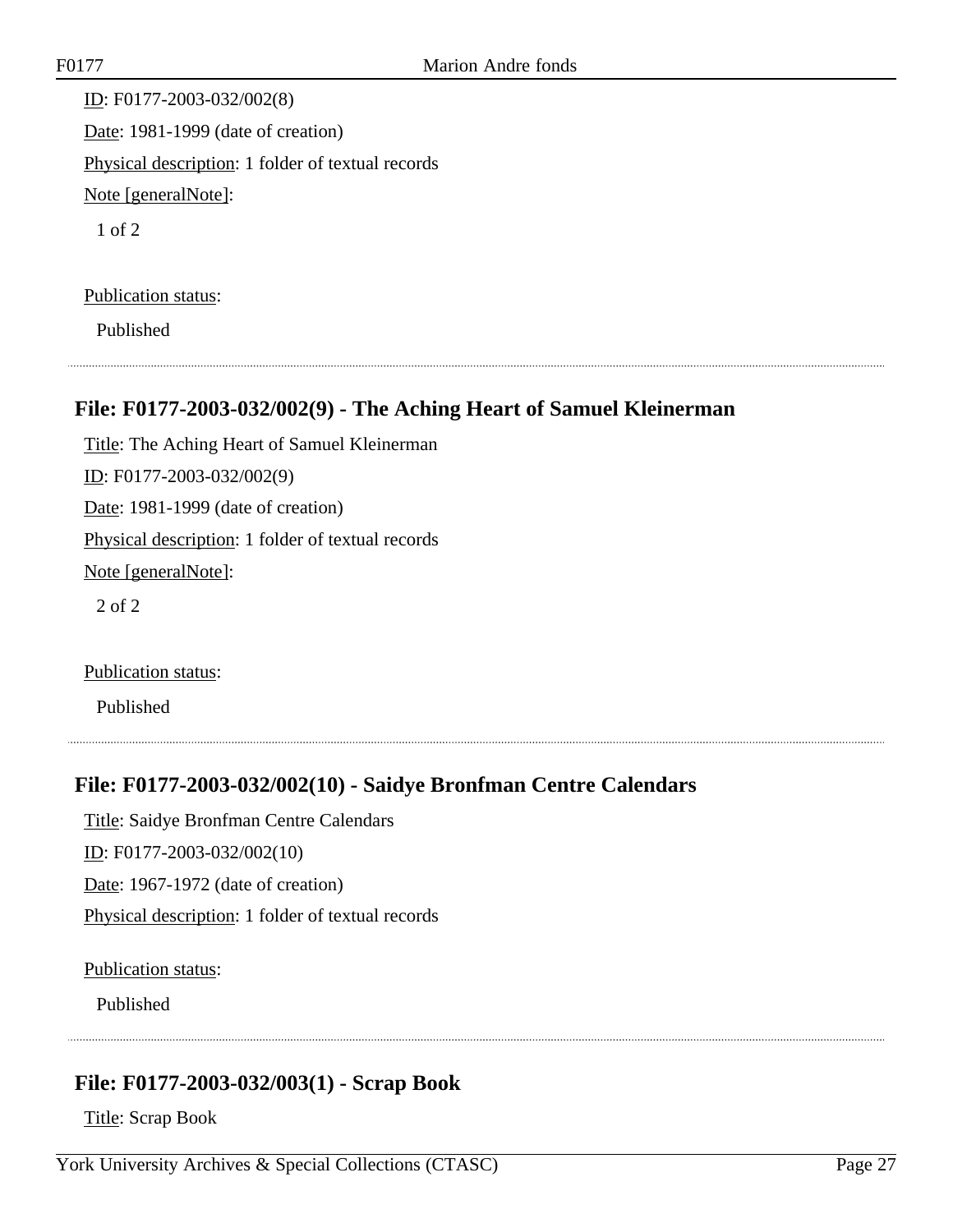ID: F0177-2003-032/003(1) Date: 1979 (date of creation) Physical description: 1 folder of textual records

Publication status:

Published

### <span id="page-27-0"></span>**File: F0177-2003-032/003(2) - Scrap Book**

Title: Scrap Book ID: F0177-2003-032/003(2) Date: 1957-1966 (date of creation) Physical description: 1 folder of textual records

#### Publication status:

Published

#### <span id="page-27-1"></span>**Accession: F0177-2004-013 - Accession 2004-013**

Title: Accession 2004-013 ID: F0177-2004-013

#### Publication status:

Published

## <span id="page-27-2"></span>**File: F0177-2004-013/001(1) - The Invented Lover by Marion Andre and Martin Bronstein, Theatre Plus**

Title: The Invented Lover by Marion Andre and Martin Bronstein, Theatre Plus ID: F0177-2004-013/001(1)

Date: [ca. 1982] (date of creation)

Physical description: 1 folder of textual records

Publication status:

Published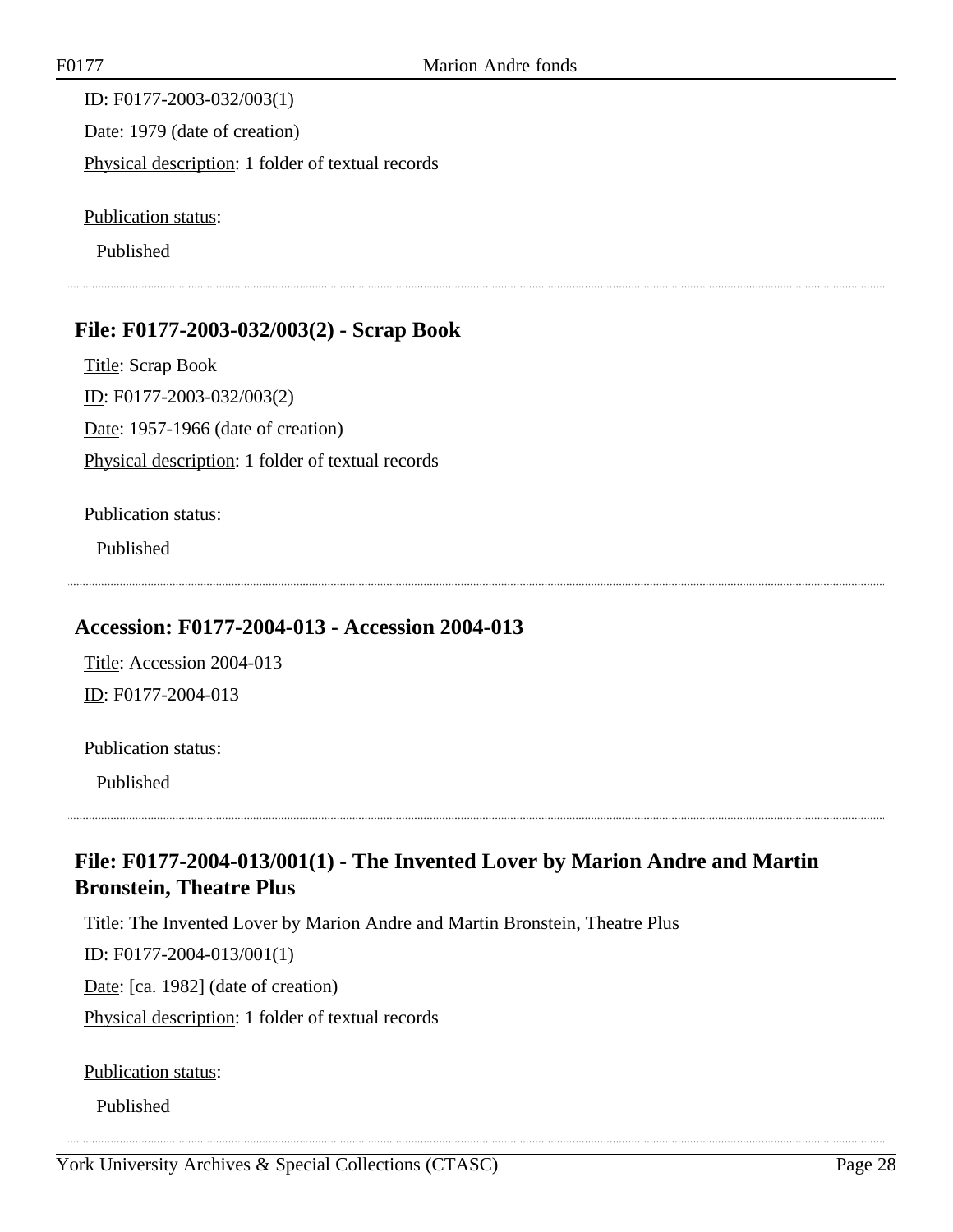## <span id="page-28-0"></span>**File: F0177-2004-013/001(2) - The Aching Heart of Samuel Kleinerman by Marion Andre, Theatre Plus**

Title: The Aching Heart of Samuel Kleinerman by Marion Andre, Theatre Plus

ID: F0177-2004-013/001(2)

Date: (date of creation)

Physical description: 1 folder of textual records

Publication status:

Published

## <span id="page-28-1"></span>**File: F0177-2004-013/001(3) - The Sand by Marion Andre, Burton Auditorium, York University**

Title: The Sand by Marion Andre, Burton Auditorium, York University

ID: F0177-2004-013/001(3)

Date: [ca. 1979] (date of creation)

Physical description: 1 folder of textual records

Publication status:

Published

## <span id="page-28-2"></span>**File: F0177-2004-013/001(4) - Savage Storm by Marion Andre, The Man in the Moon Theatre, London, England**

Title: Savage Storm by Marion Andre, The Man in the Moon Theatre, London, England

ID: F0177-2004-013/001(4)

Date: (date of creation)

Physical description: 1 folder of textual records

Publication status:

Published

### <span id="page-28-3"></span>**Accession: F0177-2008-036 - Accession 2008-036**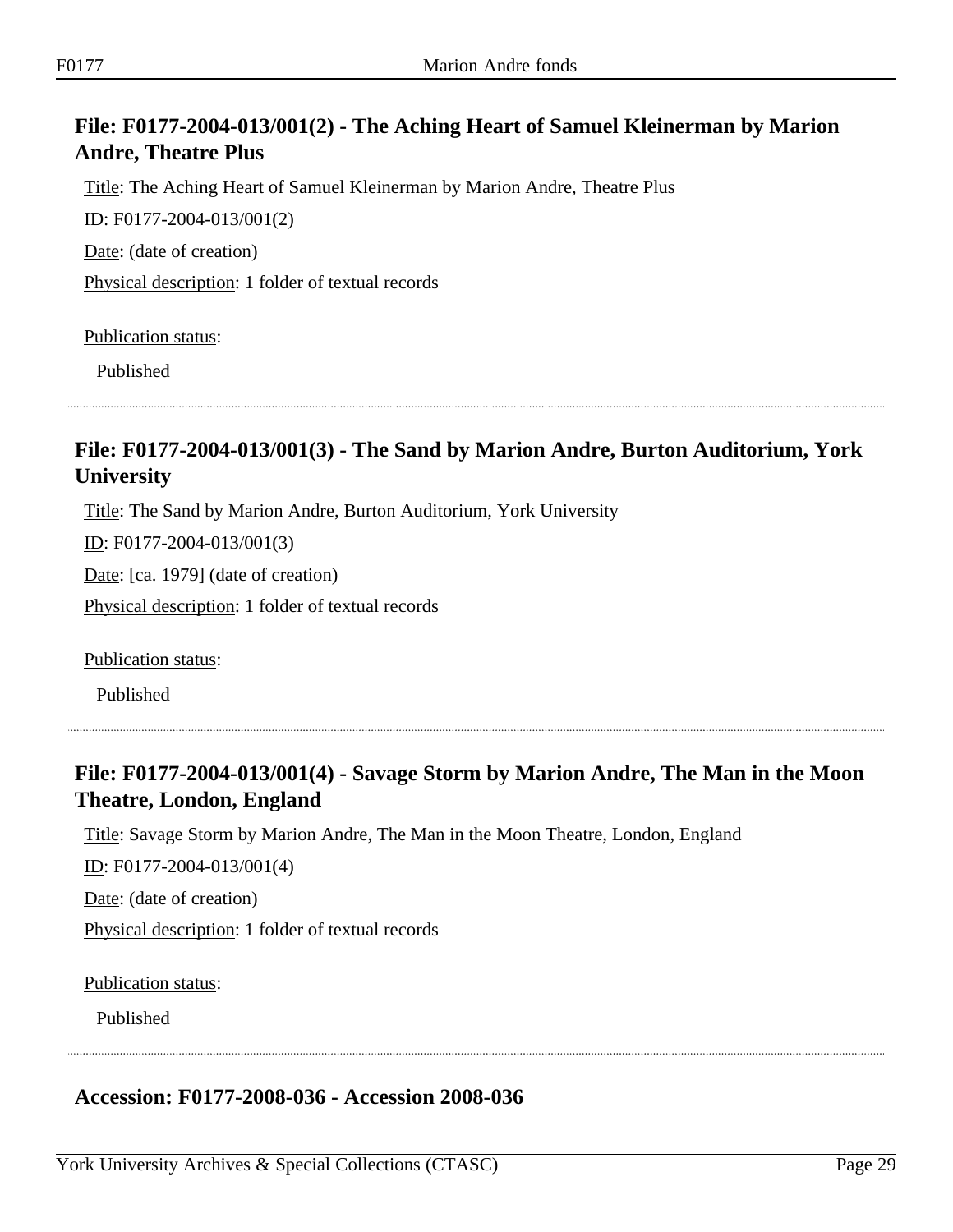Title: Accession 2008-036 ID: F0177-2008-036

#### Publication status:

Published

## <span id="page-29-0"></span>**File: F0177-2008-036/001(1) - The Lark : script**

Title: The Lark : script ID: F0177-2008-036/001(1) Date: 1964 (date of creation) Physical description: 1 folder of textual records

Publication status:

Published

### <span id="page-29-1"></span>**File: F0177-2008-036/001(2) - The Living Room : script**

Title: The Living Room : script ID: F0177-2008-036/001(2) Date: 1959 (date of creation) Physical description: 1 folder of textual records

Publication status:

Published

## <span id="page-29-2"></span>**File: F0177-2008-036/001(3) - Tiger at the Gates : script, cast list, review, house program**

Title: Tiger at the Gates : script, cast list, review, house program

ID: F0177-2008-036/001(3)

Date: 1958 (date of creation)

Physical description: 1 folder of textual records

Publication status: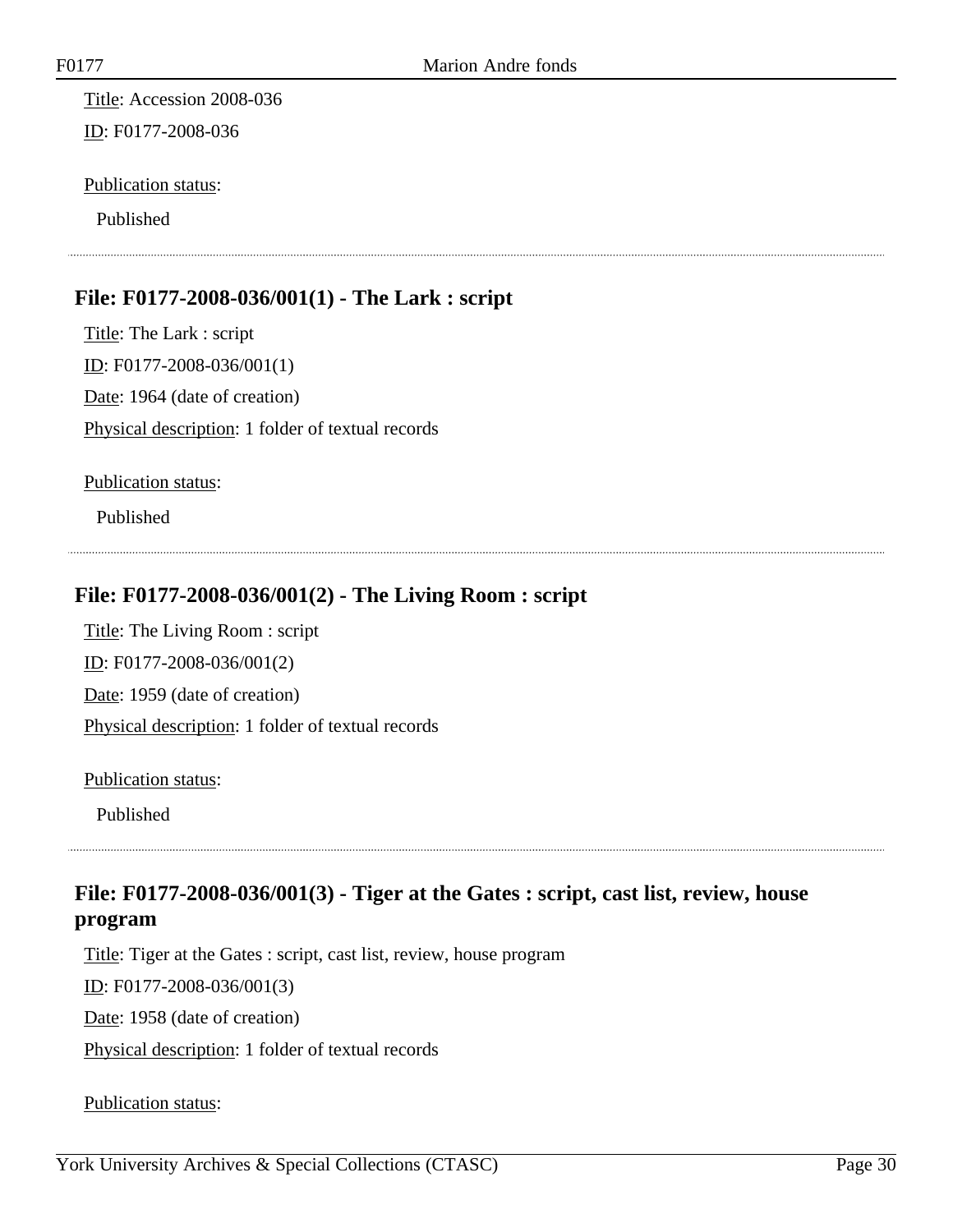Published

## <span id="page-30-0"></span>**File: F0177-2008-036/001(4) - Mrs. Warren's Profession : script**

Title: Mrs. Warren's Profession : script ID: F0177-2008-036/001(4) Date: 1958 (date of creation) Physical description: 1 folder of textual records

Publication status:

Published

## <span id="page-30-1"></span>**File: F0177-2008-036/001(5) - Antigone : script**

Title: Antigone : script ID: F0177-2008-036/001(5) Date: 1958 (date of creation) Physical description: 1 folder of textual records

Publication status:

Published

### <span id="page-30-2"></span>**File: F0177-2008-036/001(6) - Season plays : Saide Bronfman Centre**

Title: Season plays : Saide Bronfman Centre ID: F0177-2008-036/001(6) Date: 1970-1972 (date of creation) Physical description: 1 folder of textual records Note [generalNote]: Part 1 of 2

Publication status:

Published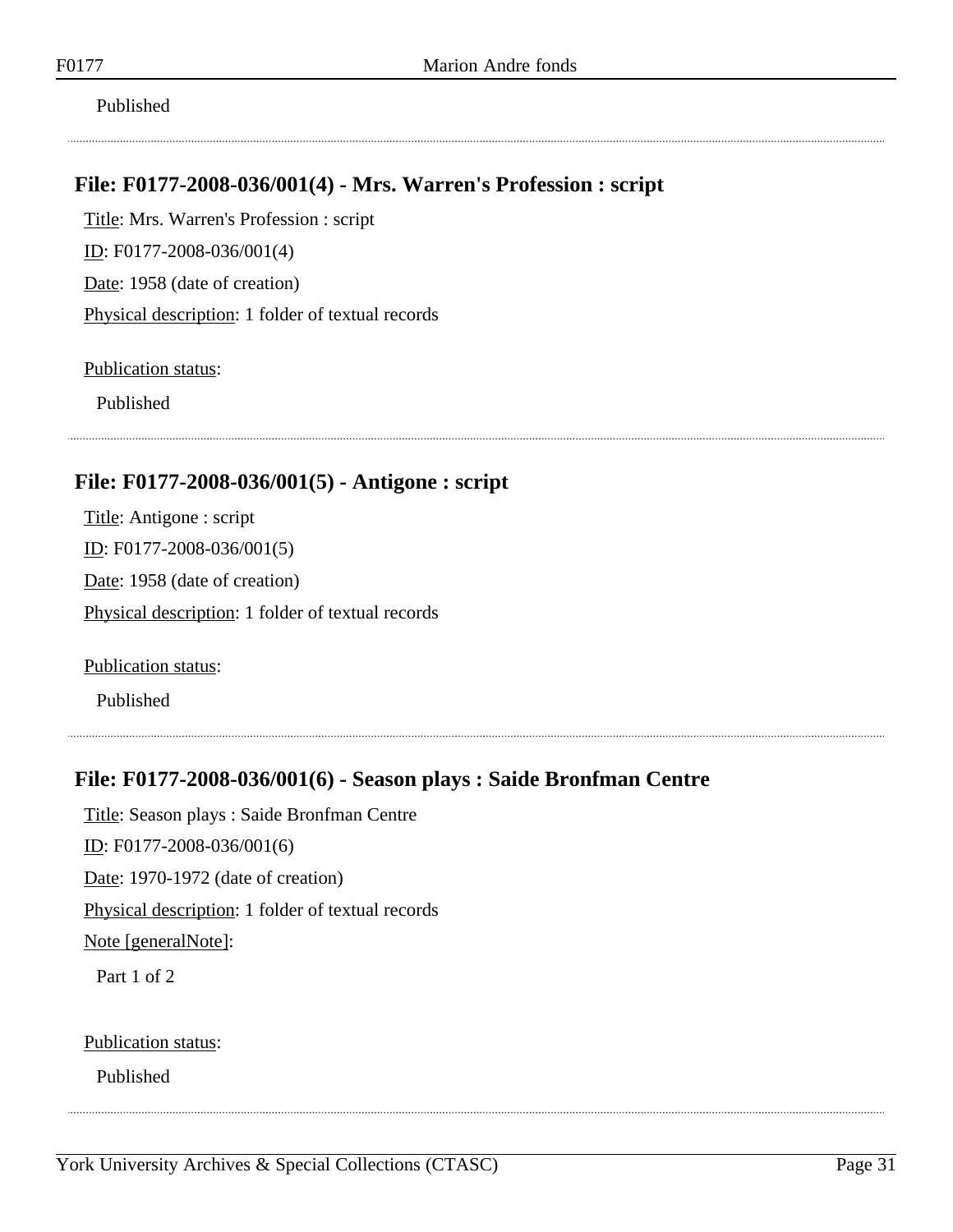## <span id="page-31-0"></span>**File: F0177-2008-036/001(7) - Season plays : Saide Bronfman Centre**

Title: Season plays : Saide Bronfman Centre ID: F0177-2008-036/001(7) Date: 1968-1970 (date of creation) Physical description: 1 folder of textual records Note [generalNote]: Part 2 of 2

#### Publication status:

Published

## <span id="page-31-1"></span>**File: F0177-2008-036/001(8) - The stage in Canada**

Title: The stage in Canada  $ID:$  F0177-2008-036/001(8) Date: May 1968 (date of creation) Scope and content: File consists of one issue of the magazine. Physical description: 1 folder of textual records Publication status:

Published

## <span id="page-31-2"></span>**File: F0177-2008-036/001(9) - Scene changes**

Title: Scene changes ID: F0177-2008-036/001(9) Date: January 1980 (date of creation) Scope and content: File consists of one issue of the magazine.

Physical description: 1 folder of textual records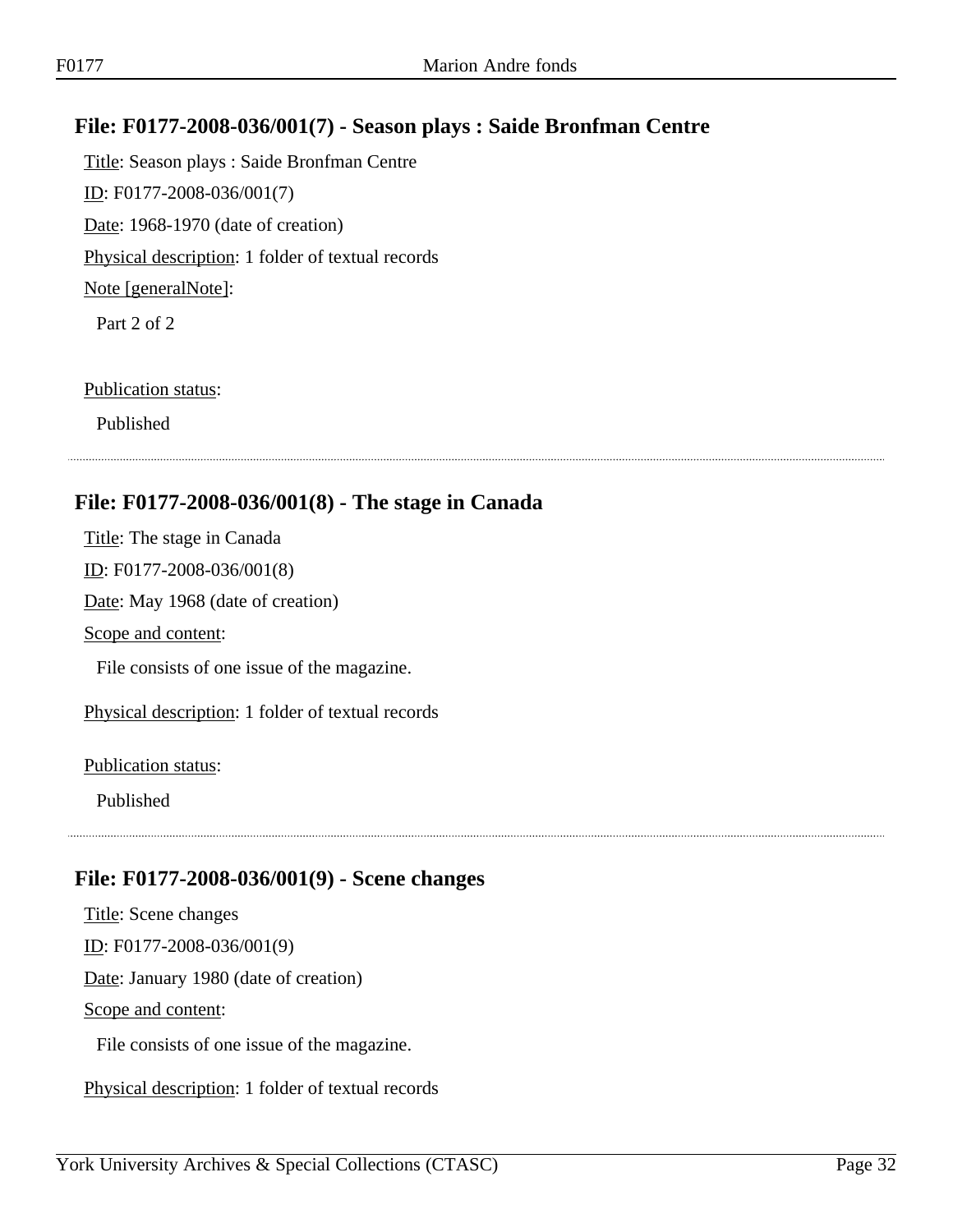#### Publication status:

Published

## <span id="page-32-0"></span>**File: F0177-2008-036/001(10) - Performing arts in Canada**

Title: Performing arts in Canada

ID: F0177-2008-036/001(10)

Date: Summer 1982 - Winter 1984 (date of creation)

Scope and content:

File consists of five issues of the magazine.

Physical description: 1 folder of textual records

Publication status:

Published

## <span id="page-32-1"></span>**File: F0177-2008-036/001(11) - Horizon**

Title: Horizon ID: F0177-2008-036/001(11) Date: May 1984 (date of creation) Scope and content:

File consists of one issue of the magazine.

Physical description: 1 folder of textual records

Publication status:

Published

## <span id="page-32-2"></span>**File: F0177-2008-036/001(12) - The Financial Post**

Title: The Financial Post ID: F0177-2008-036/001(12) Date: July 1981 (date of creation) Scope and content: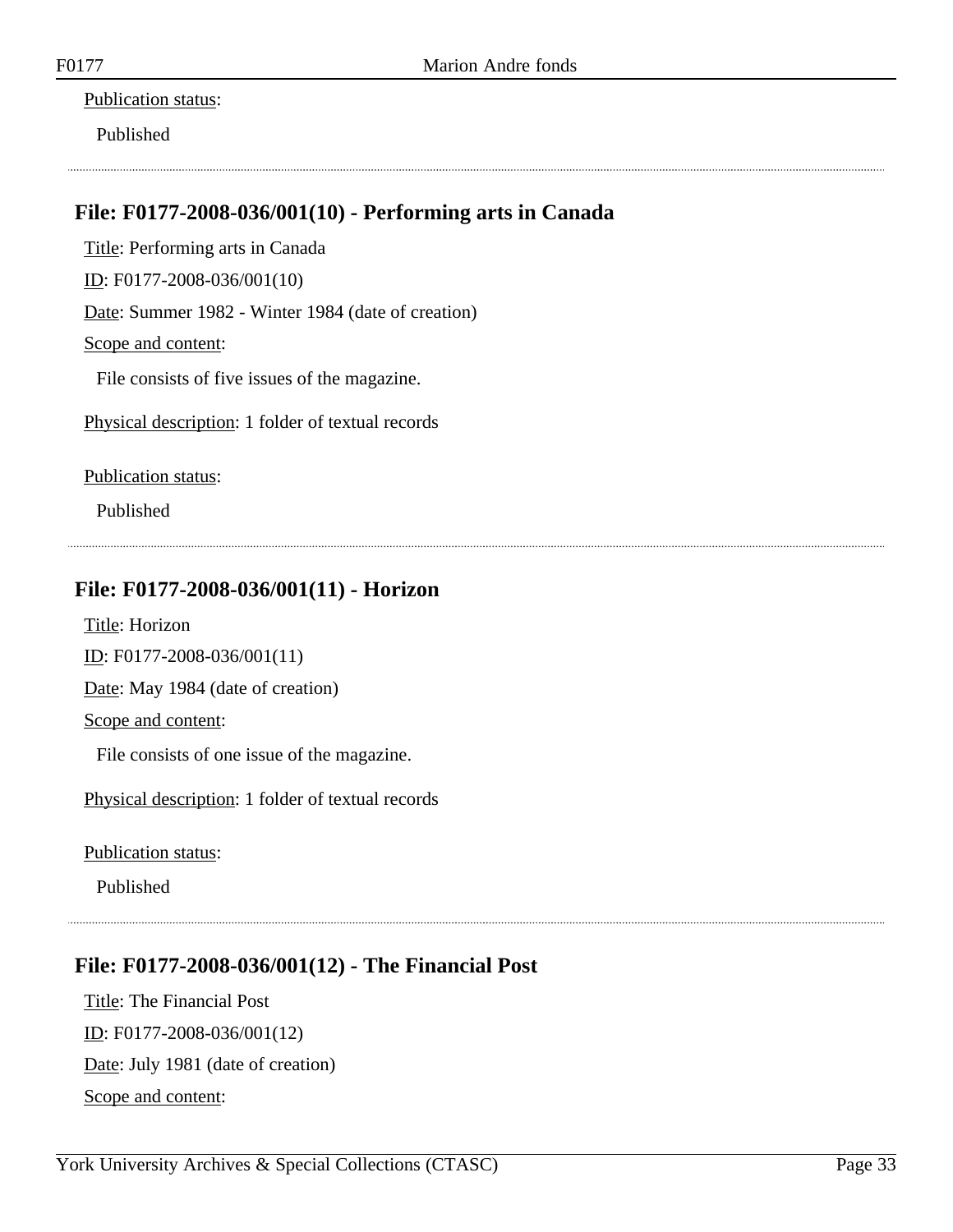File consists of one issue of the magazine.

Physical description: 1 folder of textual records

Publication status:

Published

#### <span id="page-33-0"></span>**File: F0177-2008-036/001(13) - Drama contact**

Title: Drama contact ID: F0177-2008-036/001(13) Date: September 1983 (date of creation) Scope and content: File consists of one issue of the magazine. Physical description: 1 folder of textual records Note [generalNote]: periodical

Publication status:

Published

#### <span id="page-33-1"></span>**File: F0177-2008-036/002(1) - Gideon : script, cast list, house program and sound cues**

Title: Gideon : script, cast list, house program and sound cues

ID: F0177-2008-036/002(1)

Date: 1966 (date of creation)

Physical description: 1 folder of textual records

Publication status:

Published

### <span id="page-33-2"></span>**File: F0177-2008-036/002(2) - The five Bugs : script, notes**

Title: The five Bugs : script, notes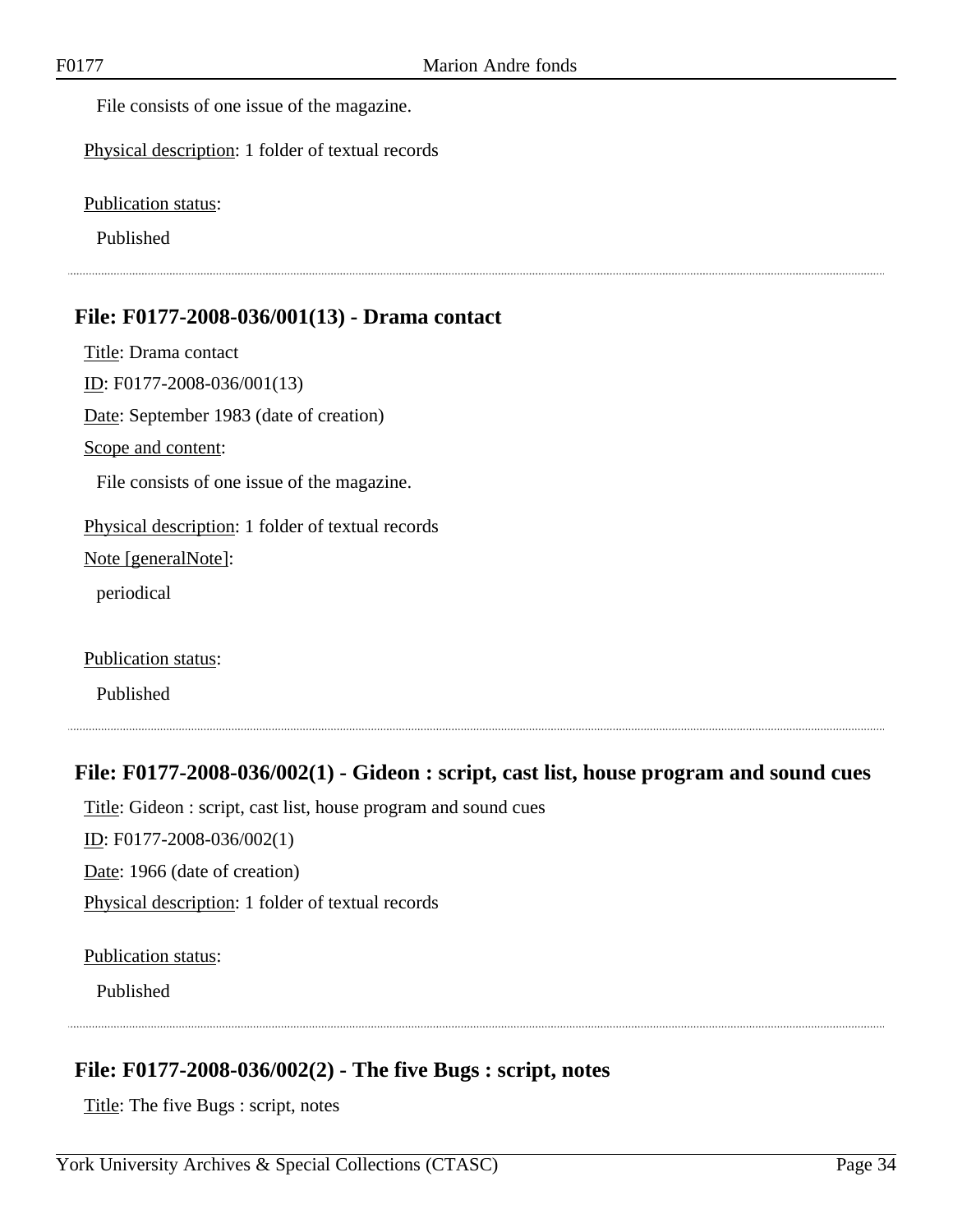ID: F0177-2008-036/002(2) Date: 1966 (date of creation) Physical description: 1 folder of textual records

Publication status:

Published

## <span id="page-34-0"></span>**File: F0177-2008-036/002(3) - Between Two Thieves : script**

Title: Between Two Thieves : script ID: F0177-2008-036/002(3) Date: 1966 (date of creation) Physical description: 1 folder of textual records

Publication status:

Published

## <span id="page-34-1"></span>**File: F0177-2008-036/002(4) - The Queen and the Rebels : script, agreement**

Title: The Queen and the Rebels : script, agreement ID: F0177-2008-036/002(4) Date: 1964 (date of creation) Physical description: 1 folder of textual records

Publication status:

Published

## <span id="page-34-2"></span>**File: F0177-2008-036/002(5) - Everybody loves Opal : prompt, script, costumes, and prop list**

Title: Everybody loves Opal : prompt, script, costumes, and prop list ID: F0177-2008-036/002(5) Date: n.d. (date of creation) Physical description: 1 folder of textual records

Publication status: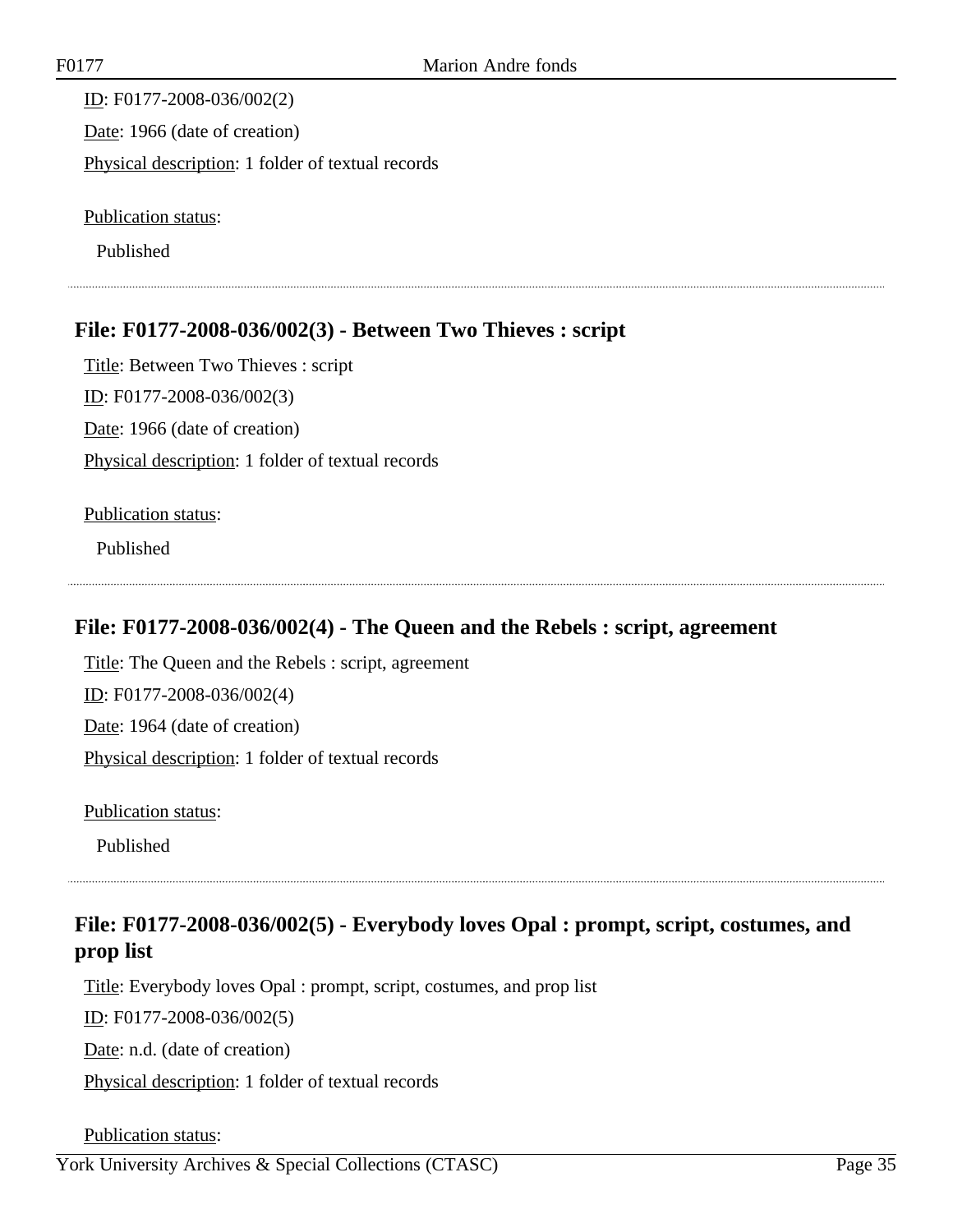Published

## <span id="page-35-0"></span>**File: F0177-2008-036/002(6) - The Au Pair Man : daily box office reports**

Title: The Au Pair Man : daily box office reports ID: F0177-2008-036/002(6) Date: 1974 (date of creation) Physical description: 1 folder of textual records

Publication status:

Published

## <span id="page-35-1"></span>**File: F0177-2008-036/002(7) - The Au Pair Man : schedules, company list, props, notes, research notes, and prompt script**

Title: The Au Pair Man : schedules, company list, props, notes, research notes, and prompt script

ID: F0177-2008-036/002(7)

Date: 1974 (date of creation)

Physical description: 1 folder of textual records

Note [generalNote]:

Part 1 of 2

Publication status:

Published

## <span id="page-35-2"></span>**File: F0177-2008-036/002(8) - The Au Pair Man : house program, reviews, and 2 black and white photos**

Title: The Au Pair Man : house program, reviews, and 2 black and white photos

ID: F0177-2008-036/002(8)

Date: 1974 (date of creation)

Physical description: 1 folder of textual records

Note [generalNote]:

Part 2 of 2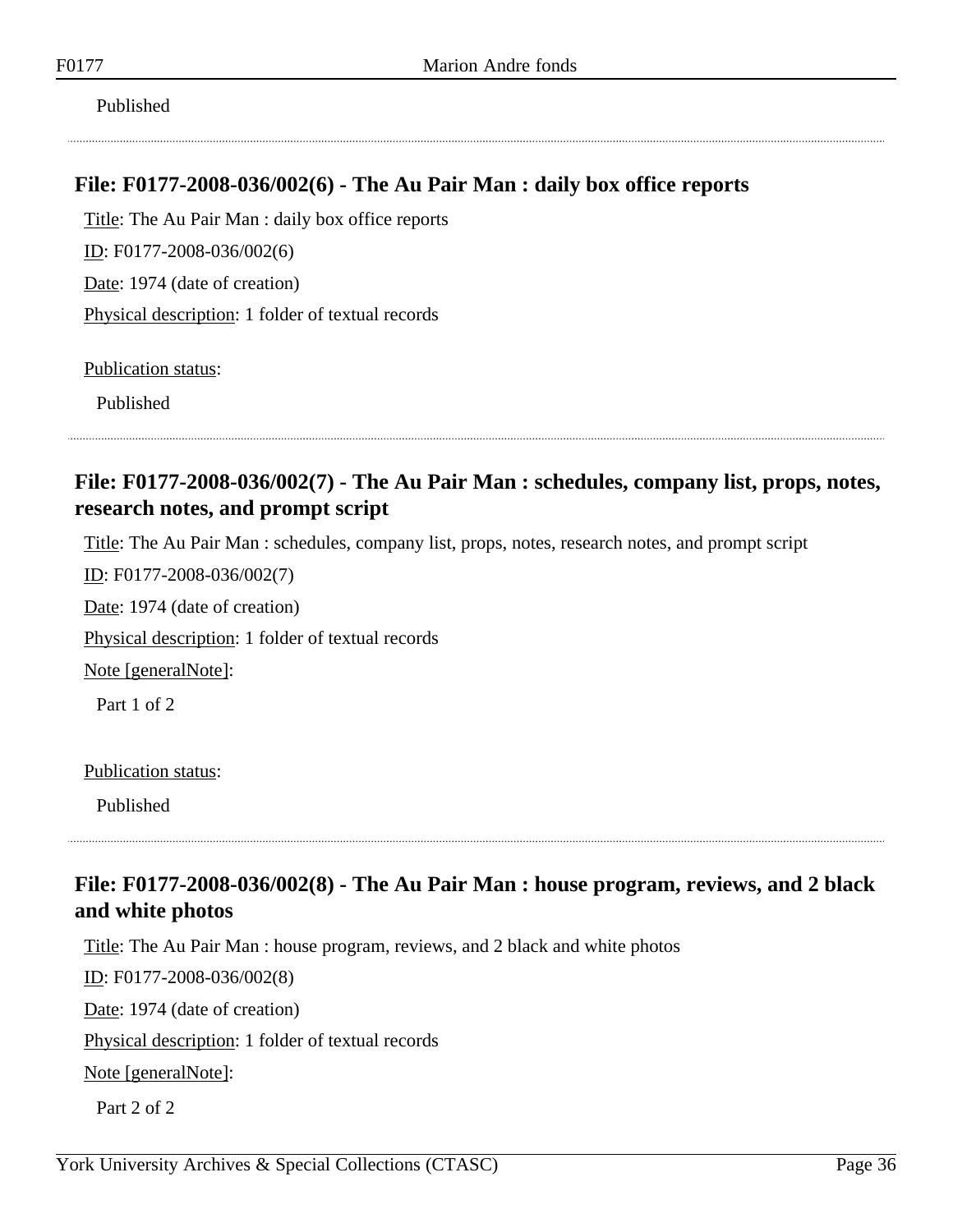Publication status:

Published

# **File: F0177-2008-036/002(9) - The Little Foxes : Theatre Plus**

Title: The Little Foxes : Theatre Plus ID: F0177-2008-036/002(9) Date: 1974 (date of creation) Physical description: 1 folder of textual records

Publication status:

Published

#### **File: F0177-2008-036/002(10) - The Philanthropist : Theatre Plus**

Title: The Philanthropist : Theatre Plus ID: F0177-2008-036/002(10) Date: 1974 (date of creation) Physical description: 1 folder of textual records

Publication status:

Published

#### **File: F0177-2008-036/002(11) - The Rehearsal : Theatre Plus**

Title: The Rehearsal : Theatre Plus ID: F0177-2008-036/002(11) Date: 1974 (date of creation) Physical description: 1 folder of textual records

Publication status: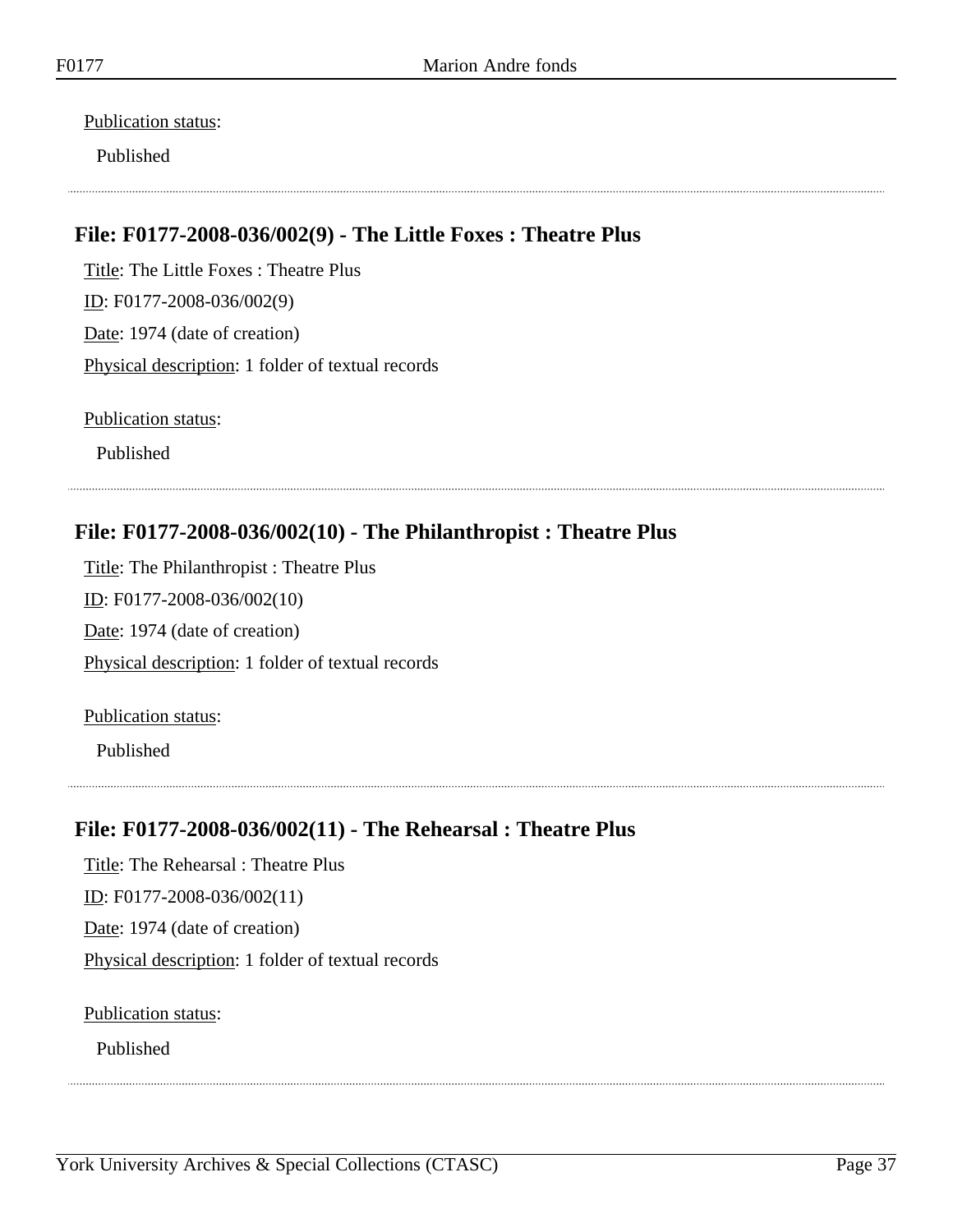#### **File: F0177-2008-036/002(12) - The Freedom of the City : Theatre Plus**

Title: The Freedom of the City : Theatre Plus ID: F0177-2008-036/002(12) Date: 1974 (date of creation) Physical description: 1 folder of textual records

Publication status:

Published

#### **File: F0177-2008-036/003(1) - The House of Blue Leaves : script, rehearsal, scedules, cast list, and prooduction report**

Title: The House of Blue Leaves : script, rehearsal, scedules, cast list, and prooduction report

ID: F0177-2008-036/003(1) Date: 1971 (date of creation) Physical description: 1 folder of textual records Note [generalNote]: Part 1 of 2

Publication status:

Published

#### **File: F0177-2008-036/003(2) - The House of Blue Leaves : house program, reviews, photos**

Title: The House of Blue Leaves : house program, reviews, photos

ID: F0177-2008-036/003(2)

Date: 1971 (date of creation)

Physical description: 1 folder of textual records

Note [generalNote]:

Part 2 of 2

#### Publication status: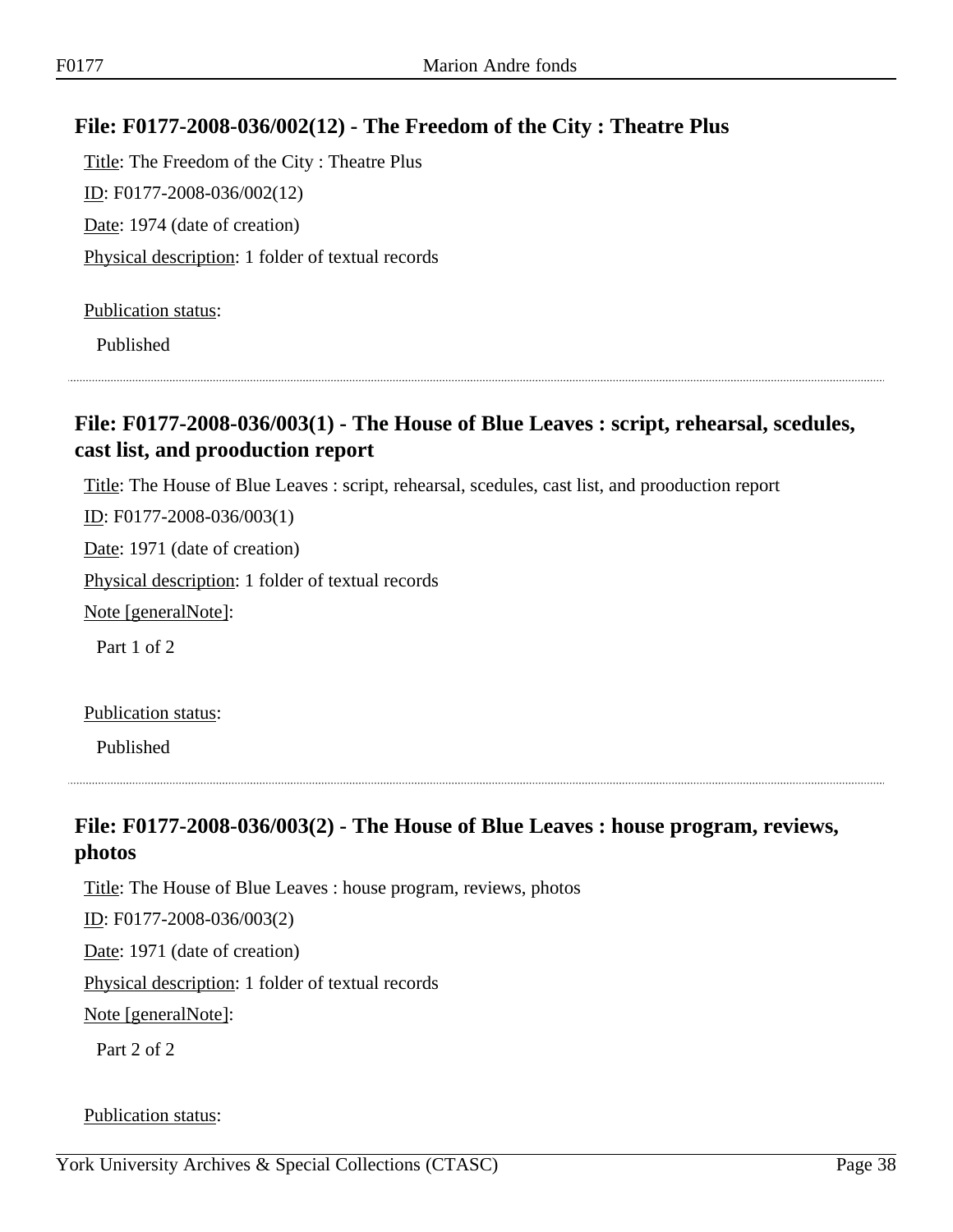Published

#### **File: F0177-2008-036/003(3) - What the Butler Saw : scripts, props, costume, and sound plot**

Title: What the Butler Saw : scripts, props, costume, and sound plot

ID: F0177-2008-036/003(3)

Date: 1971 (date of creation)

Physical description: 1 folder of textual records

Note [generalNote]:

Part 1 of 2

Publication status:

Published

#### **File: F0177-2008-036/003(4) - What the Butler Saw : house program and reviews**

Title: What the Butler Saw : house program and reviews ID: F0177-2008-036/003(4) Date: 1971 (date of creation) Physical description: 1 folder of textual records Note [generalNote]: Part 2 of 2

Publication status:

Published

#### **File: F0177-2008-036/003(5) - The French Man : script, budget**

Title: The French Man : script, budget ID: F0177-2008-036/003(5) Date: 1970 (date of creation) Physical description: 1 folder of textual records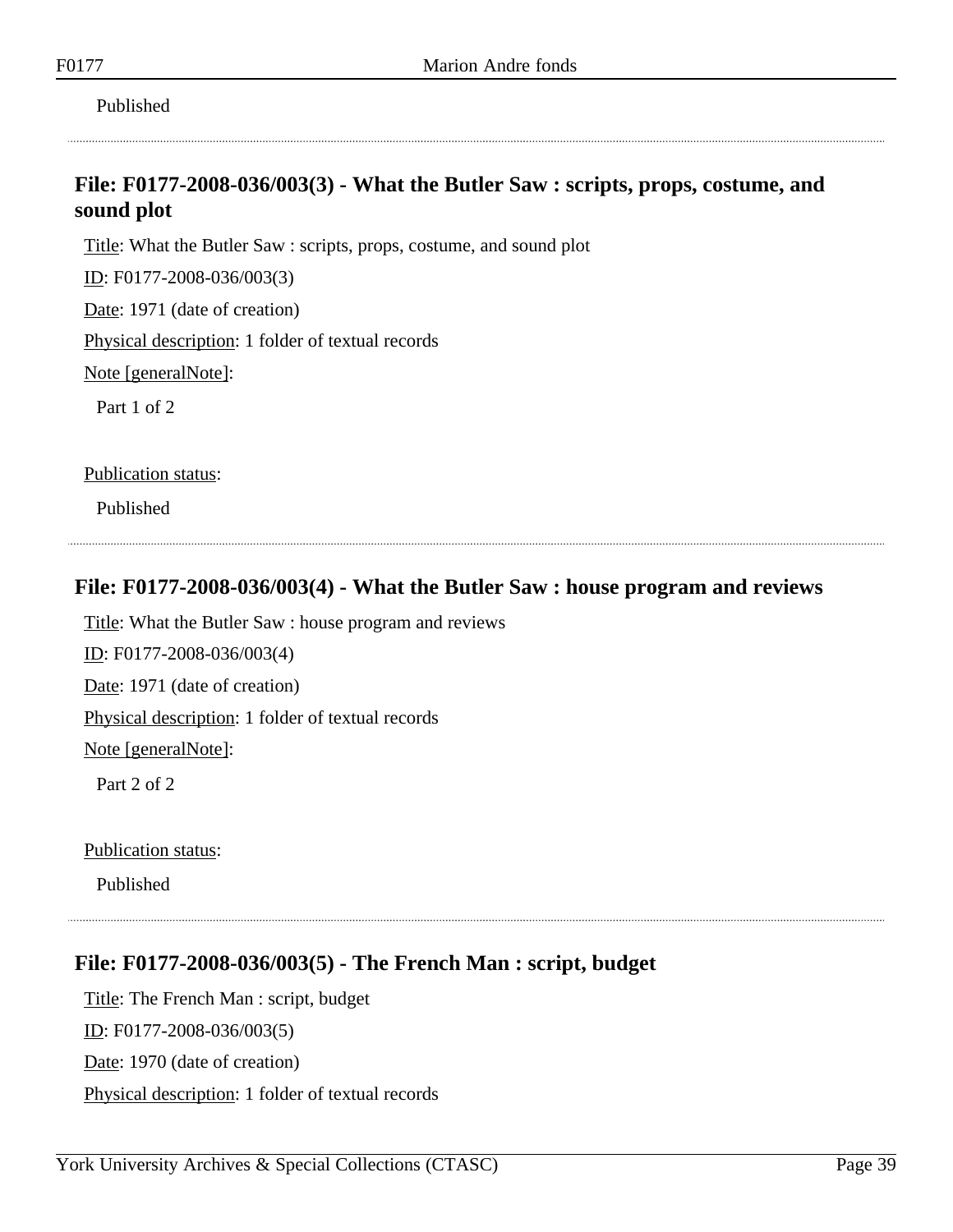Publication status:

Published

#### **File: F0177-2008-036/003(6) - Entertaining Mr. Sloane : 1 black and white photo**

Title: Entertaining Mr. Sloane : 1 black and white photo ID: F0177-2008-036/003(6) Date: 1970 (date of creation) Physical description: 1 folder of textual records

Publication status:

Published

#### **File: F0177-2008-036/003(7) - The Dutchman/Indian Wants the Bronx : reading script, rehearsal and schedule**

Title: The Dutchman/Indian Wants the Bronx : reading script, rehearsal and schedule

ID: F0177-2008-036/003(7)

Date: 1969-1970 (date of creation)

Physical description: 1 folder of textual records

Note [generalNote]:

Part 1 of 2

Publication status:

Published

#### **File: F0177-2008-036/003(8) - The Dutchman/Indian Wants the Bronx : house program, review, and photos**

Title: The Dutchman/Indian Wants the Bronx : house program, review, and photos ID: F0177-2008-036/003(8) Date: 1970 (date of creation) Physical description: 1 folder of textual records Note [generalNote]: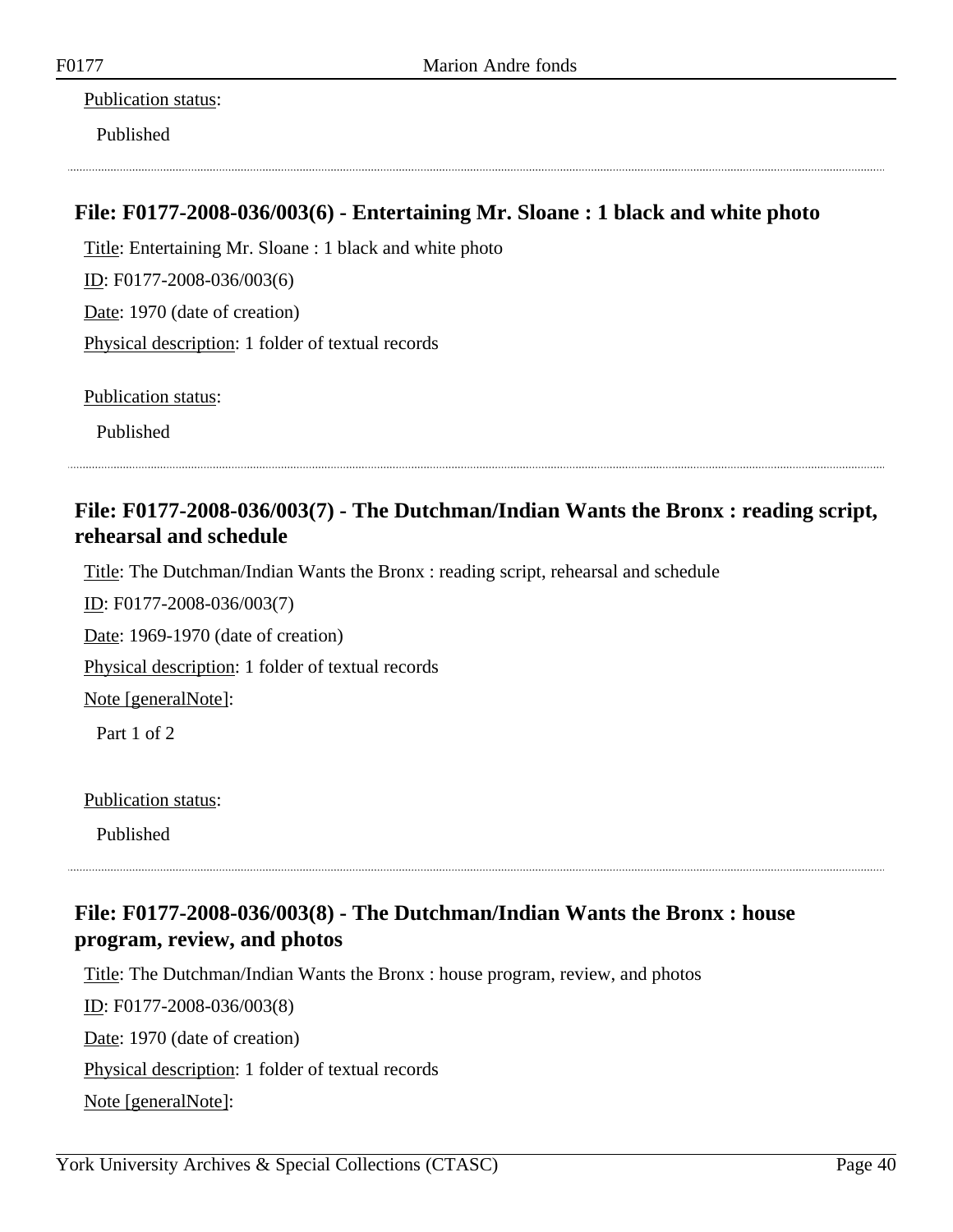Part 2 of 2

#### Publication status:

Published

#### **File: F0177-2008-036/003(9) - Slow Dance on the Killing Ground : script, review**

Title: Slow Dance on the Killing Ground : script, review ID: F0177-2008-036/003(9) Date: 1969 (date of creation) Physical description: 1 folder of textual records

Publication status:

Published

# **File: F0177-2008-036/003(10) - Little Malcolm and His Struggle Against the Eunuchs : script, house program**

Title: Little Malcolm and His Struggle Against the Eunuchs : script, house program

ID: F0177-2008-036/003(10)

Date: 1969 (date of creation)

Physical description: 1 folder of textual records

Publication status:

Published

#### **File: F0177-2008-036/003(11) - The Killing of Sister George : script, research notes, and review**

Title: The Killing of Sister George : script, research notes, and review

ID: F0177-2008-036/003(11)

Date: 1969 (date of creation)

Physical description: 1 folder of textual records

Publication status: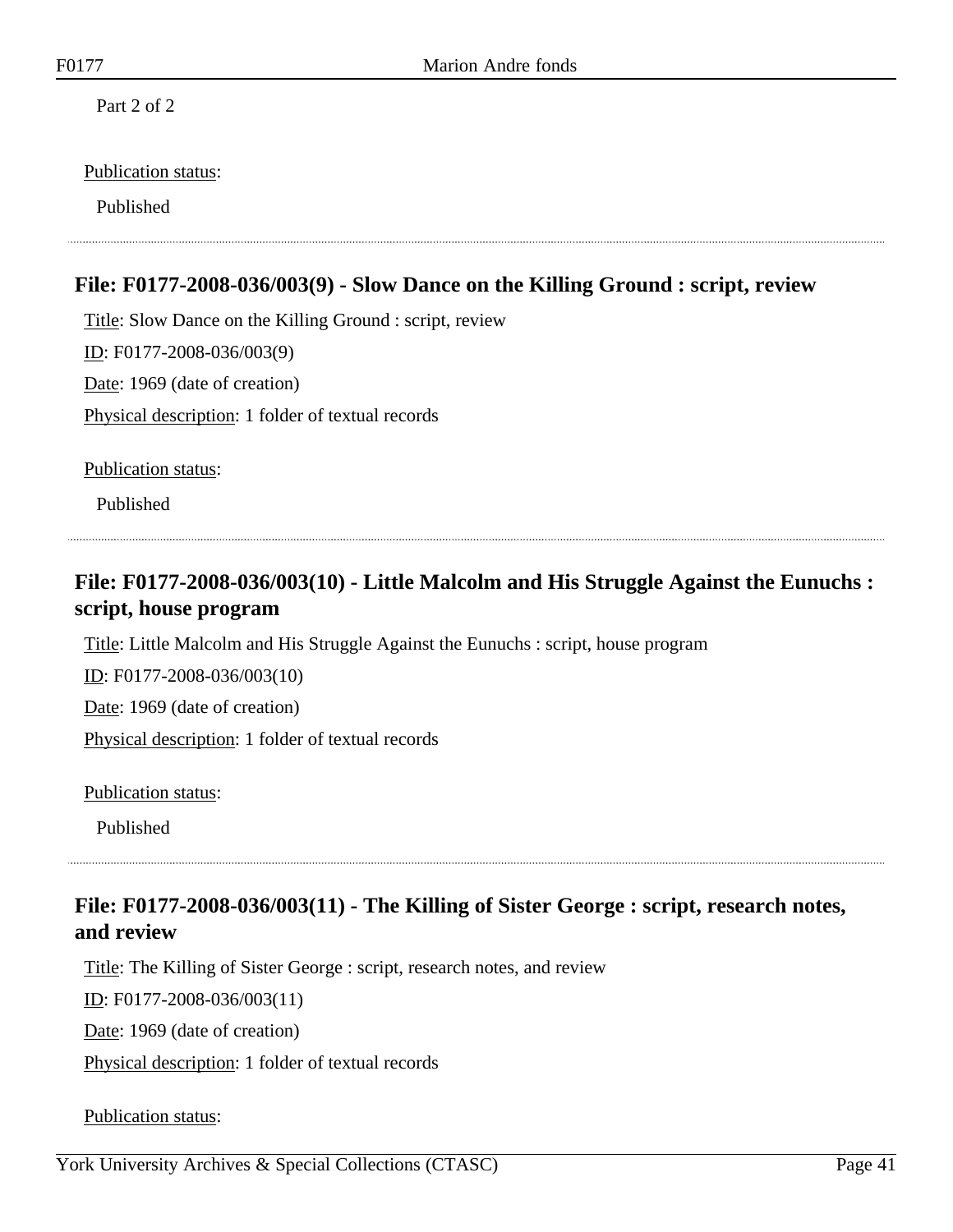Published

#### **File: F0177-2008-036/003(12) - Gideon : script, cast list, rehearsal, review, and photos**

Title: Gideon : script, cast list, rehearsal, review, and photos

ID: F0177-2008-036/003(12)

Date: 1968 (date of creation)

Physical description: 1 folder of textual records

Publication status:

Published

#### **File: F0177-2008-036/003(13) - Andorra : script, house program**

Title: Andorra : script, house program ID: F0177-2008-036/003(13) Date: (date of creation) Physical description: 1 folder of textual records

Publication status:

Published

#### **File: F0177-2008-036/004(1) - Awake and Sing : newspaper article, house program and review**

Title: Awake and Sing : newspaper article, house program and review

ID: F0177-2008-036/004(1)

Date: 1971 (date of creation)

Physical description: 1 folder of textual records

Publication status: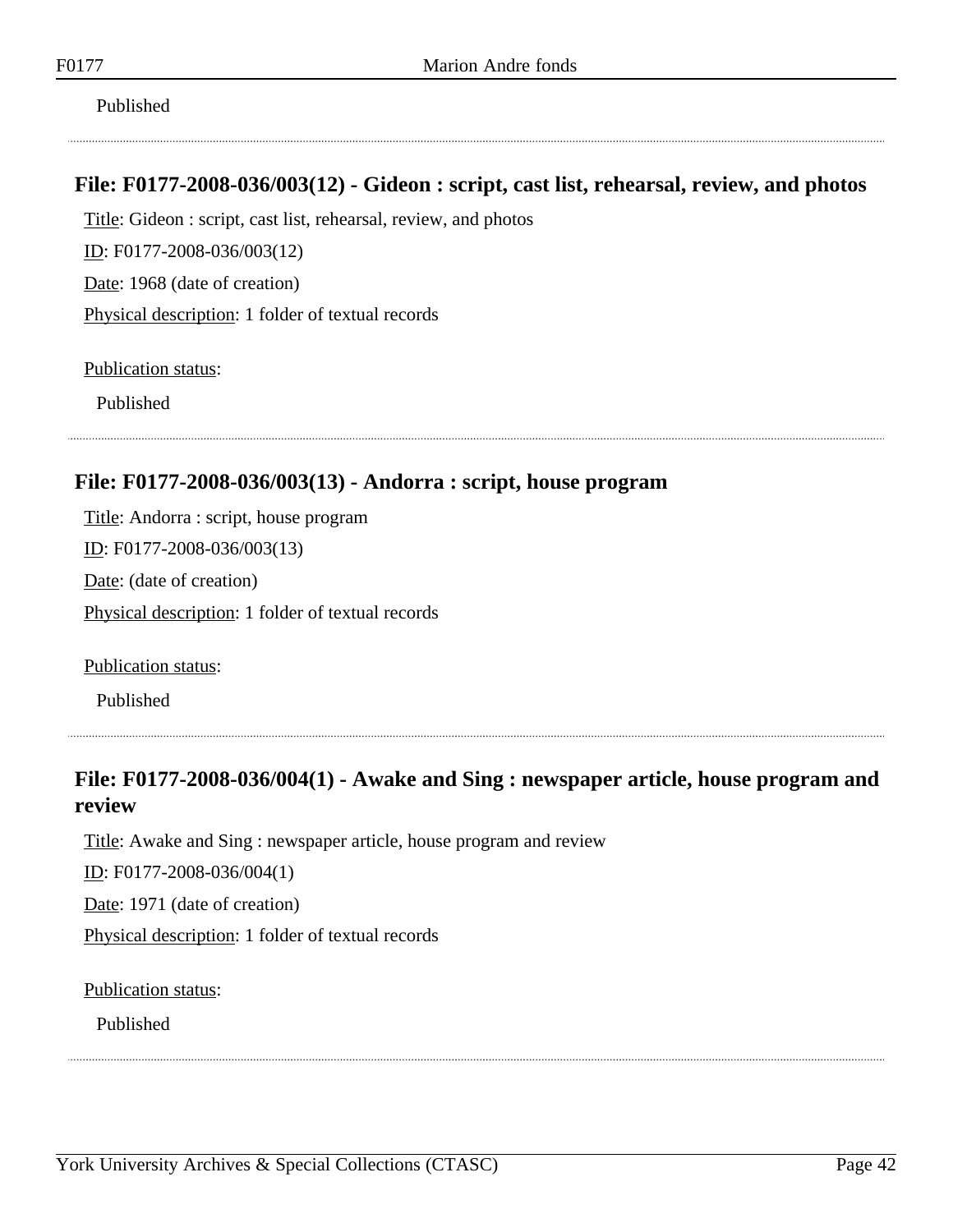# **File: F0177-2008-036/004(2) - A Doll's House : black and white photos, reviews, and house program**

Title: A Doll's House : black and white photos, reviews, and house program

ID: F0177-2008-036/004(2)

Date: 1970 (date of creation)

Physical description: 1 folder of textual records

#### Publication status:

Published

#### **File: F0177-2008-036/004(3) - My Three Angels : script**

Title: My Three Angels : script ID: F0177-2008-036/004(3) Date: n.d. (date of creation) Physical description: 1 folder of textual records

Publication status:

Published

# **File: F0177-2008-036/004(4) - The Trojan Women : director's script, schedules, house program**

Title: The Trojan Women : director's script, schedules, house program

ID: F0177-2008-036/004(4)

Date: 1972 (date of creation)

Physical description: 1 folder of textual records

Publication status:

Published

#### **File: F0177-2008-036/004(5) - Poet of Passion : review, house program**

Title: Poet of Passion : review, house program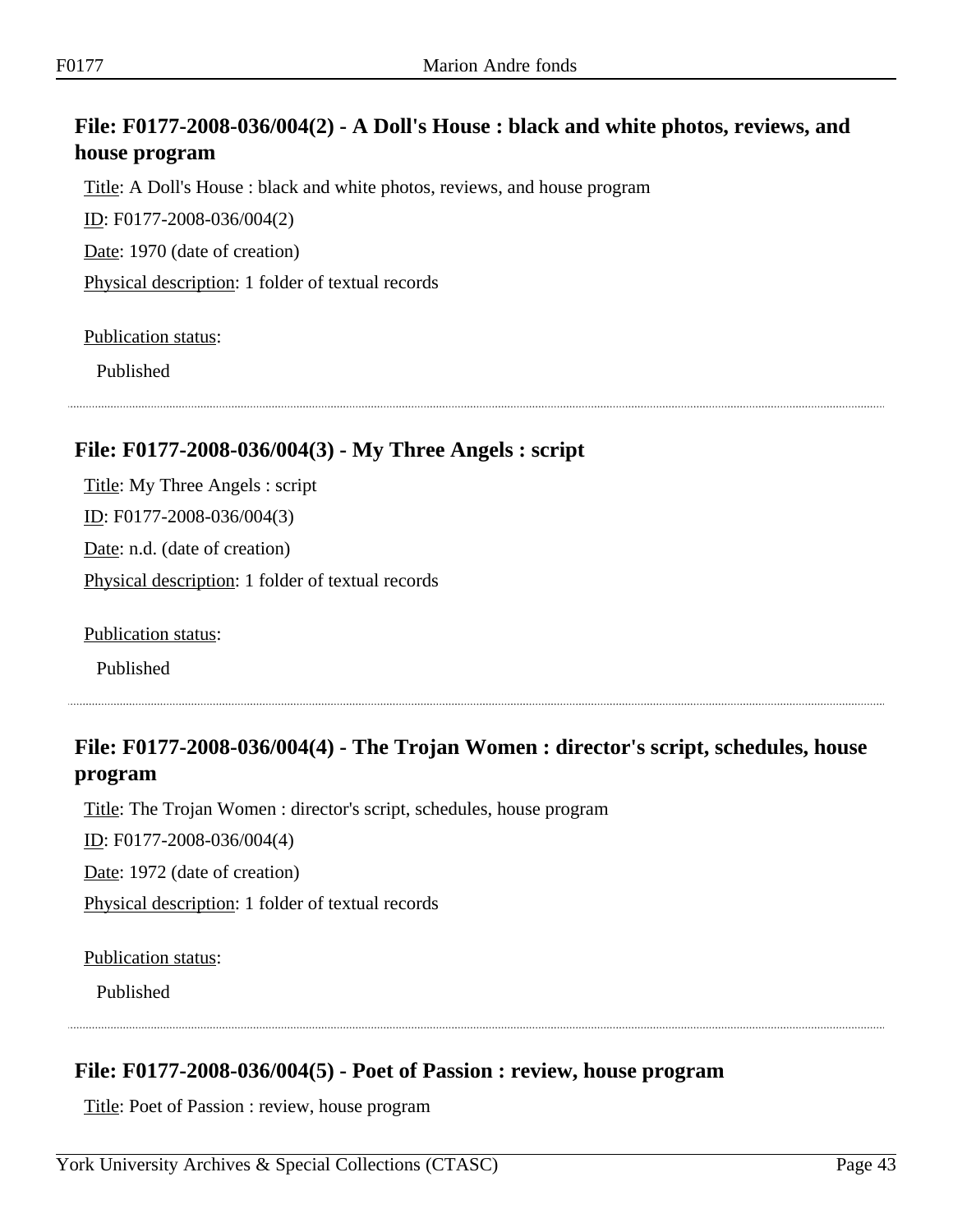ID: F0177-2008-036/004(5) Date: 1970 (date of creation) Physical description: 1 folder of textual records

Publication status:

Published

#### **File: F0177-2008-036/004(6) - Play Stringberg : review, house program**

Title: Play Stringberg : review, house program ID: F0177-2008-036/004(6) Date: 1972 (date of creation) Physical description: 1 folder of textual records

Publication status:

Published

#### **File: F0177-2008-036/004(7) - Man in the Glass Booth : review, house program, and a March 1972 Canadian Zionist magazine**

Title: Man in the Glass Booth : review, house program, and a March 1972 Canadian Zionist magazine ID: F0177-2008-036/004(7) Date: 1972 (date of creation) Physical description: 1 folder of textual records

Publication status:

Published

# **File: F0177-2008-036/004(8) - Boesman and Lena : script, reviews, schedules, lighting console, and production report**

Title: Boesman and Lena : script, reviews, schedules, lighting console, and production report

ID: F0177-2008-036/004(8)

Date: 1972 (date of creation)

Physical description: 1 folder of textual records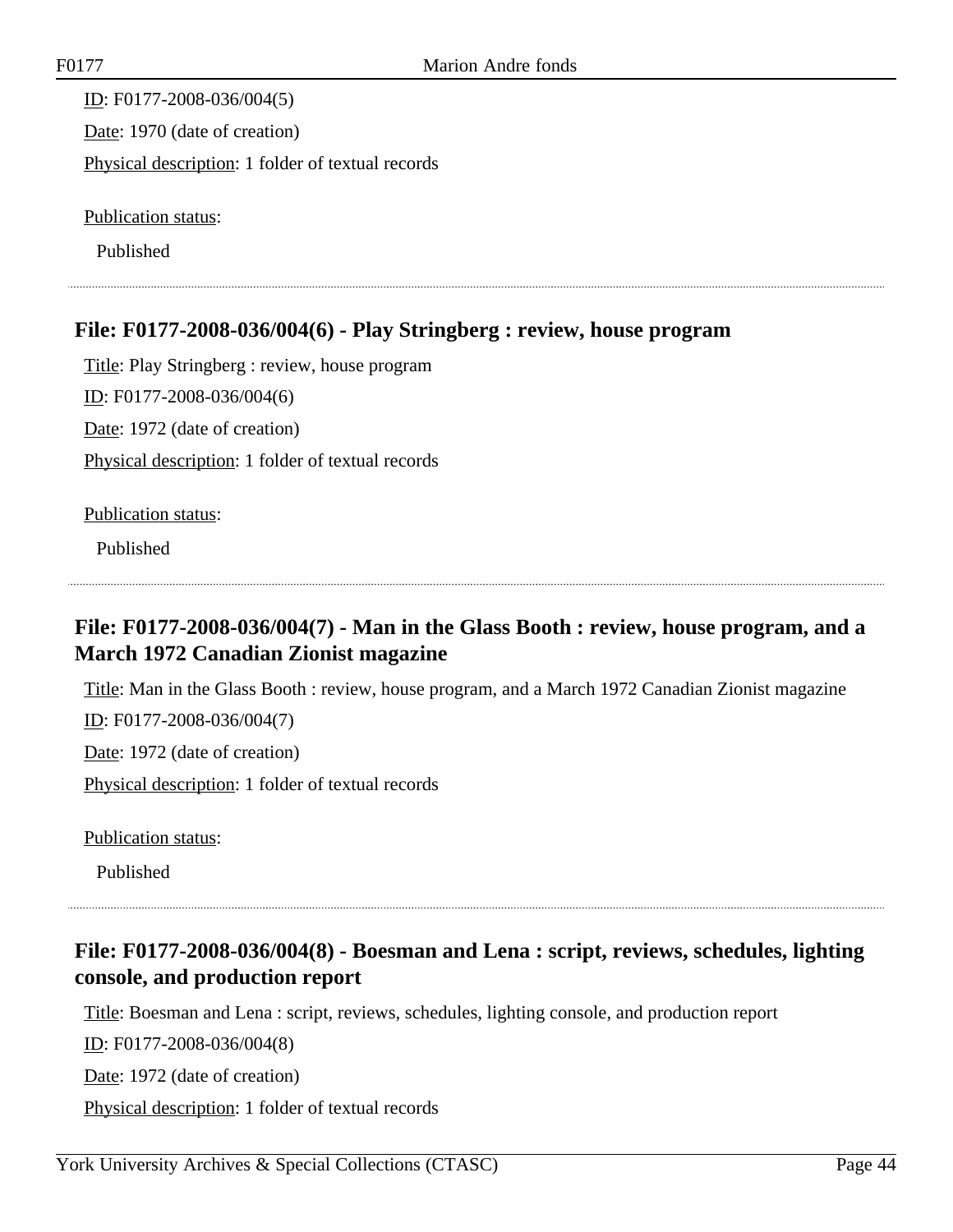Publication status:

Published

#### **File: F0177-2008-036/004(9) - Boesman and Lena : reading script**

Title: Boesman and Lena : reading script ID: F0177-2008-036/004(9) Date: 1972 (date of creation) Physical description: 1 folder of textual records

Publication status:

Published

# **File: F0177-2008-036/004(10) - A Man's a Man : director's script, list, schedules, notes**

Title: A Man's a Man : director's script, list, schedules, notes ID: F0177-2008-036/004(10) Date: 1971 (date of creation) Physical description: 1 folder of textual records Note [generalNote]:

Part 1 of 2

Publication status:

Published

#### **File: F0177-2008-036/004(11) - A Man's a Man : house program, reviews**

Title: A Man's a Man : house program, reviews ID: F0177-2008-036/004(11) Date: 1971 (date of creation) Physical description: 1 folder of textual records Note [generalNote]: Part 2 of 2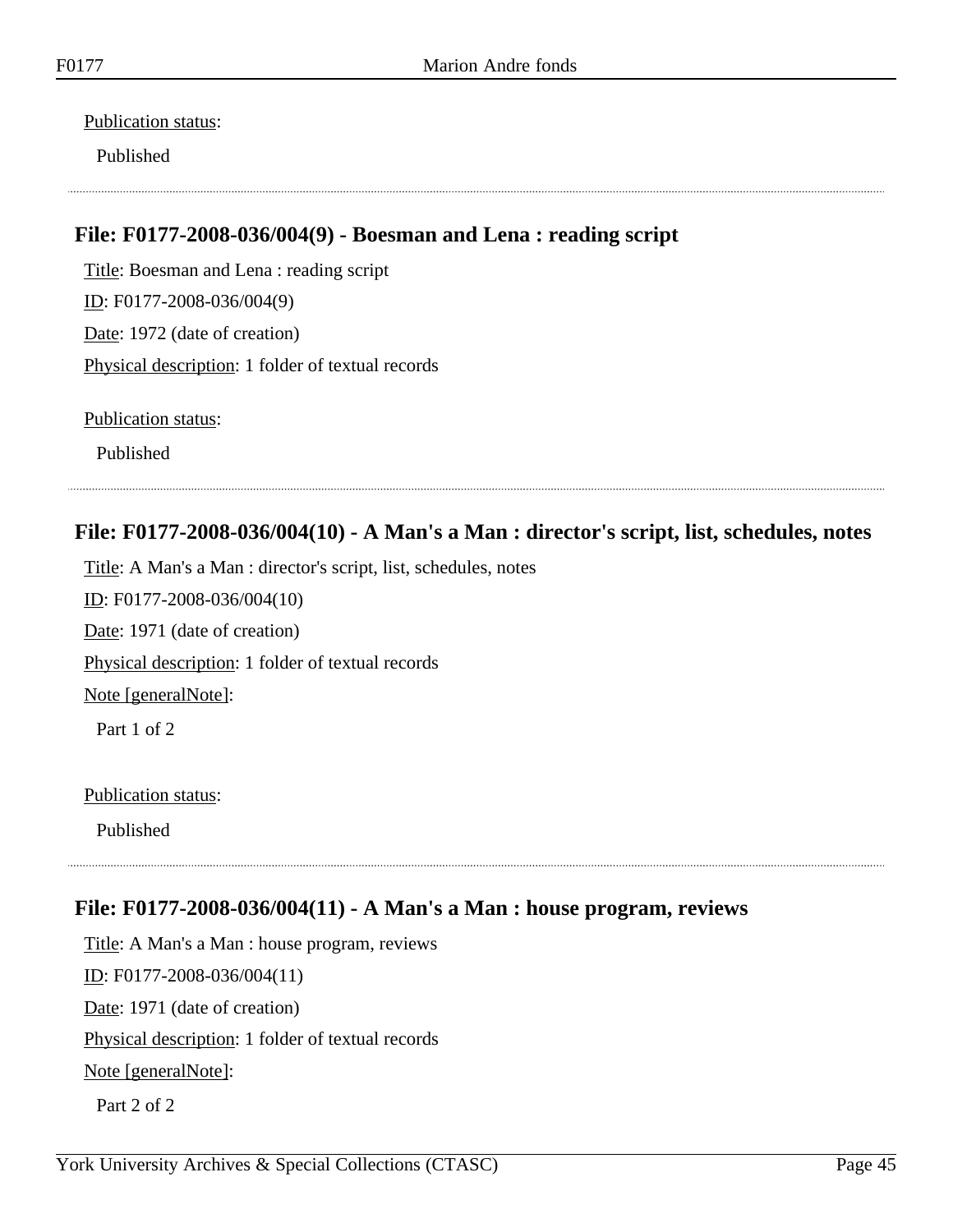Publication status:

Published

#### **File: F0177-2008-036/005(1) - Marion Andre : reviews, articles, colour photos**

Title: Marion Andre : reviews, articles, colour photos ID: F0177-2008-036/005(1) Date: n.d. (date of creation) Physical description: 1 folder of textual records

Publication status:

Published

#### **File: F0177-2008-036/005(2) - Marion Andre : personal cards, resume, articles**

Title: Marion Andre : personal cards, resume, articles ID: F0177-2008-036/005(2) Date: 1973-1985 (date of creation) Physical description: 1 folder of textual records

Publication status:

Published

#### **File: F0177-2008-036/005(3) - Season advertisements**

Title: Season advertisements ID: F0177-2008-036/005(3) Date: 1981 (date of creation) Physical description: 1 folder of textual records

Publication status: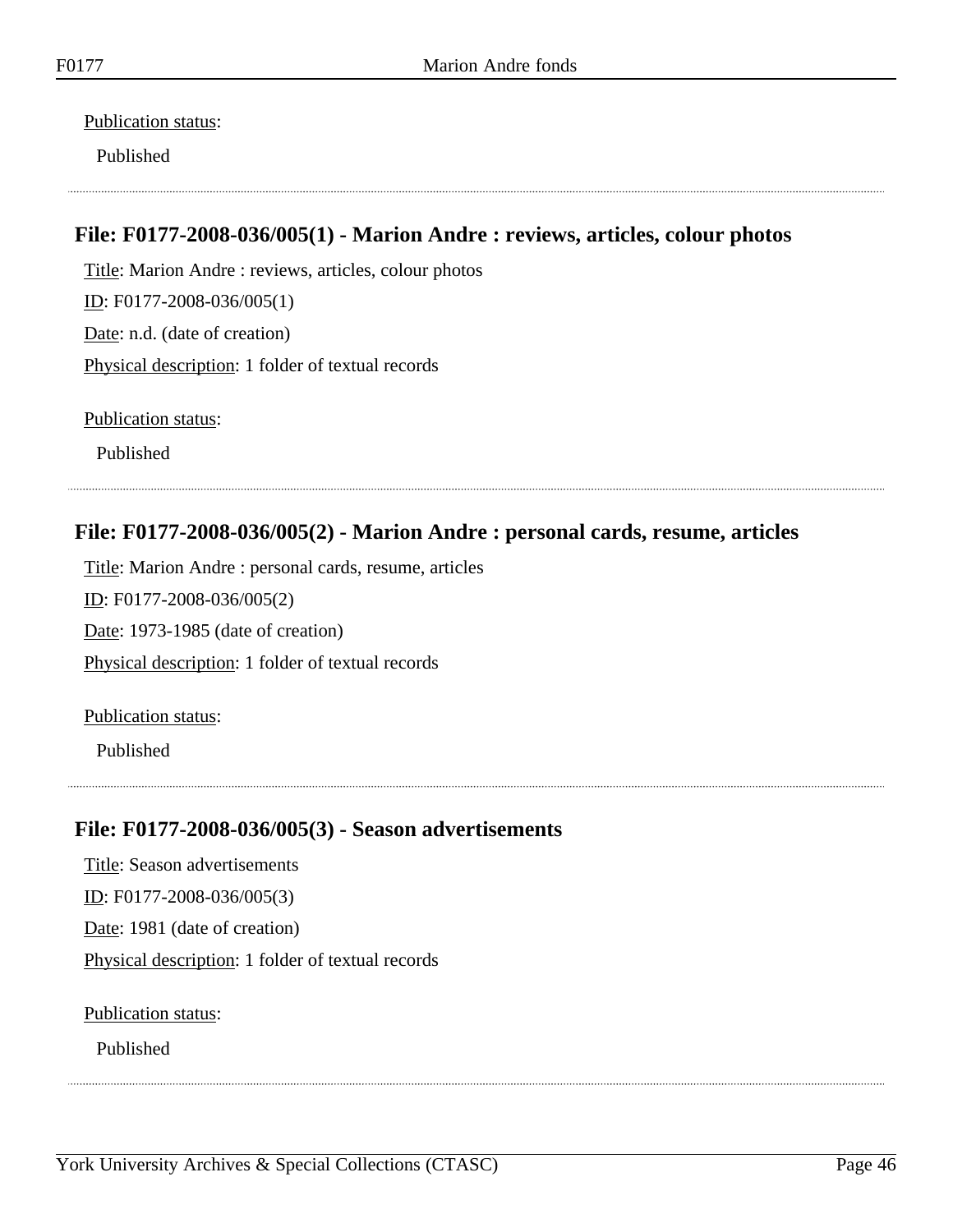#### **File: F0177-2008-036/005(4) - Season advertisements**

Title: Season advertisements ID: F0177-2008-036/005(4) Date: 1980-1981 (date of creation) Physical description: 1 folder of textual records

#### Publication status:

Published

#### **File: F0177-2008-036/005(5) - Season plays : cards, articles, letters, February 1979 copy of The Onion, and Theatre Plus brochures**

Title: Season plays : cards, articles, letters, February 1979 copy of The Onion, and Theatre Plus brochures

ID: F0177-2008-036/005(5)

Date: 1979 (date of creation)

Physical description: 1 folder of textual records

Publication status:

Published

#### **File: F0177-2008-036/005(6) - 1977 5th anniversary season : letters, cards, articles, April 1977 Toronto Life magazine, and play brochures**

Title: 1977 5th anniversary season : letters, cards, articles, April 1977 Toronto Life magazine, and play brochures

ID: F0177-2008-036/005(6)

Date: 1977 (date of creation)

Physical description: 1 folder of textual records

Publication status:

Published

# **File: F0177-2008-036/005(7) - 1976-1978 season : articles, Maclean's and Toronto Calendar Magazine, and letters**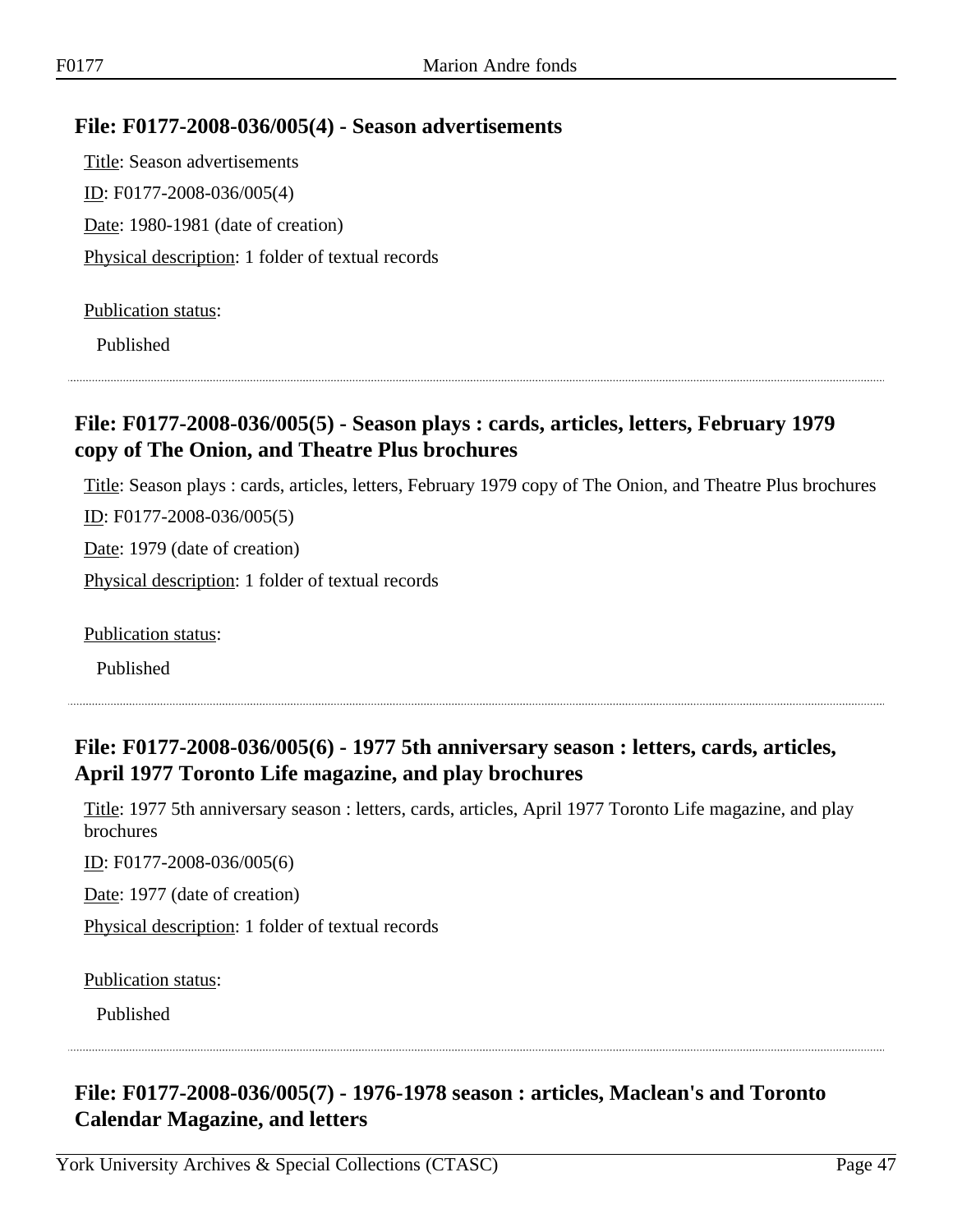Title: 1976-1978 season : articles, Maclean's and Toronto Calendar Magazine, and letters

ID: F0177-2008-036/005(7)

Date: 1976-1978 (date of creation)

Physical description: 1 folder of textual records

Publication status:

Published

#### **File: F0177-2008-036/005(8) - Season plays : articles, Scene magazine**

Title: Season plays : articles, Scene magazine ID: F0177-2008-036/005(8) Date: 1974 (date of creation) Physical description: 1 folder of textual records

#### Publication status:

Published

#### **File: F0177-2008-036/005(9) - 1973 season : articles**

Title: 1973 season : articles ID: F0177-2008-036/005(9) Date: 1973-1974 (date of creation) Physical description: 1 folder of textual records

Publication status:

Published

#### **File: F0177-2008-036/006(1) - General Theatre Plus : letters, articles, pamphlets**

Title: General Theatre Plus : letters, articles, pamphlets ID: F0177-2008-036/006(1) Date: 1984-1985 (date of creation) Physical description: 1 folder of textual records Note [generalNote]: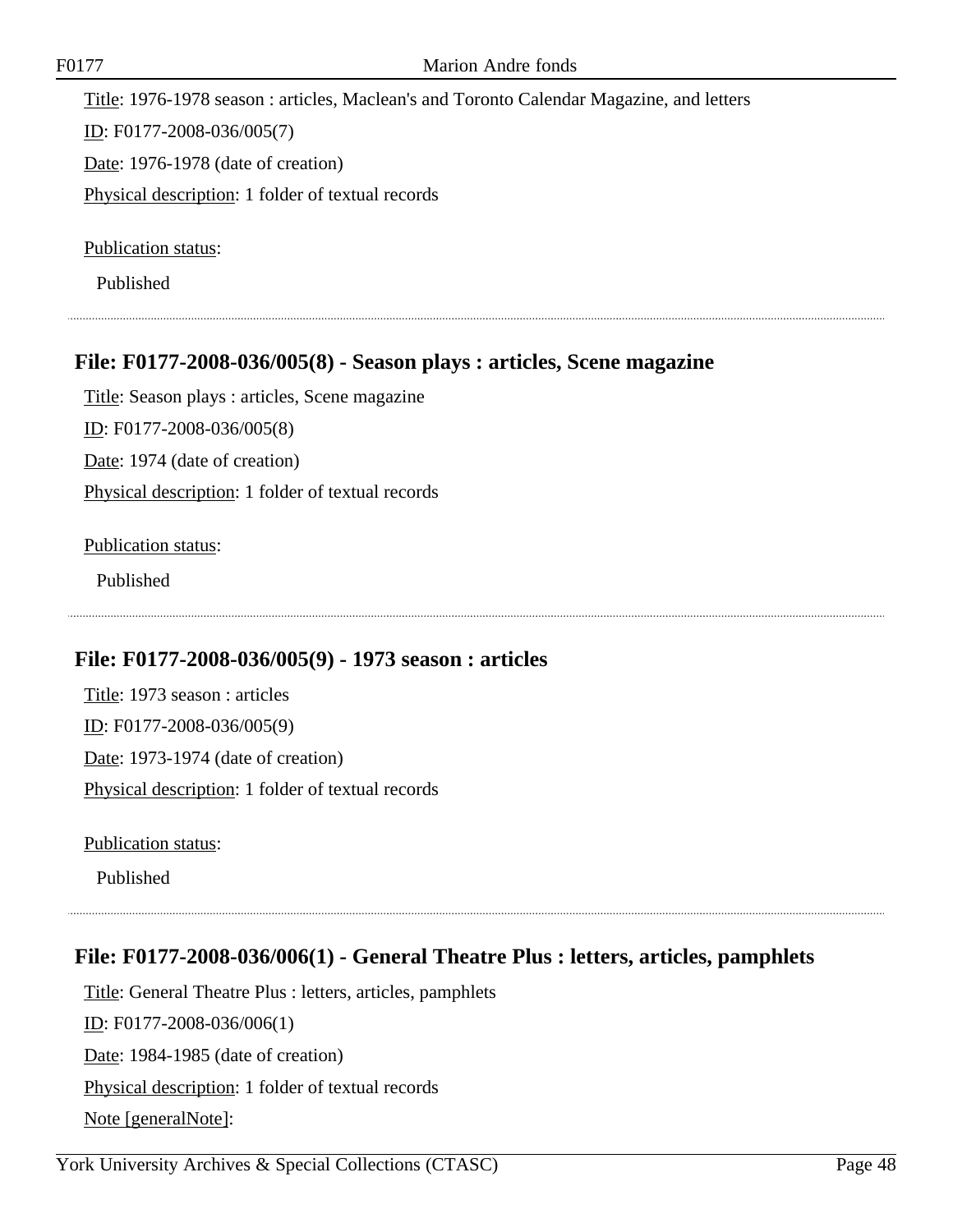Part 1 of 2

#### Publication status:

Published

#### **File: F0177-2008-036/006(2) - General Theatre Plus : cards, programs**

Title: General Theatre Plus : cards, programs ID: F0177-2008-036/006(2) Date: 1984-1985 (date of creation) Physical description: 1 folder of textual records Note [generalNote]: Part 2 of 2

Publication status:

Published

#### **File: F0177-2008-036/006(3) - Miscellaneous articles**

Title: Miscellaneous articles ID: F0177-2008-036/006(3) Date: 1984-1985 (date of creation) Physical description: 1 folder of textual records

Publication status:

Published

#### **File: F0177-2008-036/006(4) - Jane Mallett, St. Lawrence Centre's Town Hall**

Title: Jane Mallett, St. Lawrence Centre's Town Hall ID: F0177-2008-036/006(4) Date: 1984 (date of creation) Physical description: 1 folder of textual records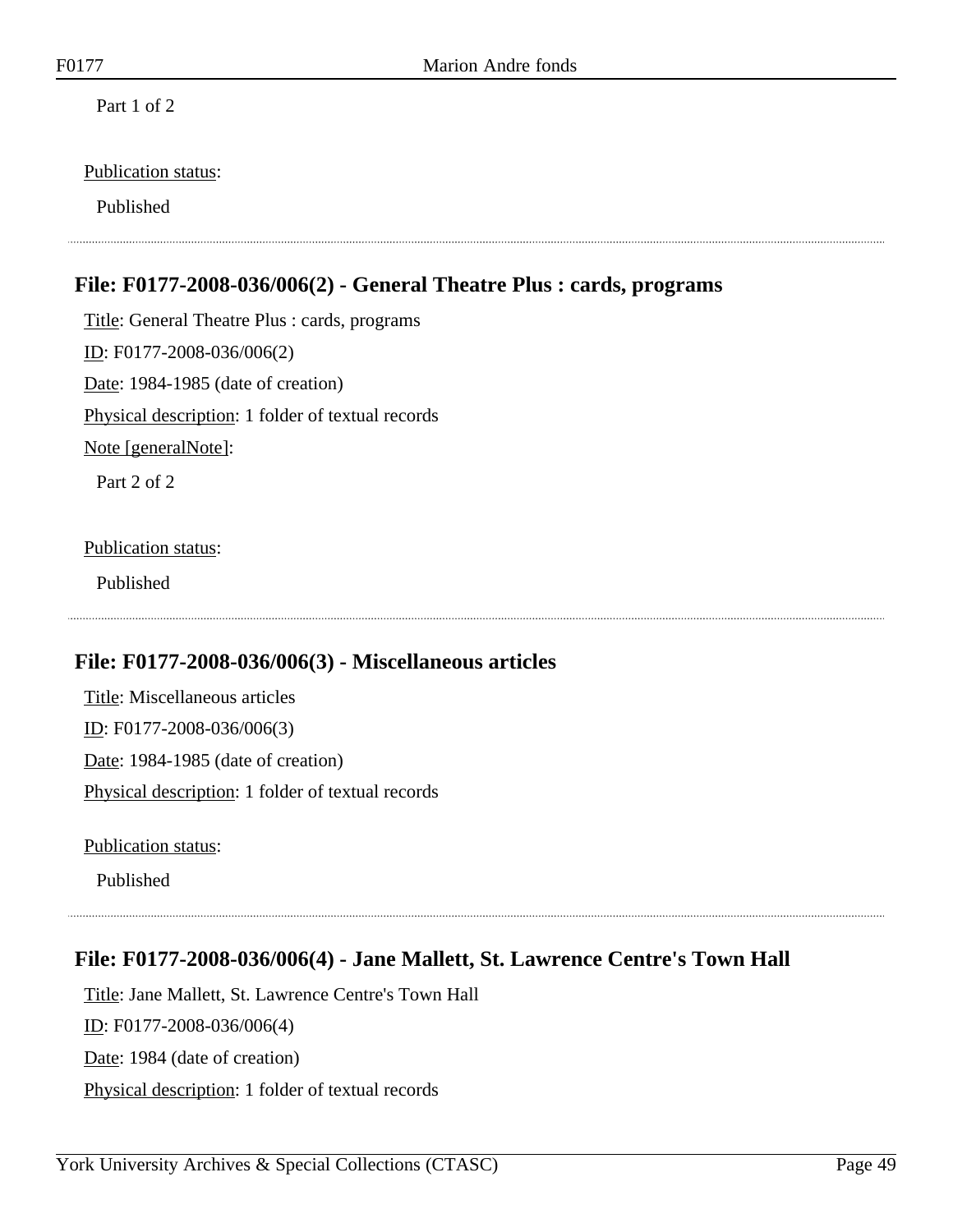Publication status:

Published

#### **File: F0177-2008-036/006(5) - Kerri Keane**

Title: Kerri Keane ID: F0177-2008-036/006(5) Date: 1984 (date of creation) Physical description: 1 folder of textual records

Publication status:

Published

#### **File: F0177-2008-036/006(6) - Season Theatre Plus : articles, letters, photos**

Title: Season Theatre Plus : articles, letters, photos ID: F0177-2008-036/006(6) Date: 1983-1984 (date of creation) Physical description: 1 folder of textual records

Publication status:

Published

#### **File: F0177-2008-036/006(7) - Marion Andre and 10th anniversary : articles, letters, photos**

Title: Marion Andre and 10th anniversary : articles, letters, photos

ID: F0177-2008-036/006(7)

Date: 1982-2006 (date of creation)

Physical description: 1 folder of textual records

Publication status: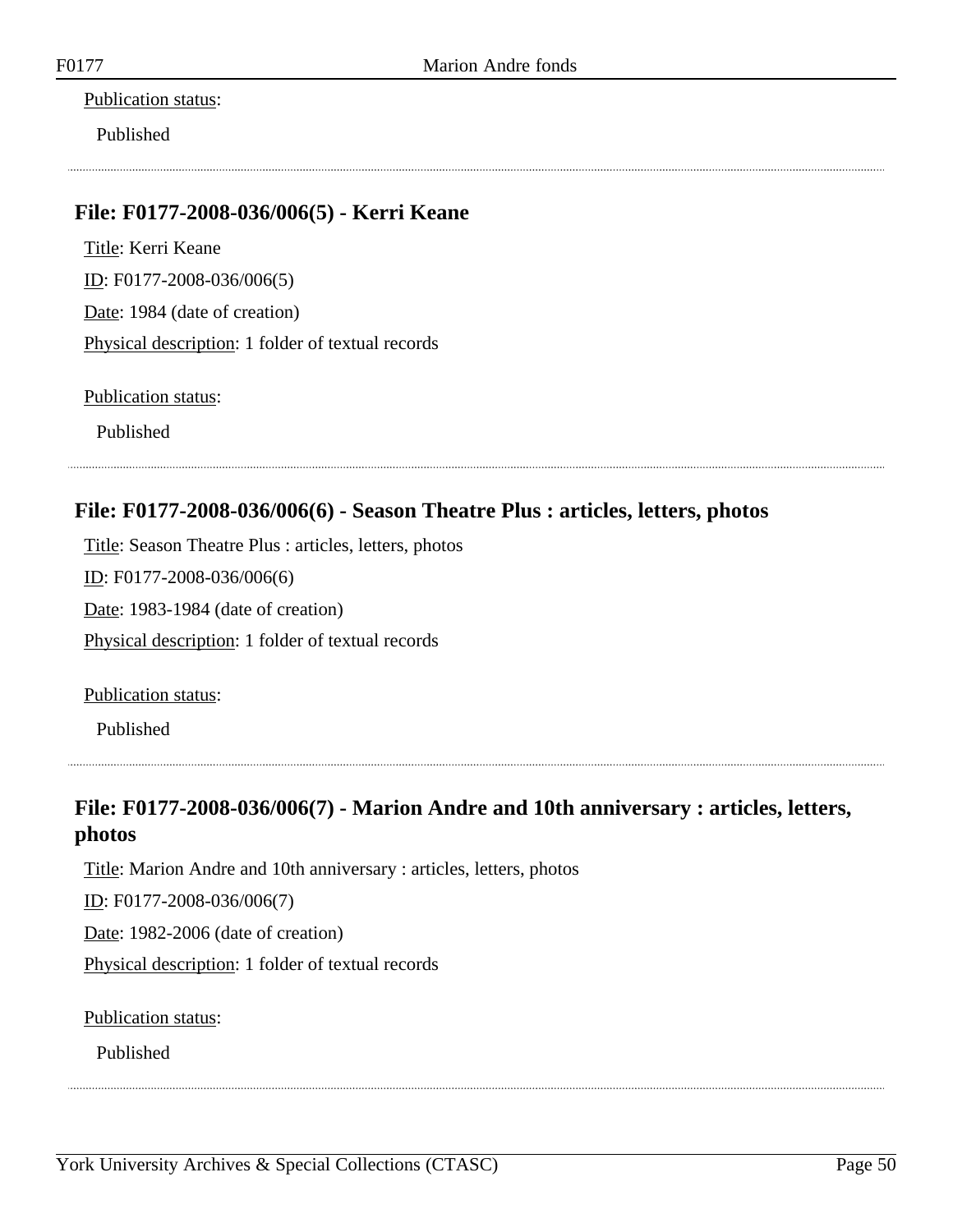#### **File: F0177-2008-036/007(1) - The Waltz of the Toreadors : script, house program, reviews**

Title: The Waltz of the Toreadors : script, house program, reviews ID: F0177-2008-036/007(1) Date: 1976 (date of creation) Physical description: 1 folder of textual records

#### Publication status:

Published

#### **File: F0177-2008-036/007(2) - Uncle Vanya : articles, reviews**

Title: Uncle Vanya : articles, reviews ID: F0177-2008-036/007(2) Date: 1976 (date of creation) Physical description: 1 folder of textual records

Publication status:

Published

#### **File: F0177-2008-036/007(3) - The Snob : articles, reviews, house program**

Title: The Snob : articles, reviews, house program ID: F0177-2008-036/007(3) Date: 1976 (date of creation) Physical description: 1 folder of textual records

Publication status:

Published

#### **File: F0177-2008-036/007(4) - Glass Menagerie : reviews, articles, house program**

Title: Glass Menagerie : reviews, articles, house program

ID: F0177-2008-036/007(4)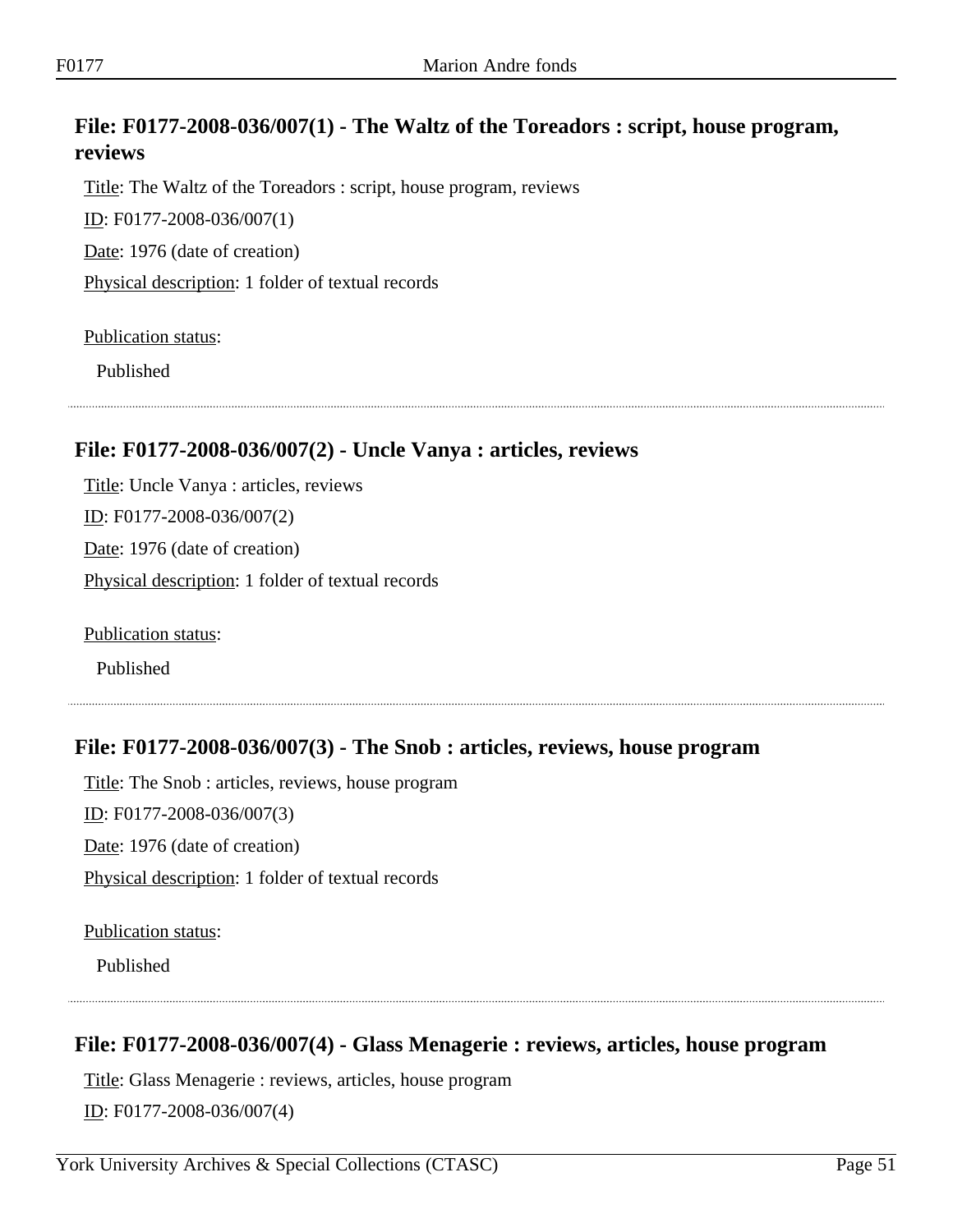Date: 1976 (date of creation)

Physical description: 1 folder of textual records

Publication status:

Published

# **File: F0177-2008-036/007(5) - A Streetcar Named Desire : photos, reviews**

Title: A Streetcar Named Desire : photos, reviews ID: F0177-2008-036/007(5) Date: 1975 (date of creation) Physical description: 1 folder of textual records

Publication status:

Published

#### **File: F0177-2008-036/007(6) - The Physicists : articles, reviews, house program, September 15 issue of the Onion, and September 22 issue of Time**

Title: The Physicists : articles, reviews, house program, September 15 issue of the Onion, and September 22 issue of Time

ID: F0177-2008-036/007(6)

Date: 1975 (date of creation)

Physical description: 1 folder of textual records

Publication status:

Published

# **File: F0177-2008-036/007(7) - Forever Yours. Marie-Lou : script, schedule, cast list, house program, reviews, photos**

Title: Forever Yours. Marie-Lou : script, schedule, cast list, house program, reviews, photos

ID: F0177-2008-036/007(7)

Date: 1975 (date of creation)

Physical description: 1 folder of textual records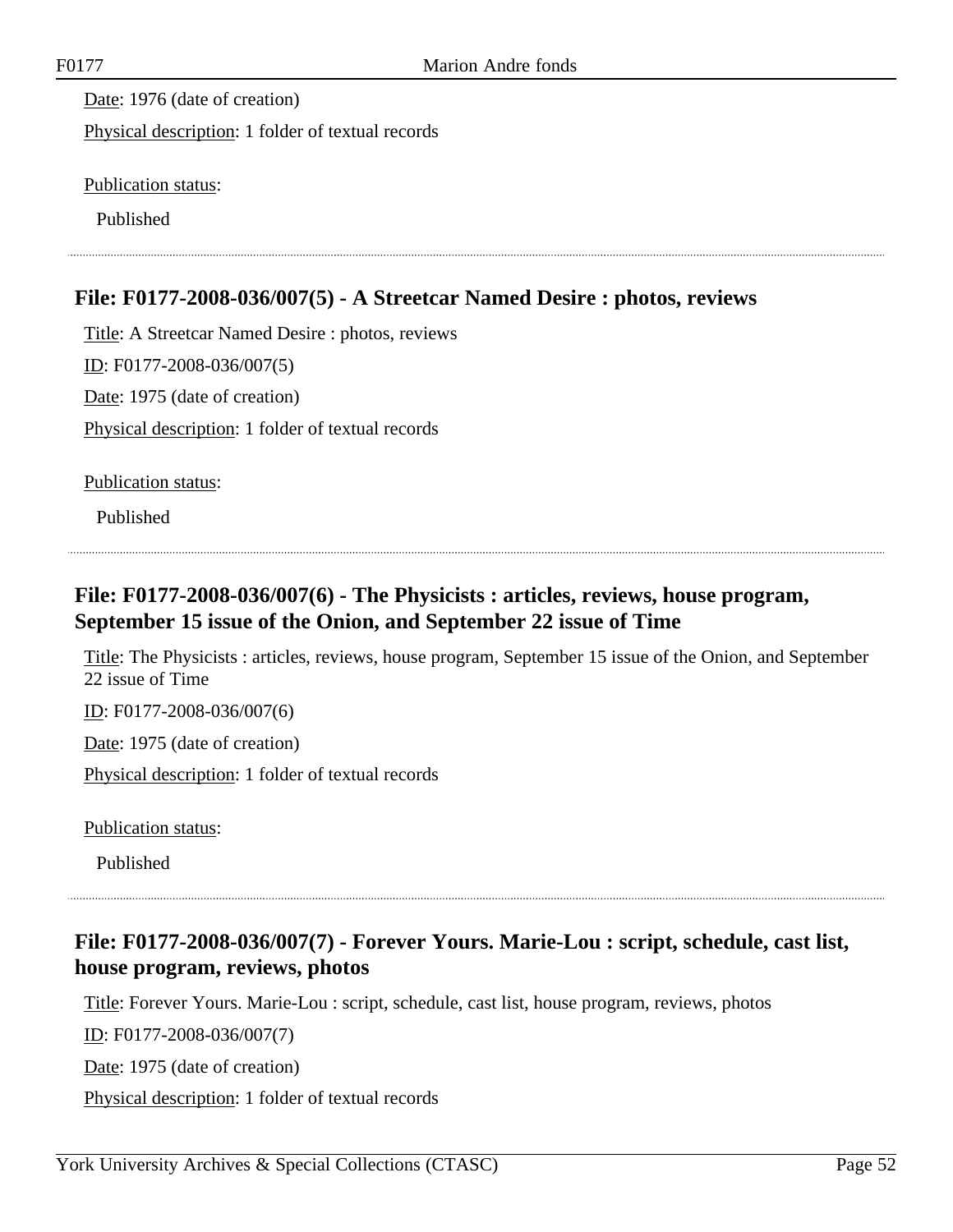#### Publication status:

Published

#### **File: F0177-2008-036/007(8) - Children : reviews, house program**

Title: Children : reviews, house program ID: F0177-2008-036/007(8) Date: 1975 (date of creation) Physical description: 1 folder of textual records

Publication status:

Published

#### **File: F0177-2008-036/007(9) - Say Who You Are : articles, reviews, house program, photos, playbill**

Title: Say Who You Are : articles, reviews, house program, photos, playbill

ID: F0177-2008-036/007(9)

Date: 1975 (date of creation)

Physical description: 1 folder of textual records

Publication status:

Published

# **File: F0177-2008-036/007(10) - Loot : articles, reviews, house program, photos, playbill**

Title: Loot : articles, reviews, house program, photos, playbill

ID: F0177-2008-036/007(10)

Date: 1975 (date of creation)

Physical description: 1 folder of textual records

Publication status: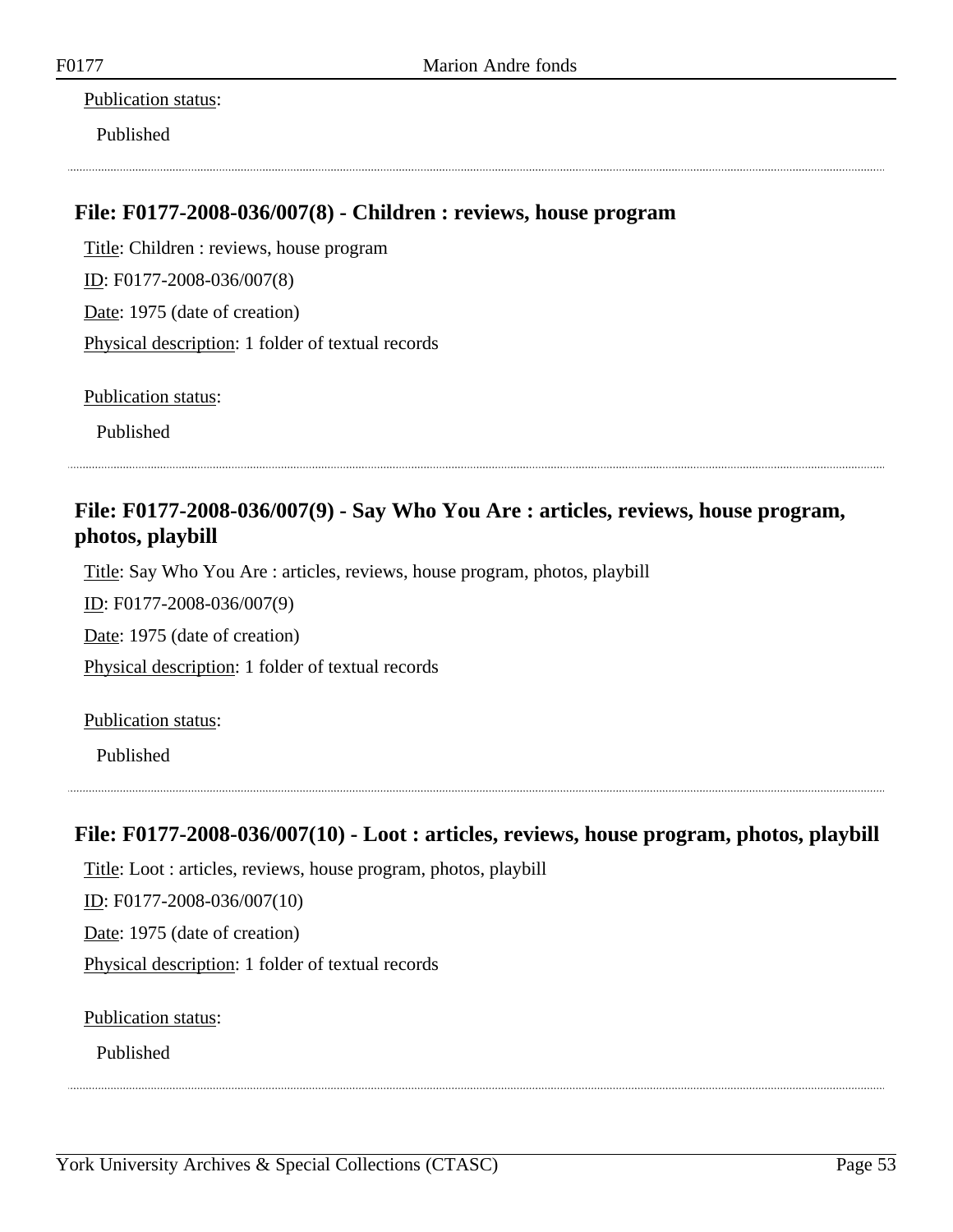#### **File: F0177-2008-036/007(11) - House of Blue Leaves : reviews, articles, playbill, photos**

Title: House of Blue Leaves : reviews, articles, playbill, photos ID: F0177-2008-036/007(11) Date: 1975 (date of creation) Physical description: 1 folder of textual records

#### Publication status:

Published

#### **File: F0177-2008-036/008(1) - Absurd Person Singular : house program, photos, articles, reviews**

Title: Absurd Person Singular : house program, photos, articles, reviews

ID: F0177-2008-036/008(1)

Date: 1979 (date of creation)

Physical description: 1 folder of textual records

Publication status:

Published

# **File: F0177-2008-036/008(2) - Pushkin : program folder, articles, reviews, playbill, faxes**

Title: Pushkin : program folder, articles, reviews, playbill, faxes

ID: F0177-2008-036/008(2)

Date: 1978 (date of creation)

Physical description: 1 folder of textual records

Note [generalNote]:

file 1 of 2

Publication status: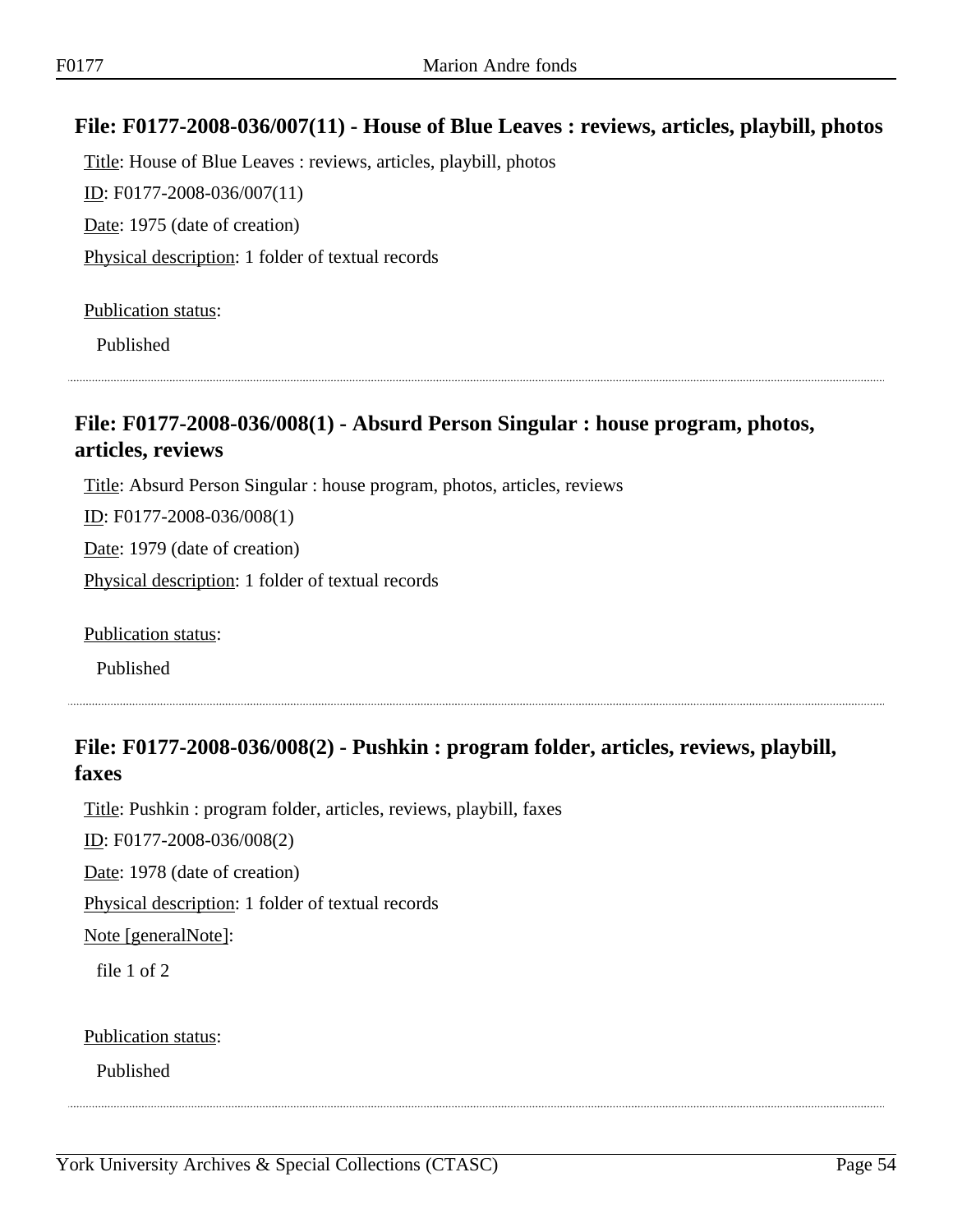#### **File: F0177-2008-036/008(3) - Pushkin : background information**

Title: Pushkin : background information ID: F0177-2008-036/008(3) Date: 1978 (date of creation) Physical description: 1 folder of textual records Note [generalNote]: file 2 of 2

#### Publication status:

Published

#### **File: F0177-2008-036/008(4) - Nothing Serious : house program, reviews**

Title: Nothing Serious : house program, reviews ID: F0177-2008-036/008(4) Date: 1978 (date of creation) Physical description: 1 folder of textual records

Publication status:

Published

#### **File: F0177-2008-036/008(5) - Dusa, Fish, Stas and Vi : house program, study kit, articles, reviews**

Title: Dusa, Fish, Stas and Vi : house program, study kit, articles, reviews

ID: F0177-2008-036/008(5)

Date: 1978-1979 (date of creation)

Physical description: 1 folder of textual records

Publication status: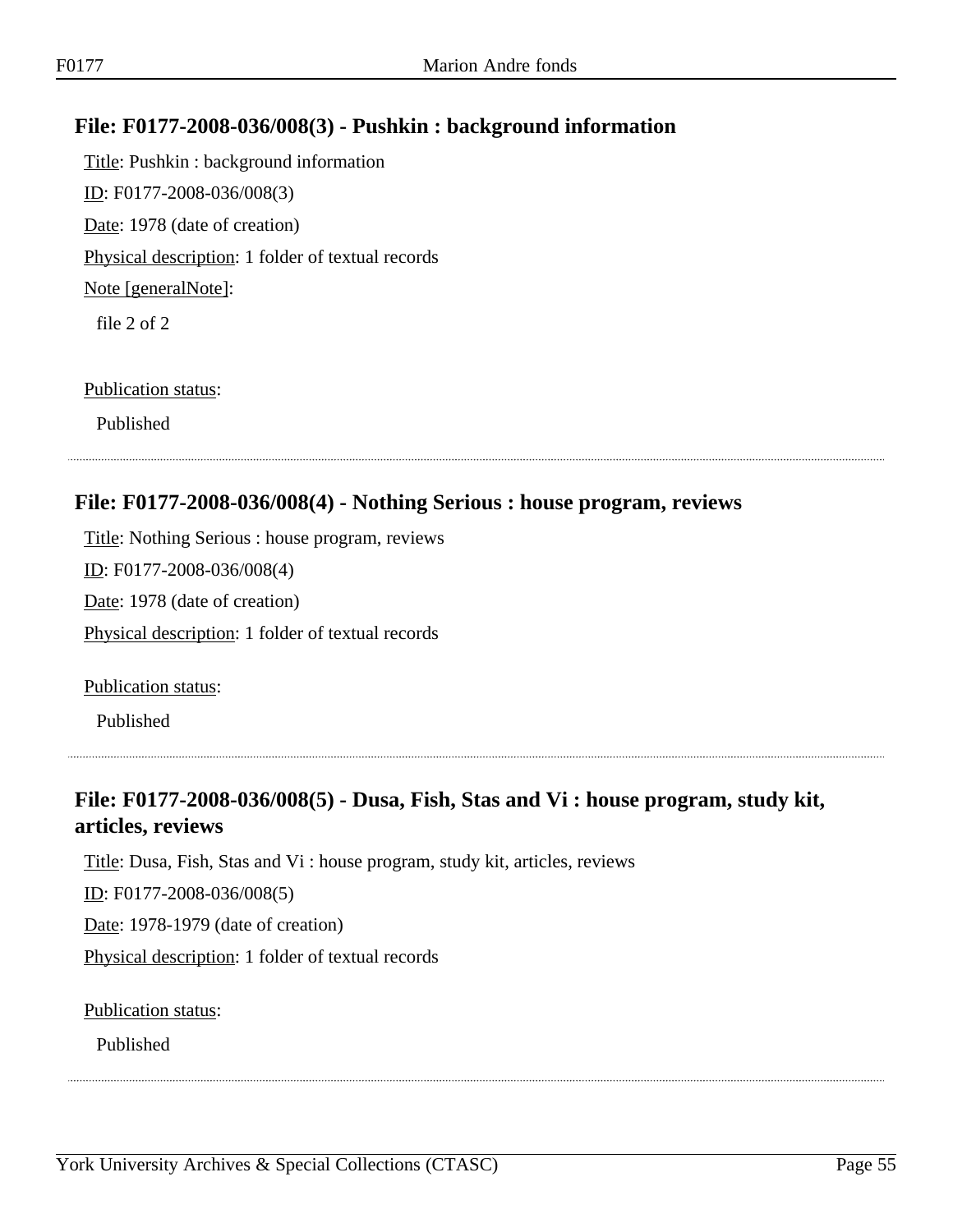#### **File: F0177-2008-036/008(6) - A Doll's House : house program, reviews, articles, August 5 issue of Star Week**

Title: A Doll's House : house program, reviews, articles, August 5 issue of Star Week

ID: F0177-2008-036/008(6)

Date: 1978 (date of creation)

Physical description: 1 folder of textual records

Publication status:

Published

#### **File: F0177-2008-036/008(7) - Streamers : reviews, house program, CBC radio review, October/November issue of Centre Stage magazine**

Title: Streamers : reviews, house program, CBC radio review, October/November issue of Centre Stage magazine

ID: F0177-2008-036/008(7)

Date: 1977 (date of creation)

Physical description: 1 folder of textual records

Publication status:

Published

#### **File: F0177-2008-036/008(8) - Ramulus The Great : reviews, house program, April/ May copy of Centre Stage magazine and August 6 issue of Star Week**

Title: Ramulus The Great : reviews, house program, April/May copy of Centre Stage magazine and August 6 issue of Star Week

ID: F0177-2008-036/008(8)

Date: 1977 (date of creation)

Physical description: 1 folder of textual records

Publication status: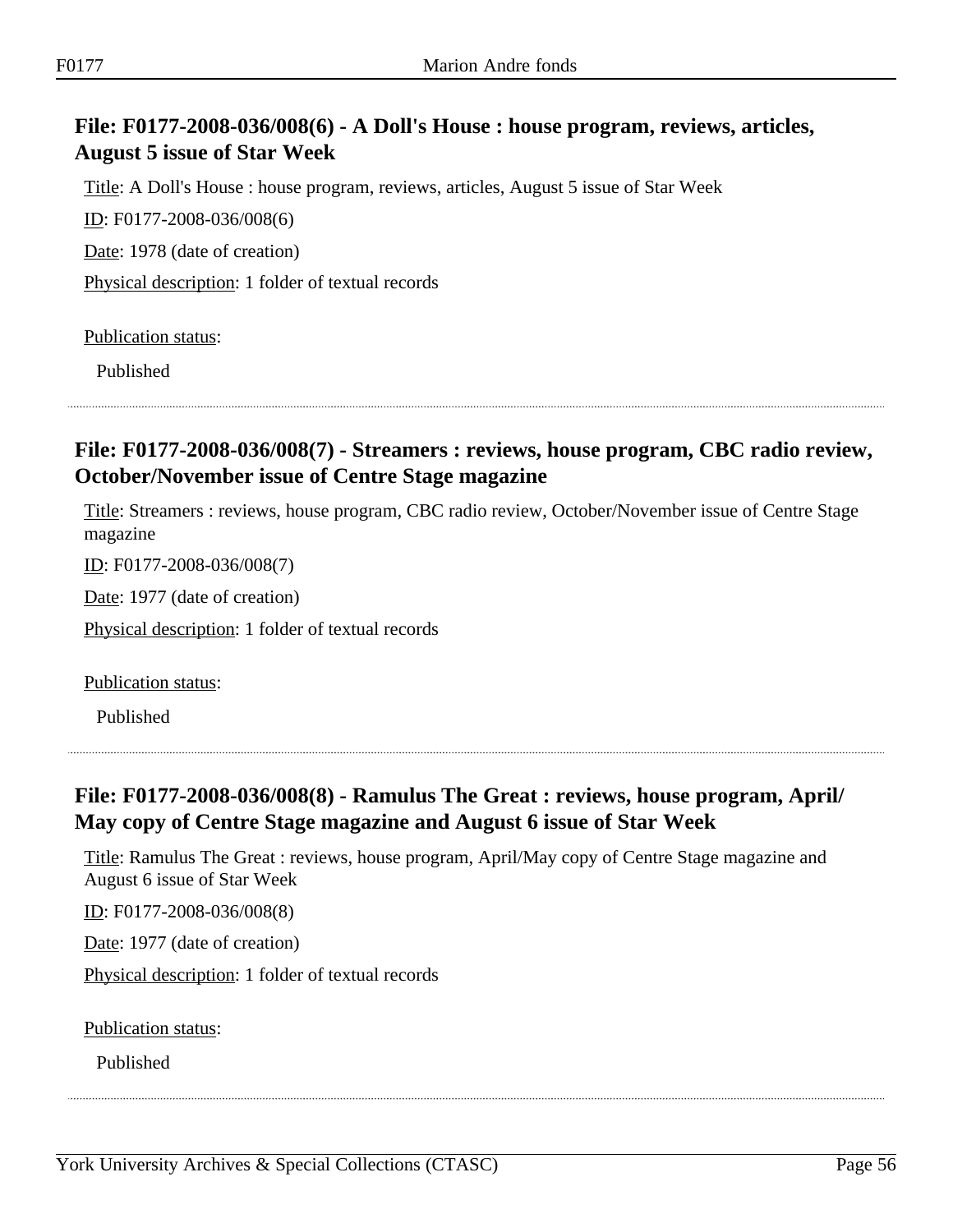#### **File: F0177-2008-036/008(9) - Captain Carvallo : house program, playbill, reviews**

Title: Captain Carvallo : house program, playbill, reviews ID: F0177-2008-036/008(9) Date: 1977 (date of creation) Physical description: 1 folder of textual records

Publication status:

Published

#### **File: F0177-2008-036/008(10) - Awake and Sing : April issue of Saturday Night, September 30 issue of Toronto Calendar Magazine, reviews, study kit, letters**

Title: Awake and Sing : April issue of Saturday Night, September 30 issue of Toronto Calendar Magazine, reviews, study kit, letters

ID: F0177-2008-036/008(10)

Date: 1977 (date of creation)

Physical description: 1 folder of textual records

Publication status:

Published

#### **File: F0177-2008-036/008(11) - Awake and Sing : script, lighting cues, prop schedule, scene breakdowns**

Title: Awake and Sing : script, lighting cues, prop schedule, scene breakdowns

ID: F0177-2008-036/008(11)

Date: 1977 (date of creation)

Physical description: 1 folder of textual records

Publication status:

Published

# **File: F0177-2008-036/009(1) - The Invented Lover : two scripts, photo call, schedules, cast list, production memos, scene breakdowns**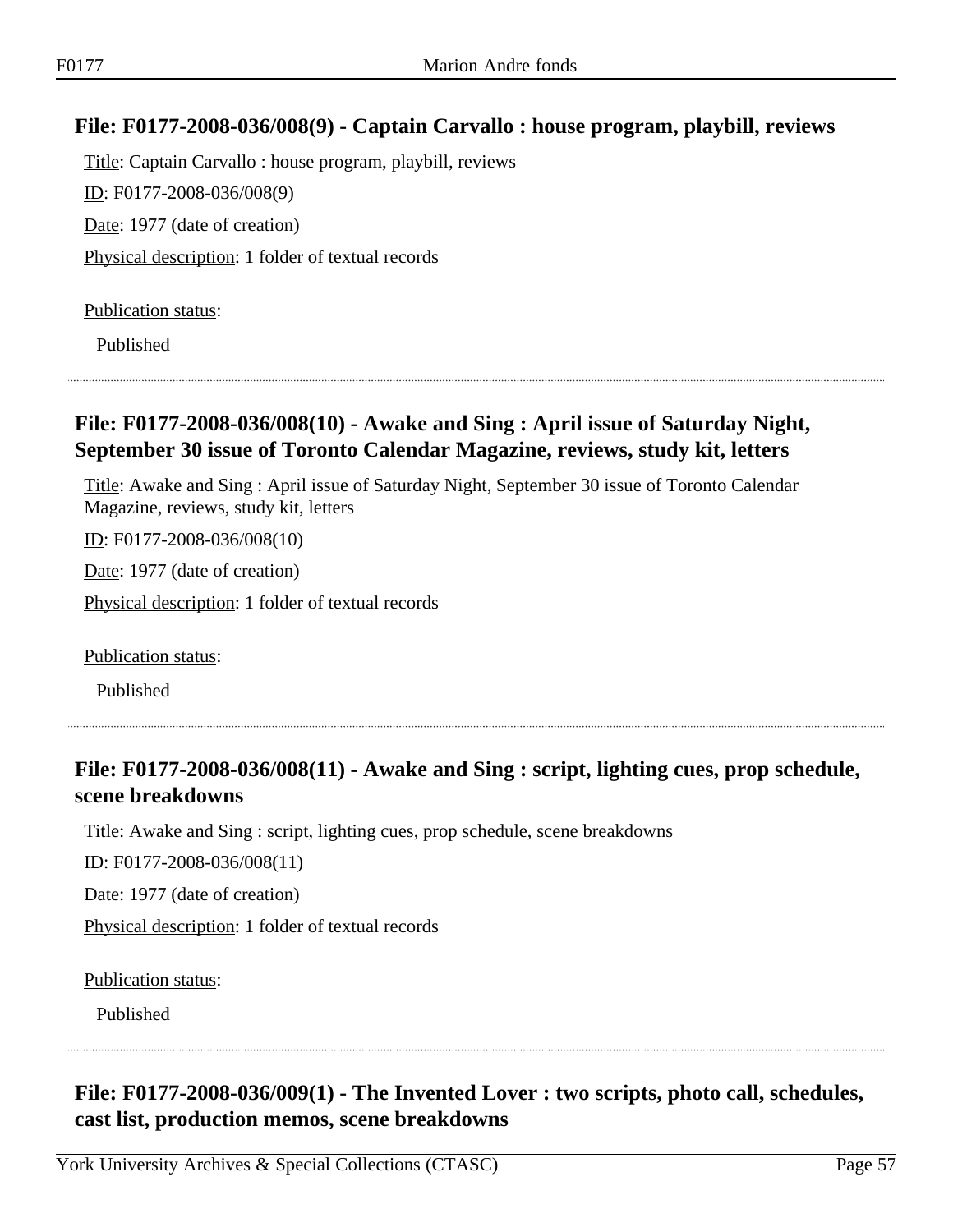Title: The Invented Lover : two scripts, photo call, schedules, cast list, production memos, scene breakdowns

ID: F0177-2008-036/009(1)

Date: 1980 (date of creation)

Physical description: 1 folder of textual records

Publication status:

Published

# **File: F0177-2008-036/009(2) - The Bed Before Yesterday : photos, house program, articles**

Title: The Bed Before Yesterday : photos, house program, articles

ID: F0177-2008-036/009(2)

Date: 1980 (date of creation)

Physical description: 1 folder of textual records

Publication status:

Published

#### **File: F0177-2008-036/009(3) - View from the Bridge : photos, house program, articles**

Title: View from the Bridge : photos, house program, articles

ID: F0177-2008-036/009(3)

Date: 1979 (date of creation)

Physical description: 1 folder of textual records

Publication status:

Published

#### **File: F0177-2008-036/009(4) - Occupations : script, photo call, director's notes, schedules, scene breakdowns, production memos, prop schedule**

Title: Occupations : script, photo call, director's notes, schedules, scene breakdowns, production memos, prop schedule

ID: F0177-2008-036/009(4)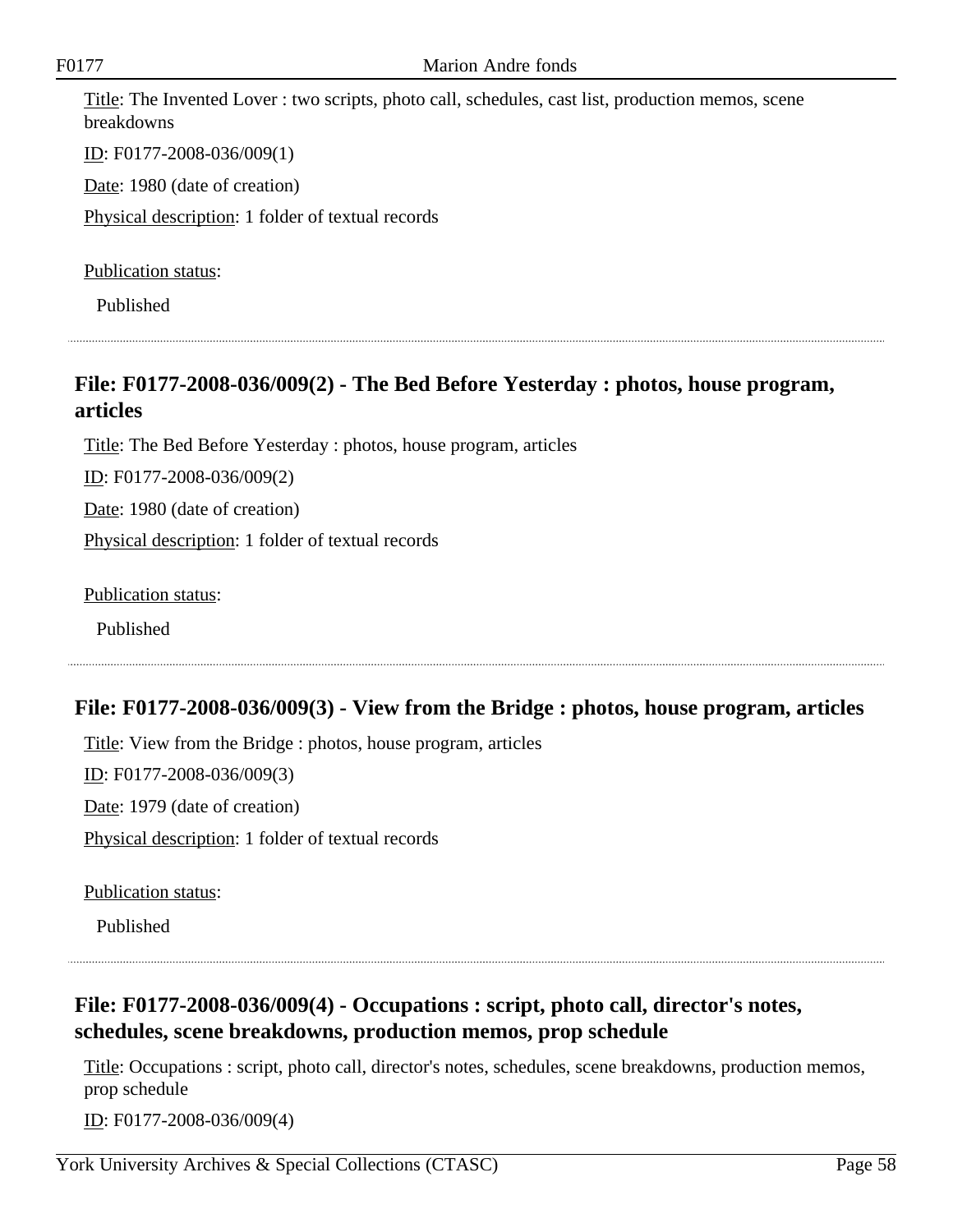Date: 1979 (date of creation) Physical description: 1 folder of textual records Note [generalNote]: Part 1 of 2

Publication status:

Published

#### **File: F0177-2008-036/009(5) - Occupations : house program, reviews, letters, study kit, photos**

Title: Occupations : house program, reviews, letters, study kit, photos

ID: F0177-2008-036/009(5)

Date: 1979 (date of creation)

Physical description: 1 folder of textual records

Note [generalNote]:

Part 2 of 2

Publication status:

Published

#### **File: F0177-2008-036/010(1) - Enrico IV : house program, photocopy of guest list, reviews, volume 94 no. 3 of Maclean's, volume 1 no 6 of Stilb, March 1981 issue of Scene Changes, volume 12 no. 10 of Toronto Calendar Magazine**

Title: Enrico IV : house program, photocopy of guest list, reviews, volume 94 no. 3 of Maclean's, volume 1 no 6 of Stilb, March 1981 issue of Scene Changes, volume 12 no. 10 of Toronto Calendar Magazine

ID: F0177-2008-036/010(1)

Date: 1981 (date of creation)

Physical description: 1 folder of textual records

Publication status: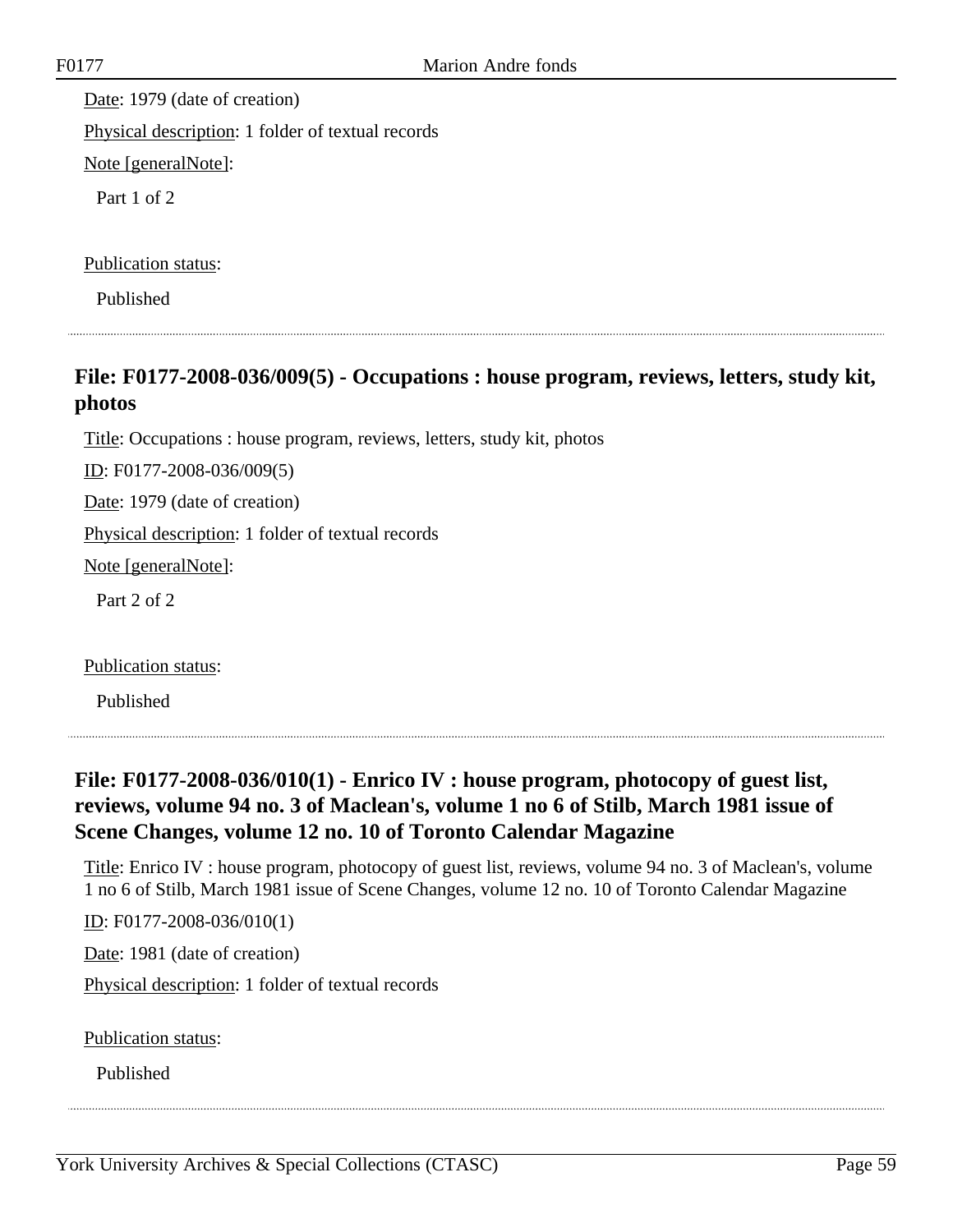#### **File: F0177-2008-036/010(2) - The Night of the Iguana : house program, reviews**

Title: The Night of the Iguana : house program, reviews ID: F0177-2008-036/010(2) Date: 1980 (date of creation) Physical description: 1 folder of textual records

Publication status:

Published

#### **File: F0177-2008-036/010(3) - The Lark : background information, research**

Title: The Lark : background information, research ID: F0177-2008-036/010(3) Date: 1980 (date of creation) Physical description: 1 folder of textual records Note [generalNote]: Part 1 of 3

Publication status:

Published

#### **File: F0177-2008-036/010(4) - The Lark : reading script, director's script, company list, prop scedules, scene breackdowns, production memos, schedules**

Title: The Lark : reading script, director's script, company list, prop scedules, scene breackdowns, production memos, schedules

ID: F0177-2008-036/010(4)

Date: 1980 (date of creation)

Physical description: 1 folder of textual records

Note [generalNote]:

Part 2 of 3

#### Publication status: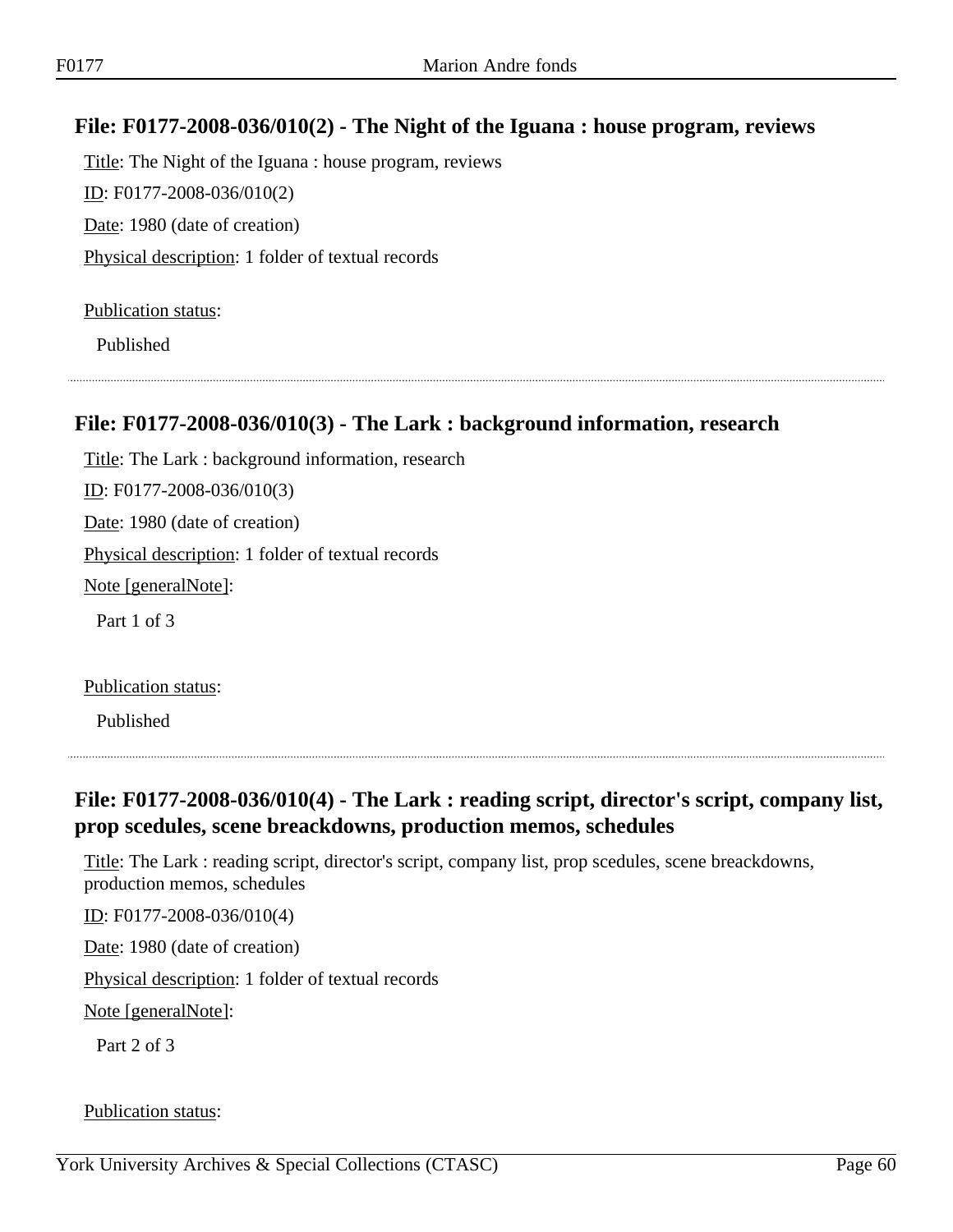Published

#### **File: F0177-2008-036/010(5) - The Lark : house program, letters, reviews, photos**

Title: The Lark : house program, letters, reviews, photos ID: F0177-2008-036/010(5) Date: 1980 (date of creation) Physical description: 1 folder of textual records Note [generalNote]:

Part 3 of 3

Publication status:

Published

#### **File: F0177-2008-036/011(1) - Talley's Folly : house program, photos, reviews**

Title: Talley's Folly : house program, photos, reviews

ID: F0177-2008-036/011(1)

Date: 1982 (date of creation)

Physical description: 1 folder of textual records

Publication status:

Published

#### **File: F0177-2008-036/011(2) - Loot : house program, director's script, photos, schedules, production notes, scene breakdown, articles**

Title: Loot : house program, director's script, photos, schedules, production notes, scene breakdown, articles

ID: F0177-2008-036/011(2)

Date: 1982 (date of creation)

Physical description: 1 folder of textual records

Publication status: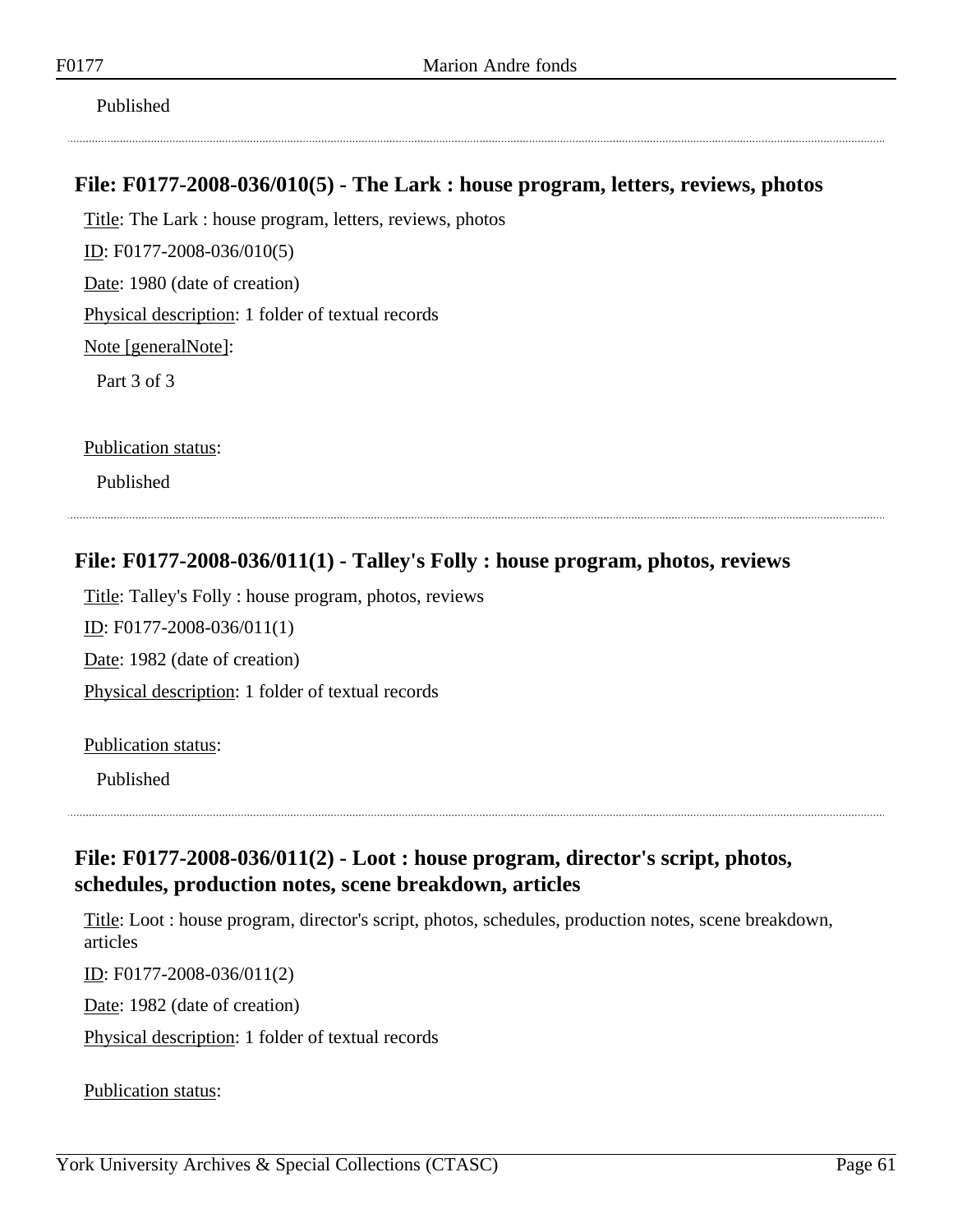Published

#### **File: F0177-2008-036/011(3) - The Gayden Chronicles : house program, photos, reviews, articles**

Title: The Gayden Chronicles : house program, photos, reviews, articles

ID: F0177-2008-036/011(3)

Date: 1982 (date of creation)

Physical description: 1 folder of textual records

Publication status:

Published

#### **File: F0177-2008-036/011(4) - Bodies : photos, house program, articles, letters**

Title: Bodies : photos, house program, articles, letters

ID: F0177-2008-036/011(4)

Date: 1982 (date of creation)

Physical description: 1 folder of textual records

Publication status:

Published

#### **File: F0177-2008-036/011(5) - On Golden Pond : house program, photos, articles**

Title: On Golden Pond : house program, photos, articles ID: F0177-2008-036/011(5) Date: 1981 (date of creation) Physical description: 1 folder of textual records

Publication status:

Published

#### **File: F0177-2008-036/011(6) - Lulu : articles, house program, photos**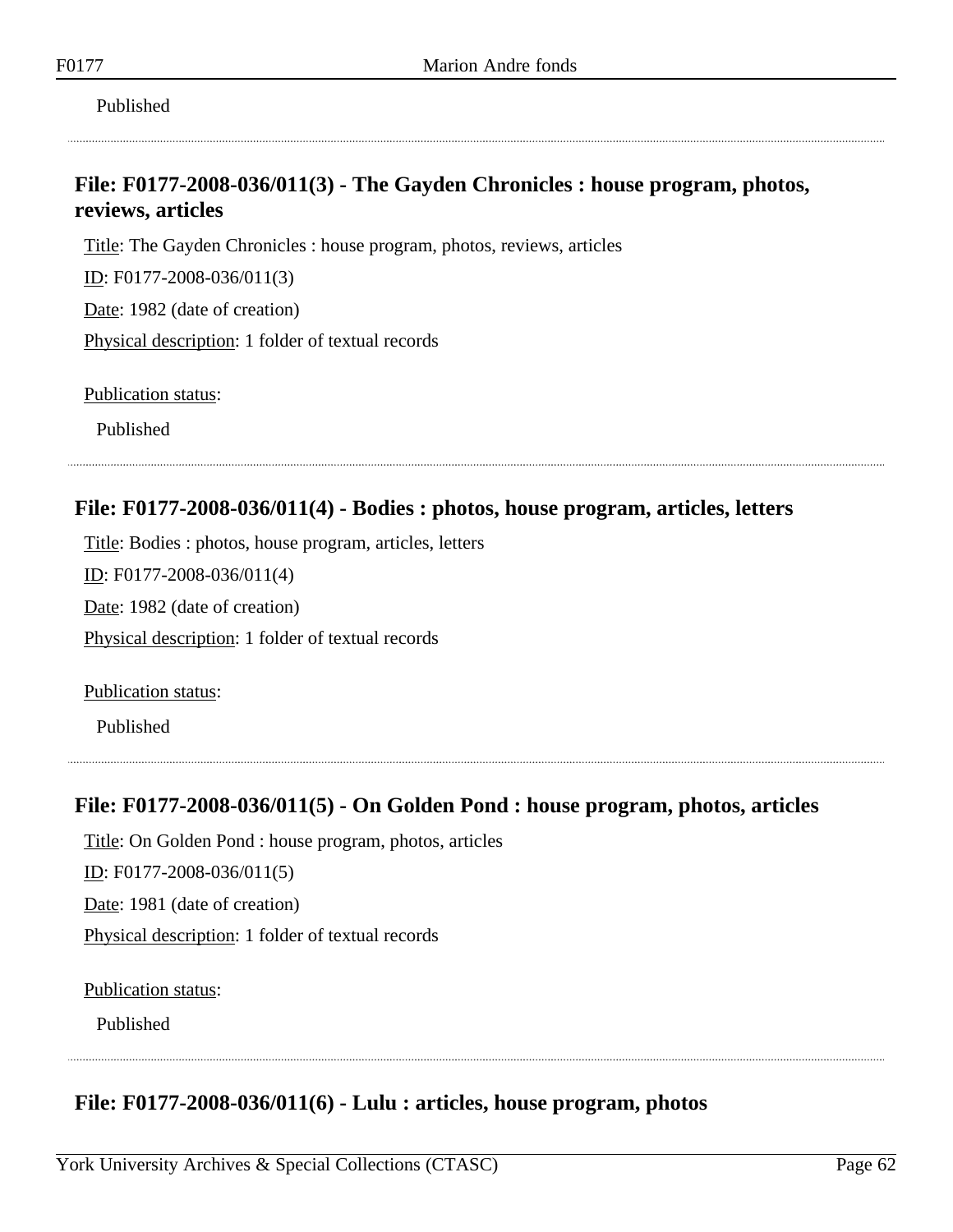Title: Lulu : articles, house program, photos ID: F0177-2008-036/011(6) Date: 1981 (date of creation) Physical description: 1 folder of textual records

Publication status:

Published

# **File: F0177-2008-036/011(7) - The Last Meetings of the Knights of the White Magnolia : house program, photos, articles**

Title: The Last Meetings of the Knights of the White Magnolia : house program, photos, articles

ID: F0177-2008-036/011(7)

Date: 1981 (date of creation)

Physical description: 1 folder of textual records

Publication status:

Published

#### **File: F0177-2008-036/011(8) - Filumena : photos, house program, reviews, articles**

Title: Filumena : photos, house program, reviews, articles ID: F0177-2008-036/011(8) Date: 1981 (date of creation) Physical description: 1 folder of textual records

Publication status:

Published

# **File: F0177-2008-036/012(1) - The Lady from Maxim's : script, schedules, list, memos, prop schedules, scene breakdown, an essay by Philippe Jullian**

Title: The Lady from Maxim's : script, schedules, list, memos, prop schedules, scene breakdown, an essay by Philippe Jullian

ID: F0177-2008-036/012(1)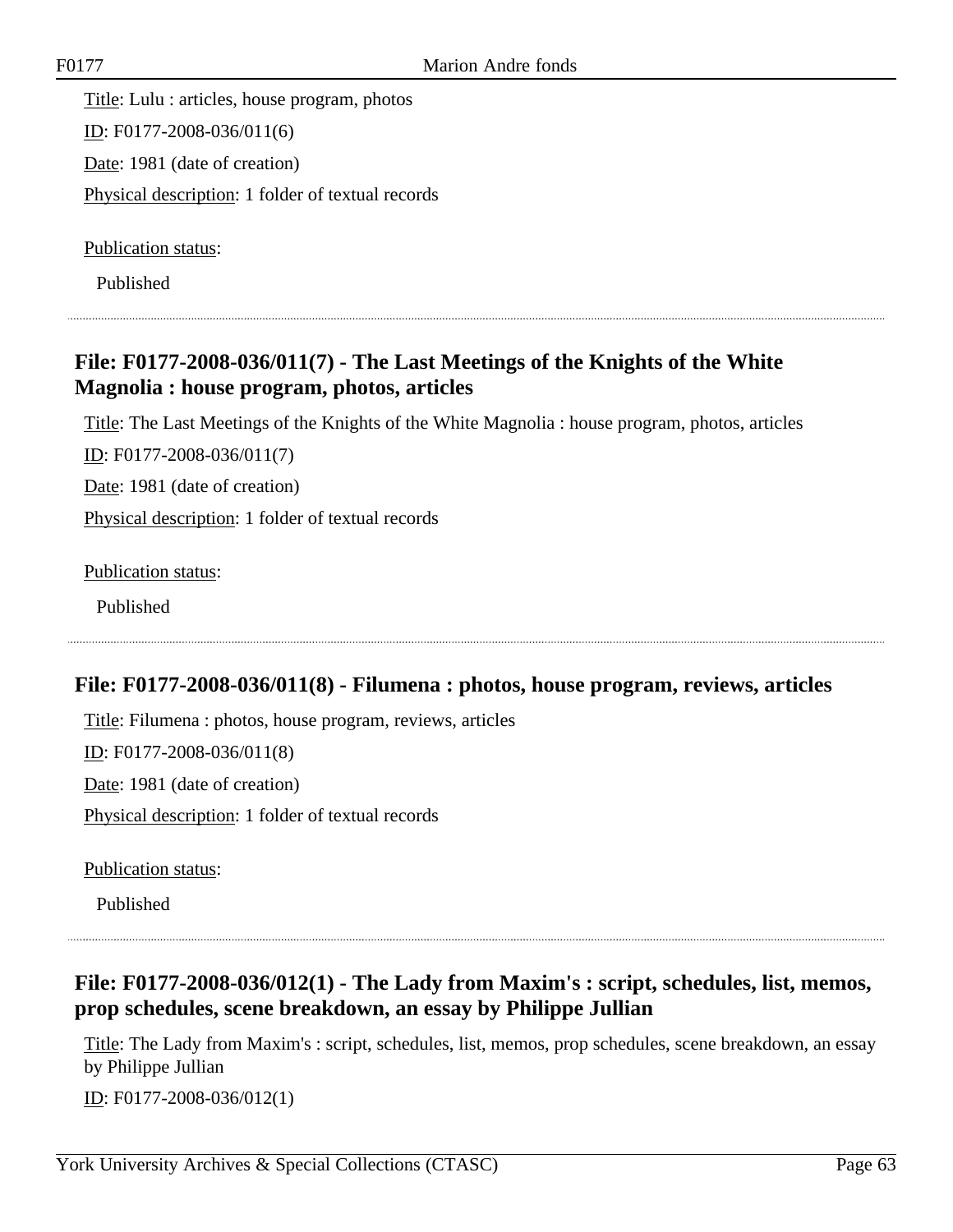Date: 1983 (date of creation) Physical description: 1 folder of textual records Note [generalNote]: Part 1 of 2

Publication status:

Published

# **File: F0177-2008-036/012(2) - The Lady from Maxim's : letters, house program, photos, autographed poster, Theatre Plus News volume 3 no. 2, articles**

Title: The Lady from Maxim's : letters, house program, photos, autographed poster, Theatre Plus News volume 3 no. 2, articles

ID: F0177-2008-036/012(2)

Date: 1983 (date of creation)

Physical description: 1 folder of textual records

Note [generalNote]:

Part 2 of 2

Publication status:

Published

#### **File: F0177-2008-036/012(3) - Joe Egg : photos, Art Gallery of Ontario pamphlet, house program, articles**

Title: Joe Egg : photos, Art Gallery of Ontario pamphlet, house program, articles

ID: F0177-2008-036/012(3)

Date: 1983 (date of creation)

Physical description: 1 folder of textual records

Publication status: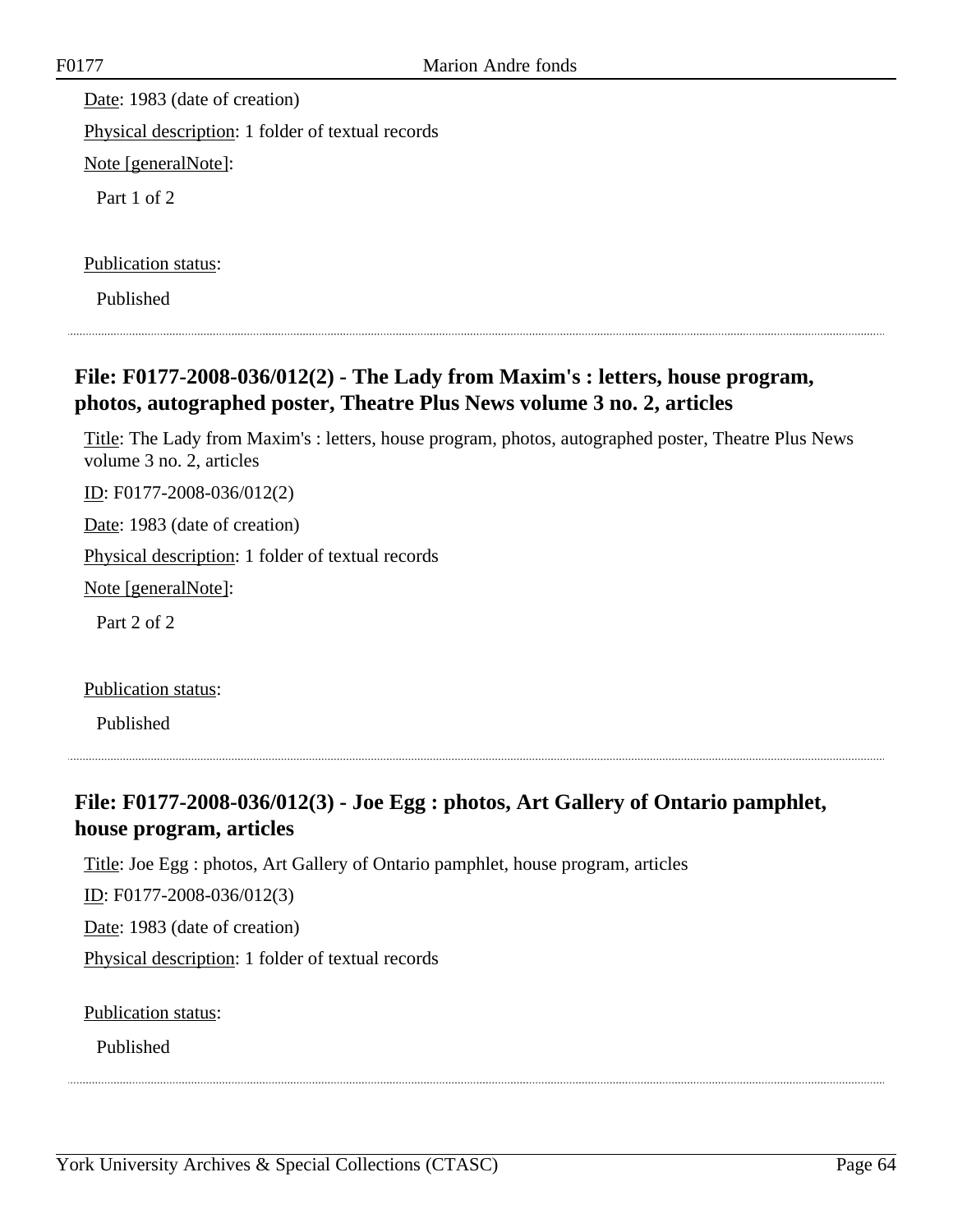#### **File: F0177-2008-036/012(4) - The Hostage : house program, articles, photos**

Title: The Hostage : house program, articles, photos ID: F0177-2008-036/012(4) Date: 1983 (date of creation) Physical description: 1 folder of textual records

#### Publication status:

Published

#### **File: F0177-2008-036/012(5) - Eve : pamphlets, photos, reviews,**

Title: Eve : pamphlets, photos, reviews, ID: F0177-2008-036/012(5) Date: 1983 (date of creation) Physical description: 1 folder of textual records

Publication status:

Published

#### **File: F0177-2008-036/012(6) - The Crucible : prompt script**

Title: The Crucible : prompt script ID: F0177-2008-036/012(6) Date: 1983 (date of creation) Physical description: 1 folder of textual records Note [generalNote]: Part 1 of 2

#### Publication status:

Published

#### **File: F0177-2008-036/012(7) - The Crucible : articles, reviews, letters, pamphlets, photos**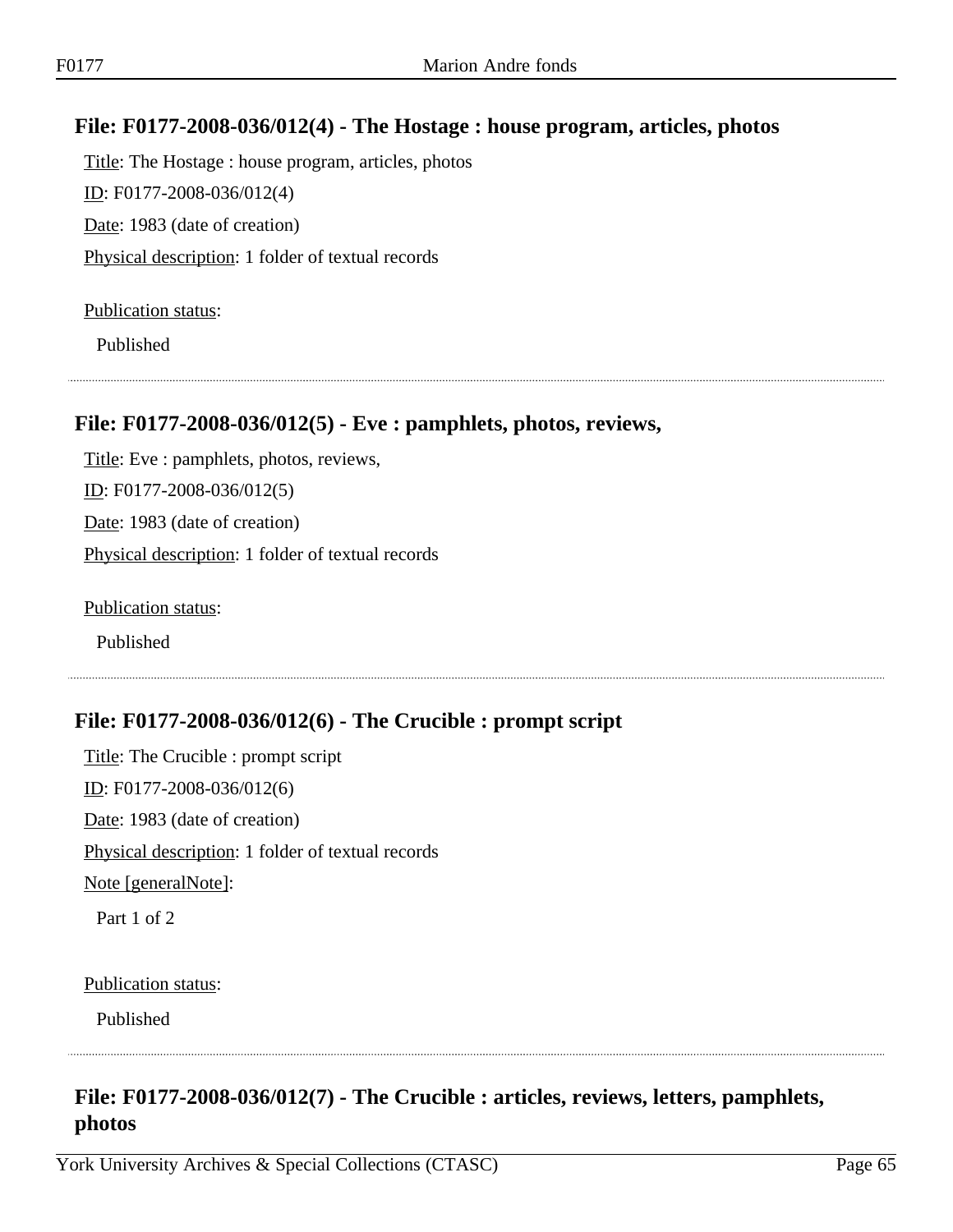Title: The Crucible : articles, reviews, letters, pamphlets, photos ID: F0177-2008-036/012(7) Date: 1983 (date of creation) Physical description: 1 folder of textual records Note [generalNote]: Part 2 of 2

Publication status:

Published

#### **File: F0177-2008-036/013(1) - Privates on Parade : flyers, house program, Theatre Plus Newa volume 5 no. 4, National Arts Centre program, articles, photos**

Title: Privates on Parade : flyers, house program, Theatre Plus Newa volume 5 no. 4, National Arts Centre program, articles, photos

ID: F0177-2008-036/013(1)

Date: 1984 (date of creation)

Physical description: 1 folder of textual records

Publication status:

Published

#### **File: F0177-2008-036/013(2) - Antigone : slides, letters, study kit, photos, reviews, articles**

Title: Antigone : slides, letters, study kit, photos, reviews, articles

ID: F0177-2008-036/013(2)

Date: 1984 (date of creation)

Physical description: 1 folder of textual records

Publication status: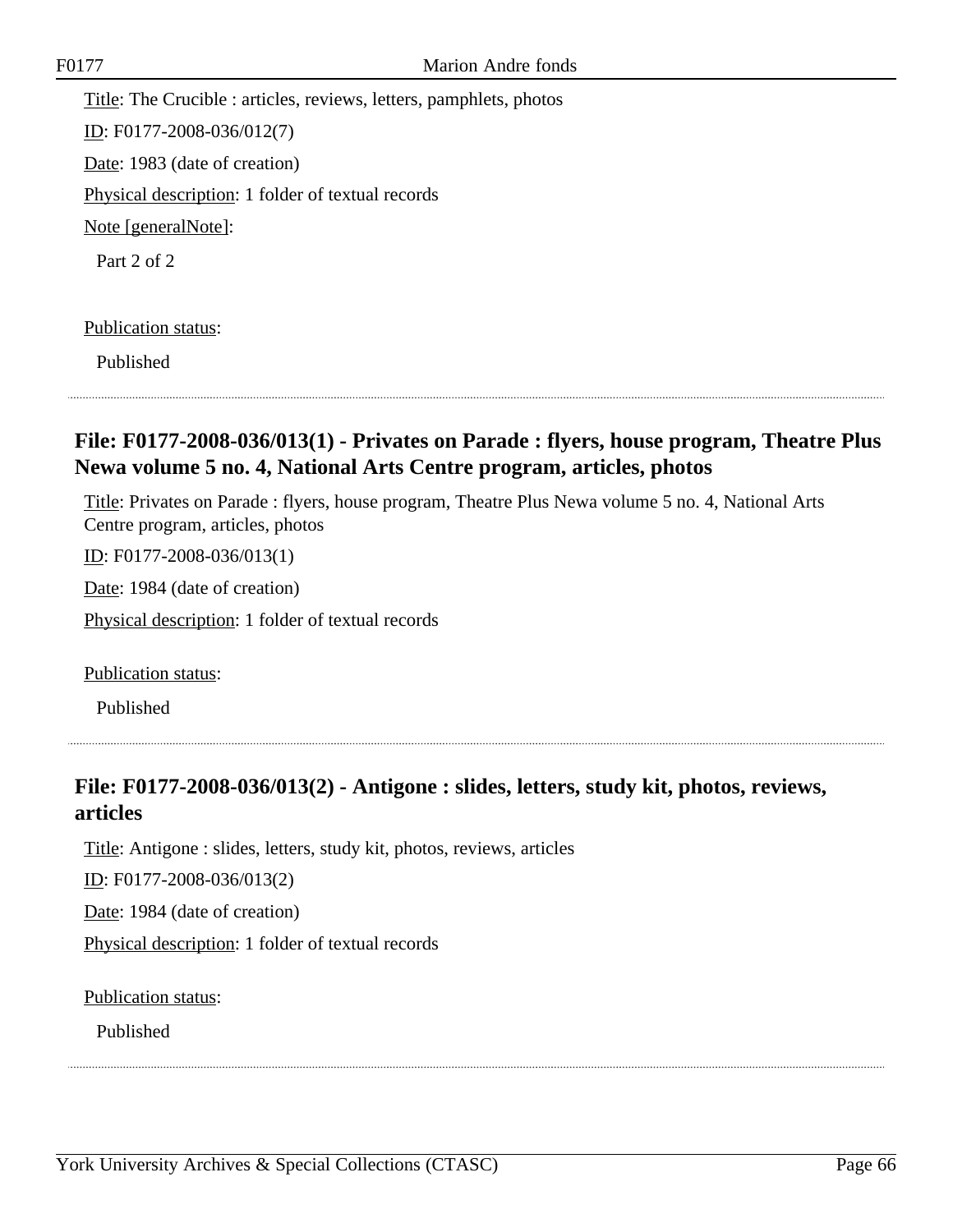#### **File: F0177-2008-036/013(3) - The Aching Heart of Samuel Kleinerman LThe Lady from Maxim's : company list, scene breackdown, sound cues, research notes, prompt script**

Title: The Aching Heart of Samuel Kleinerman LThe Lady from Maxim's : company list, scene breackdown, sound cues, research notes, prompt script

ID: F0177-2008-036/013(3)

Date: 1984 (date of creation)

Physical description: 1 folder of textual records

Note [generalNote]:

Part 1 of 2

Publication status:

Published

# **File: F0177-2008-036/013(4) - The Aching Heart of Samuel Kleinerman : photos, house program, Theatre Plus News volume 3, no. 3, articles, letters**

Title: The Aching Heart of Samuel Kleinerman : photos, house program, Theatre Plus News volume 3, no. 3, articles, letters

ID: F0177-2008-036/013(4)

Date: 1984-1985 (date of creation)

Physical description: 1 folder of textual records

Note [generalNote]:

Part 2 of 2

Publication status:

Published

#### **File: F0177-2008-036/014(1) - Quartermaine's Terms : house program, articles**

Title: Quartermaine's Terms : house program, articles ID: F0177-2008-036/014(1)

Date: 1985 (date of creation)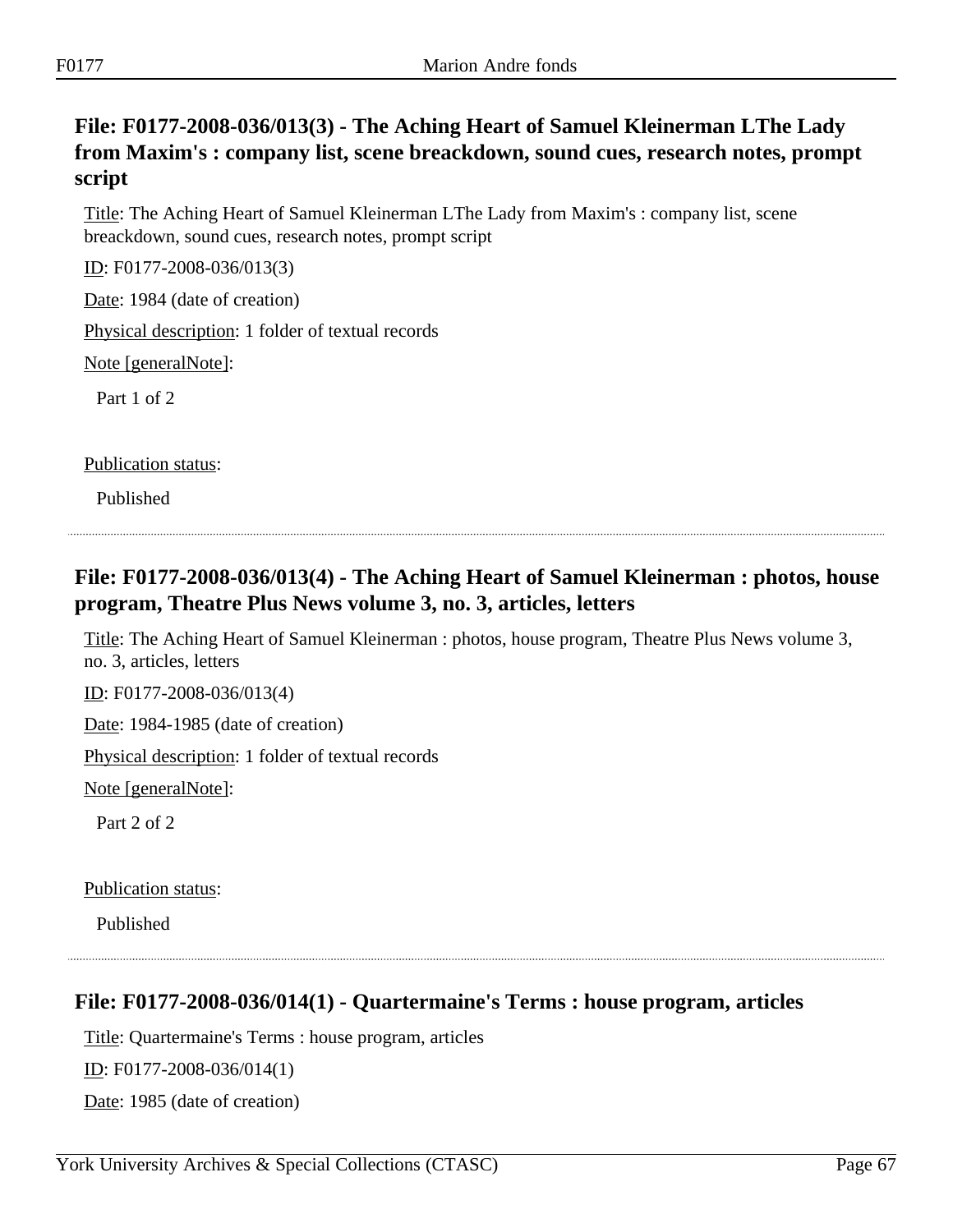Physical description: 1 folder of textual records

Publication status:

Published

#### **File: F0177-2008-036/014(2) - The Government Inspector : Theatre Plus News volume 5, no. 1, May 1985 issue of Toronto Life, articles, photos**

Title: The Government Inspector : Theatre Plus News volume 5, no. 1, May 1985 issue of Toronto Life, articles, photos

ID: F0177-2008-036/014(2)

Date: 1985 (date of creation)

Physical description: 1 folder of textual records

Publication status:

Published

#### **File: F0177-2008-036/014(3) - Fever Dream : house program, articles**

Title: Fever Dream : house program, articles

ID: F0177-2008-036/014(3)

Date: 1985 (date of creation)

Physical description: 1 folder of textual records

Publication status:

Published

#### **File: F0177-2008-036/014(4) - The Wild Duck : articles, reviews, house program, photos**

Title: The Wild Duck : articles, reviews, house program, photos ID: F0177-2008-036/014(4) Date: 1984 (date of creation) Physical description: 1 folder of textual records

Publication status: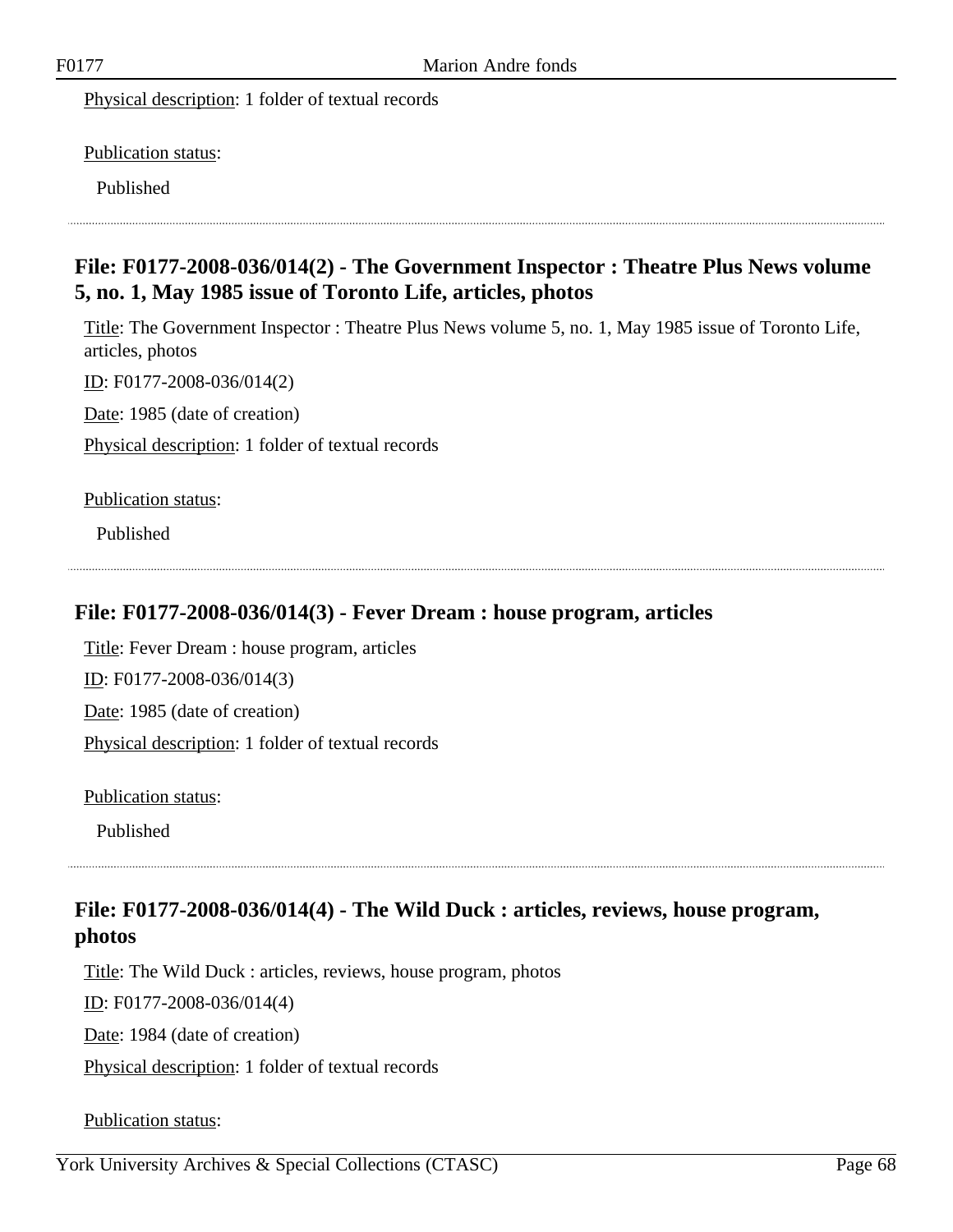Published

#### **File: F0177-2008-036/014(5) - Tiger at the Gates : house program, flyers, reviews, articles,**

Title: Tiger at the Gates : house program, flyers, reviews, articles,

ID: F0177-2008-036/014(5)

Date: 1984-1985 (date of creation)

Physical description: 1 folder of textual records

Publication status:

Published

# **File: F0177-2008-036/014(6) - A Taste of Honey : flyers, house program, articles, photos**

Title: A Taste of Honey : flyers, house program, articles, photos

ID: F0177-2008-036/014(6)

Date: 1984 (date of creation)

Physical description: 1 folder of textual records

Publication status:

Published

#### **File: F0177-2008-036/015(1) - Romulus the Great : background material, script, production material**

Title: Romulus the Great : background material, script, production material

ID: F0177-2008-036/015(1)

Date: 1977 (date of creation)

Physical description: 1 folder of textual records

Publication status: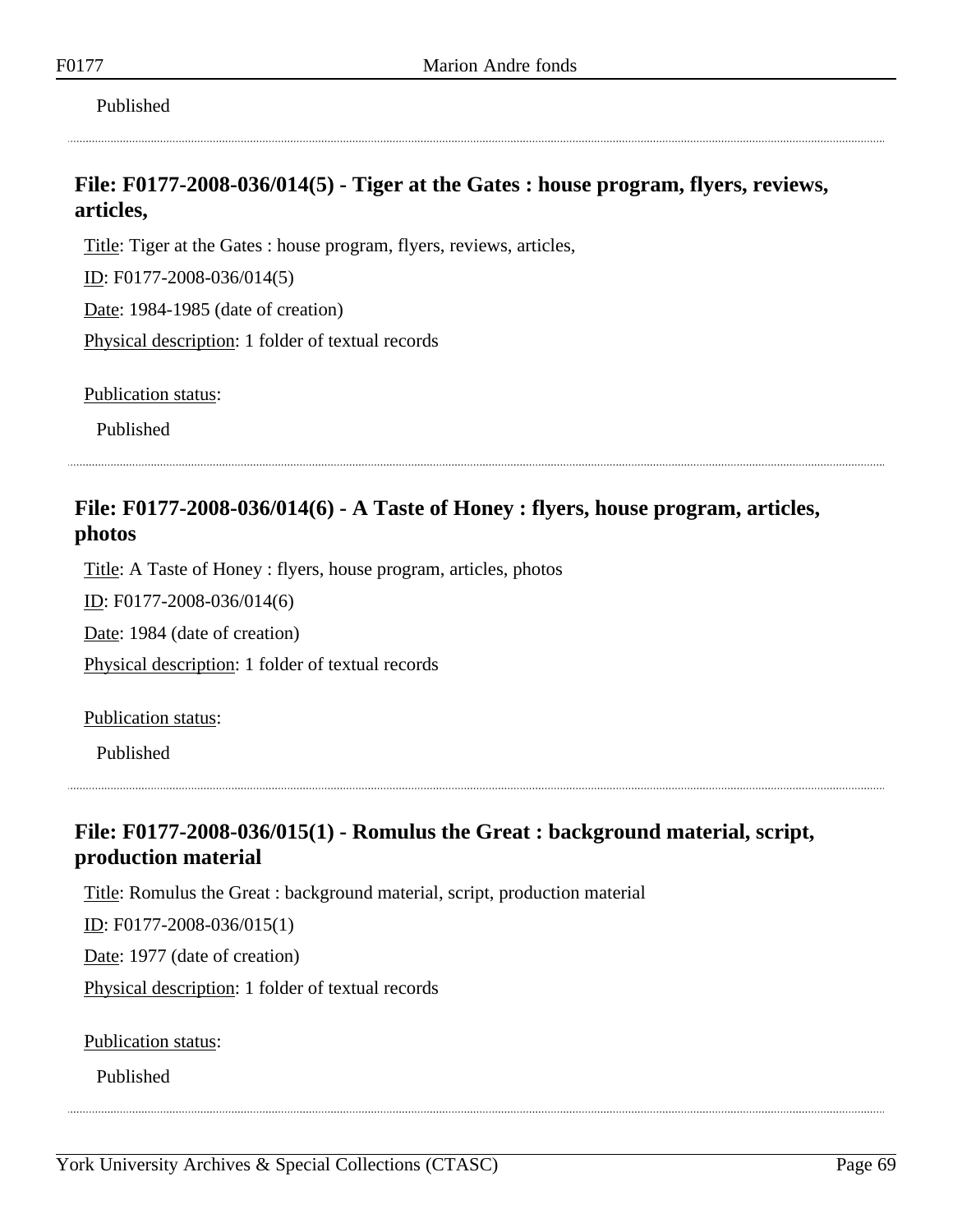# **File: F0177-2008-036/015(2) - Tiger at the Gates : background material, notes, script, flyers**

Title: Tiger at the Gates : background material, notes, script, flyers

ID: F0177-2008-036/015(2)

Date: 1985 (date of creation)

Physical description: 1 folder of textual records

Publication status:

Published

#### **File: F0177-2008-036/016(1) - The Government Inspector : background material, script, production material**

Title: The Government Inspector : background material, script, production material

ID: F0177-2008-036/016(1)

Date: 1985 (date of creation)

Physical description: 1 folder of textual records

Publication status:

Published

#### **File: F0177-2008-036/016(2) - A Man's a Man : director's script**

Title: A Man's a Man : director's script

ID: F0177-2008-036/016(2)

Date: n.d. (date of creation)

Physical description: 1 folder of textual records

Publication status:

Published

#### **File: F0177-2008-036/016(3) - Three Sister's : background material**

Title: Three Sister's : background material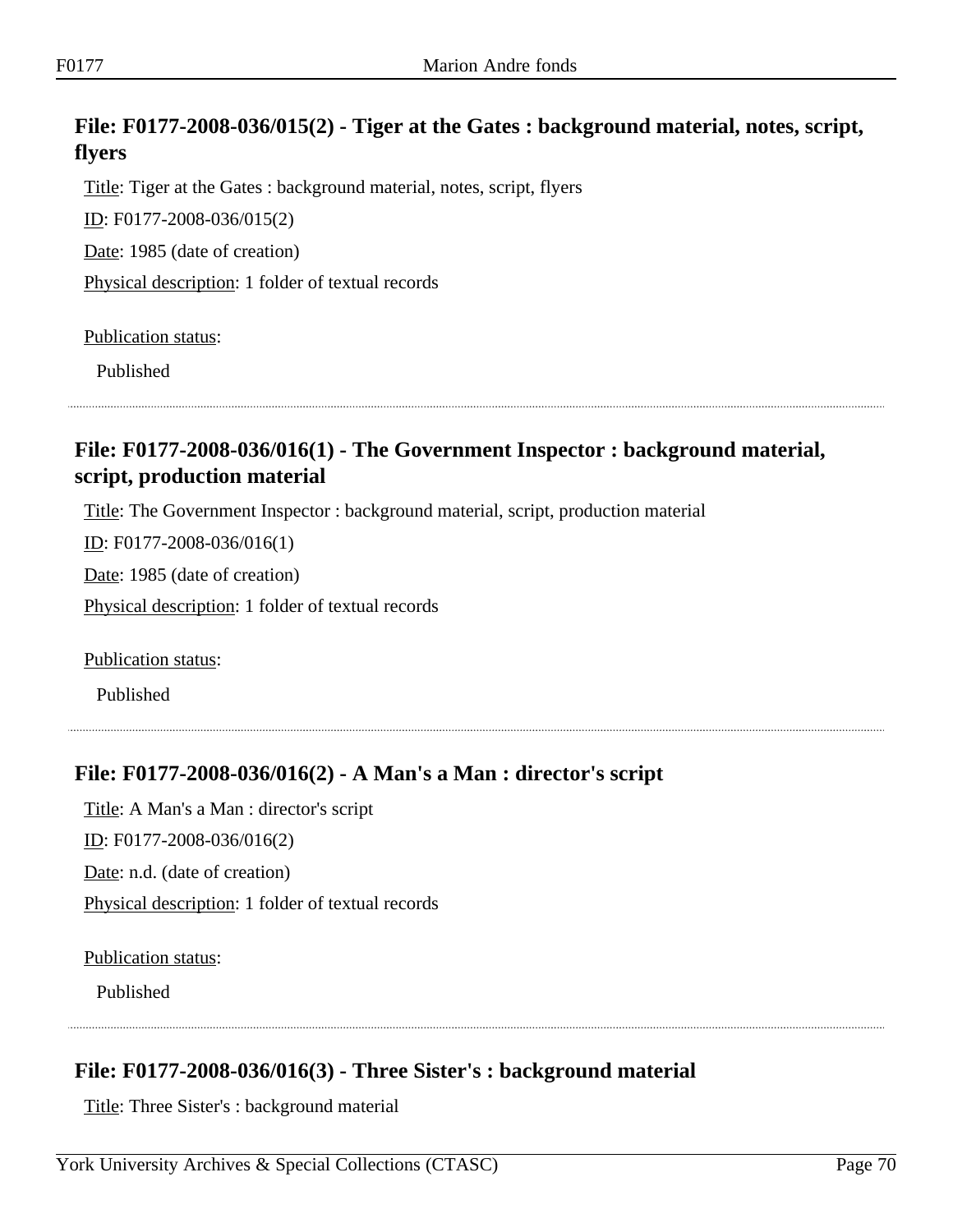ID: F0177-2008-036/016(3) Date: 1987 (date of creation) Physical description: 1 folder of textual records Note [generalNote]: Part 1 of 2

#### Publication status:

Published

#### **File: F0177-2008-036/016(4) - Three Sister's : background material, director's script**

Title: Three Sister's : background material, director's script ID: F0177-2008-036/016(4) Date: 1987 (date of creation) Physical description: 1 folder of textual records Note [generalNote]: Part 2 of 2

Publication status:

Published

#### **File: F0177-2008-036/017(1) - A Doll's House : background material, director's script**

Title: A Doll's House : background material, director's script

ID: F0177-2008-036/017(1)

Date: 1978 (date of creation)

Physical description: 1 folder of textual records

Publication status:

Published

# **File: F0177-2008-036/017(2) - House of Blue Leaves : background material, director's script**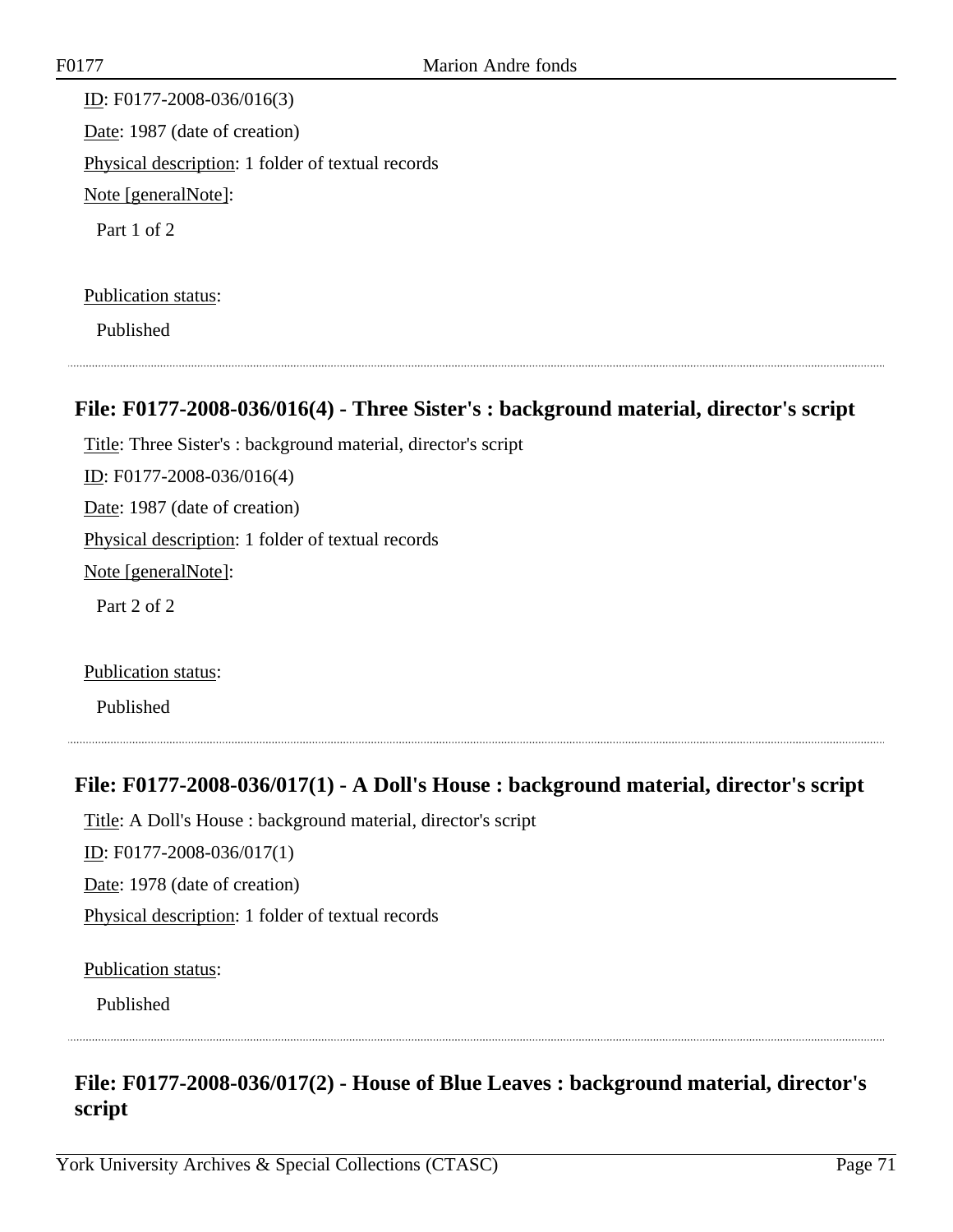Title: House of Blue Leaves : background material, director's script ID: F0177-2008-036/017(2) Date: 1973 (date of creation) Physical description: 1 folder of textual records

Publication status:

Published

# **File: F0177-2008-036/017(3) - The Philanthropist : background material, director's script**

Title: The Philanthropist : background material, director's script ID: F0177-2008-036/017(3) Date: 1974 (date of creation) Physical description: 1 folder of textual records

Publication status:

Published

# **File: F0177-2008-036/017(4) - Antigone : background material, director's script, production material**

Title: Antigone : background material, director's script, production material

ID: F0177-2008-036/017(4)

Date: 1984 (date of creation)

Physical description: 1 folder of textual records

Publication status:

Published

#### **File: F0177-2008-036/017(5) - Pushkin : director's script, production material**

Title: Pushkin : director's script, production material ID: F0177-2008-036/017(5) Date: 1978 (date of creation)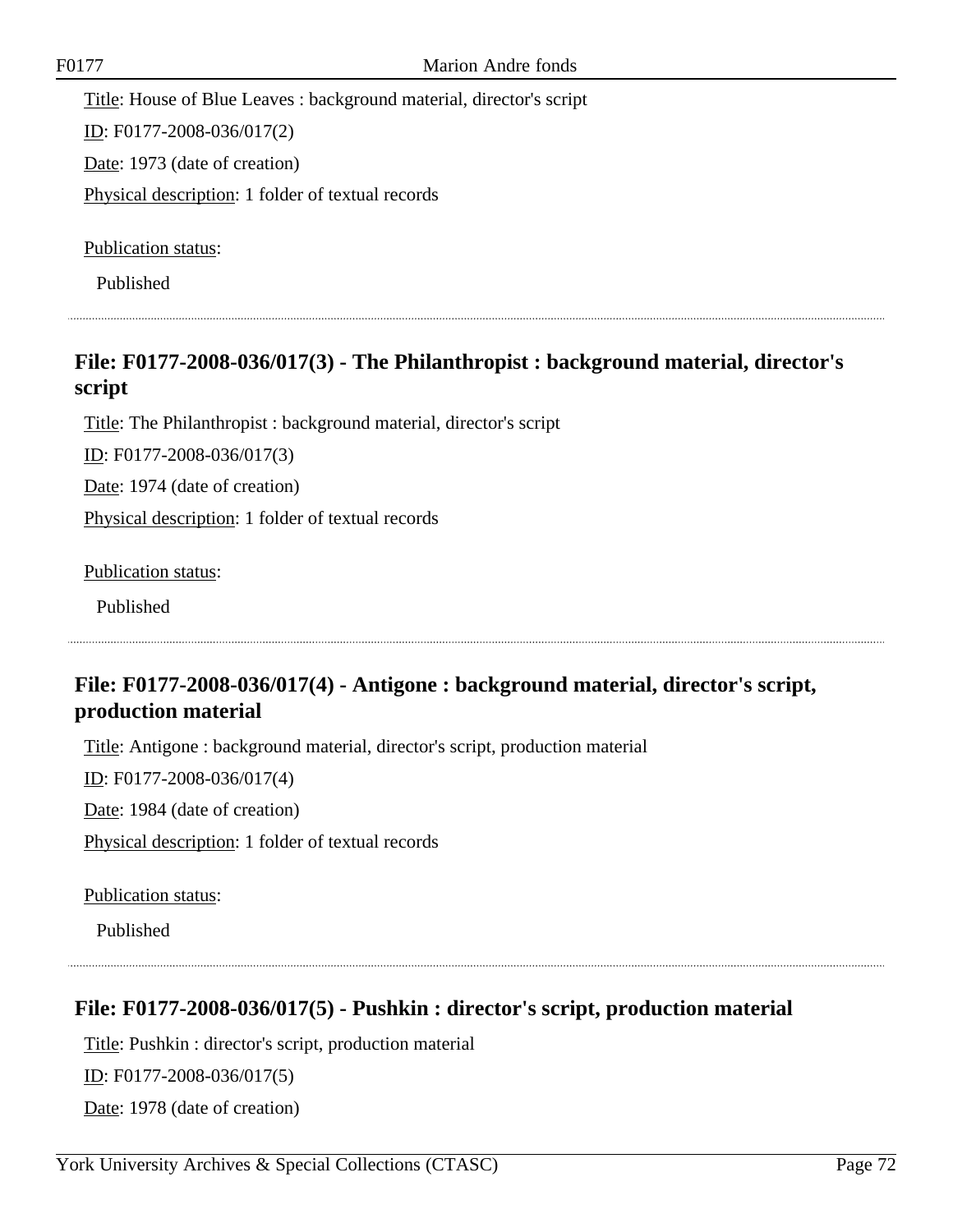Physical description: 1 folder of textual records

Publication status:

Published

# **File: F0177-2008-036/018(1) - Uncle Vanya : director's script, production material, background material**

Title: Uncle Vanya : director's script, production material, background material

ID: F0177-2008-036/018(1)

Date: 1976 (date of creation)

Physical description: 1 folder of textual records

Publication status:

Published

# **File: F0177-2008-036/018(2) - Say Who You Are : director's script, production material**

Title: Say Who You Are : director's script, production material ID: F0177-2008-036/018(2) Date: n.d. (date of creation) Physical description: 1 folder of textual records

Publication status:

Published

# **File: F0177-2008-036/018(3) - The Gayden Chronicles : director's script, production material, background material**

Title: The Gayden Chronicles : director's script, production material, background material

ID: F0177-2008-036/018(3)

Date: 1982 (date of creation)

Physical description: 1 folder of textual records

Publication status: